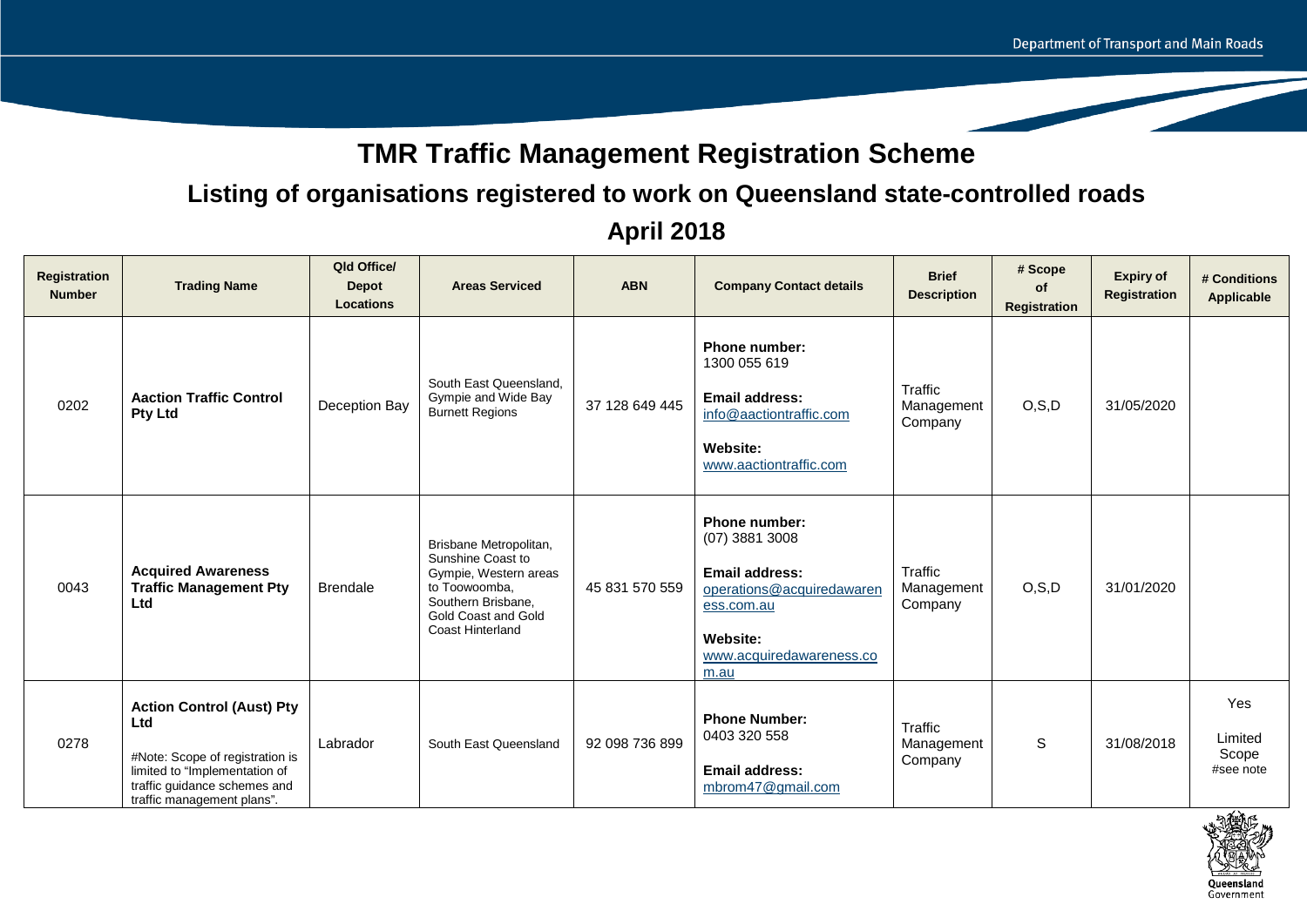| Registration<br><b>Number</b> | <b>Trading Name</b>                                                                                                                                      | Qld Office/<br><b>Depot</b><br><b>Locations</b> | <b>Areas Serviced</b>                                                                      | <b>ABN</b>     | <b>Company Contact details</b>                                                                                                             | <b>Brief</b><br><b>Description</b> | # Scope<br><b>of</b><br>Registration | <b>Expiry of</b><br>Registration | # Conditions<br>Applicable           |
|-------------------------------|----------------------------------------------------------------------------------------------------------------------------------------------------------|-------------------------------------------------|--------------------------------------------------------------------------------------------|----------------|--------------------------------------------------------------------------------------------------------------------------------------------|------------------------------------|--------------------------------------|----------------------------------|--------------------------------------|
| 0271                          | <b>Activ Civil Construction</b><br><b>Services Pty Ltd</b>                                                                                               | Emerald                                         | Central Highlands                                                                          | 70 153 064 138 | <b>Phone number:</b><br>0439 735 635<br><b>Email address:</b><br>stuc@activcivil.com.au<br><b>Website:</b><br><b>Under Construction</b>    | Industry $-$<br>Other              | O, S, D                              | 31/08/2018                       | Yes                                  |
| 0201                          | <b>AECOM Australia Pty Ltd</b><br>(Note: Scope of registration is<br>limited to "Design of traffic<br>management plans, site audits<br>and inspections") | Townsville                                      | North Queensland, Far<br>North Queensland,<br>Central Queensland,<br>South East Queensland | 20 093 846 925 | Phone number:<br>(07) 4729 5500 or<br>0488 210 545<br><b>Email address:</b><br>daniel.kennedy@aecom<br>Website:<br>http://www.aecom.com/   | Industry $-$<br>Other              | D                                    | 30/11/2018                       | Yes<br>Limited<br>Scope<br>#see note |
| 0212                          | <b>All State Line Marking</b><br><b>Services Pty Ltd</b>                                                                                                 | Ormeau                                          | Queensland                                                                                 | 98 109 627 652 | Phone number:<br>$(07)$ 3386 1799<br><b>Email address:</b><br>admin@allstatelinemarking.c<br>om<br>Website:<br>www.allstatelinemarking.com | Industry -<br>Other                | O, S, D                              | 31/03/2020                       |                                      |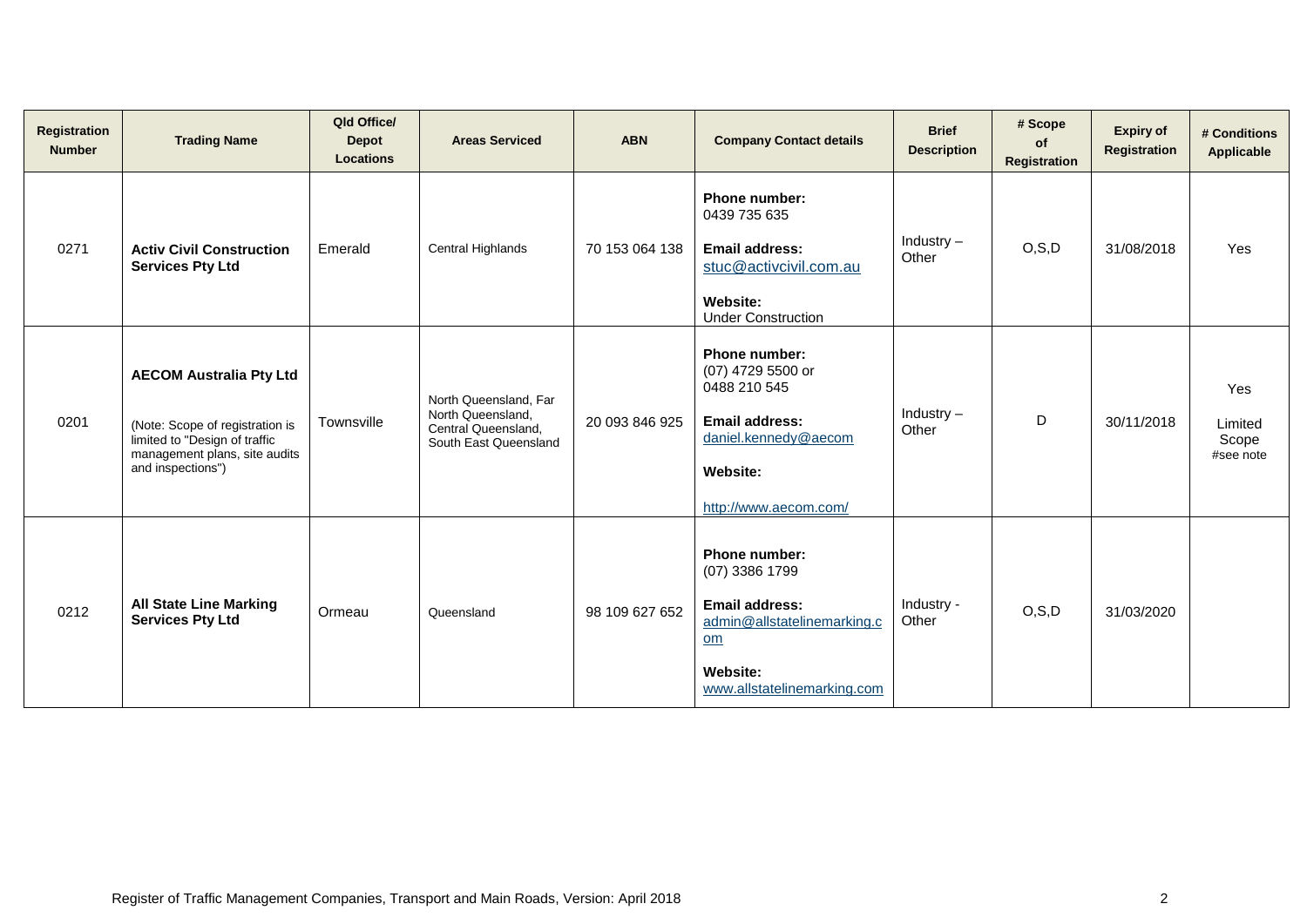| Registration<br><b>Number</b> | <b>Trading Name</b>                                                                                                                                                                                                     | Qld Office/<br><b>Depot</b><br><b>Locations</b>                                                                         | <b>Areas Serviced</b>                                                                                                                                                                     | <b>ABN</b>     | <b>Company Contact details</b>                                                                                                                                        | <b>Brief</b><br><b>Description</b> | # Scope<br>of<br><b>Registration</b> | <b>Expiry of</b><br><b>Registration</b> | # Conditions<br><b>Applicable</b> |
|-------------------------------|-------------------------------------------------------------------------------------------------------------------------------------------------------------------------------------------------------------------------|-------------------------------------------------------------------------------------------------------------------------|-------------------------------------------------------------------------------------------------------------------------------------------------------------------------------------------|----------------|-----------------------------------------------------------------------------------------------------------------------------------------------------------------------|------------------------------------|--------------------------------------|-----------------------------------------|-----------------------------------|
| 0167                          | <b>All State Traffic Control</b><br><b>Pty Ltd</b><br>#Note: Scope of registration is<br>limited to "Operational traffic<br>control and implementation of<br>traffic guidance schemes and<br>traffic management plans". | Molendinar                                                                                                              | Gold Coast,<br>Brisbane,<br>Rockhampton,<br>Sunshine Coast.<br>Cairns                                                                                                                     | 81 086 445 392 | <b>Phone number:</b><br>(07) 5539 2232<br>Email address:<br>allstatetraffic@optusnet.com.<br>au<br>Website: N/A                                                       | Traffic<br>Management<br>Company   | O, S                                 | 30/11/2018                              | Limited<br>Scope<br>#see note     |
| 0026                          | <b>Altus Traffic Pty Ltd</b>                                                                                                                                                                                            | Northgate,<br>Yatala,<br>Toowoomba<br>Wide Bay<br>Rockhampton<br>Townsville -<br>(Garbutt)<br>Cairns-<br>(Bentley Park) | South East Queensland.<br>Bundaberg, Gladstone,<br>Miriam Vale, Townville,<br>Ingham, Cardwell, Ayr<br>and surrounds.<br>Cairns, Palm Cove,<br>Malanda, Tully, Innisfail<br>and surrounds | 84 102 768 061 | Phone number:<br>1300 872 334 or<br>$(07)$ 3292 4400<br><b>Email address:</b><br>gld_operations@altustraffic.c<br>om.au<br><b>Website:</b><br>www.altustraffic.com.au | Traffic<br>Management<br>Company   | O, S, D                              | 31/12/2019                              |                                   |
| 0048                          | <b>Arid to Oasis Traffic</b><br><b>Solutions Pty Ltd</b>                                                                                                                                                                | Shaw                                                                                                                    | From McKay to<br>Hughenden and to<br>Cairns.<br>Ingham to the Northern<br>tip of QLD and to<br>Normanton, Hughenden<br>to Burketown and all the<br>way to the NT,<br>Qld border           | 48 133 998 740 | <b>Phone Number:</b><br>(07) 4774 3369<br><b>Email via Website</b><br>Website:<br>http://a2otraffic.com.au/                                                           | Traffic<br>Management<br>Company   | O, S, D                              | 28/02/2020                              |                                   |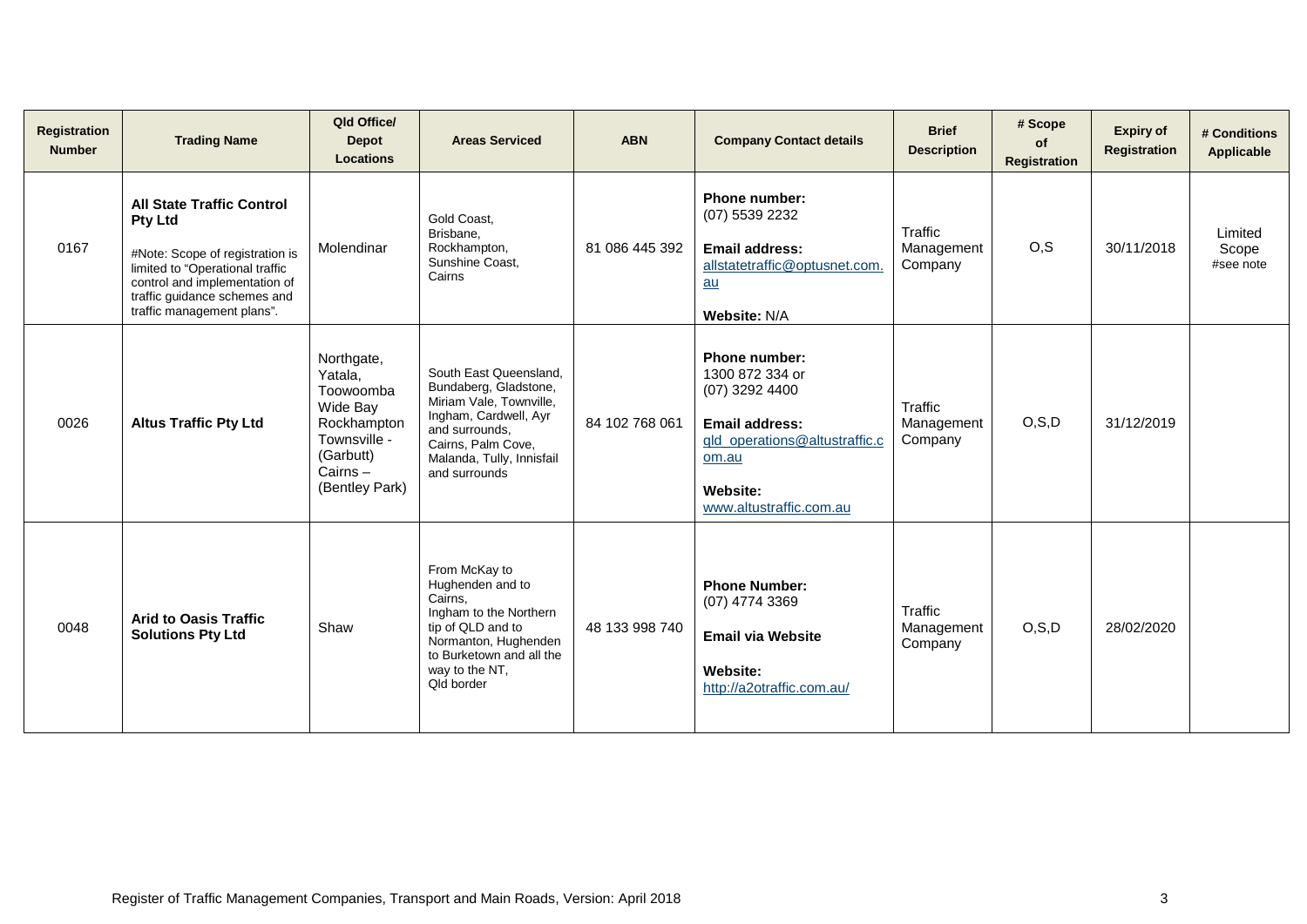| <b>Registration</b><br><b>Number</b> | <b>Trading Name</b>                                                              | Qld Office/<br><b>Depot</b><br><b>Locations</b> | <b>Areas Serviced</b>                                                     | <b>ABN</b>     | <b>Company Contact details</b>                                                                                                                                 | <b>Brief</b><br><b>Description</b> | # Scope<br>0f<br>Registration | <b>Expiry of</b><br><b>Registration</b> | # Conditions<br><b>Applicable</b> |
|--------------------------------------|----------------------------------------------------------------------------------|-------------------------------------------------|---------------------------------------------------------------------------|----------------|----------------------------------------------------------------------------------------------------------------------------------------------------------------|------------------------------------|-------------------------------|-----------------------------------------|-----------------------------------|
| 0289                                 | <b>Australian Traffic</b><br><b>Company Pty Ltd</b>                              | Bayview<br>Heights                              | Whole of Queensland                                                       | 15 622 194 496 | Phone number:<br>0411 191 505<br><b>Email Address:</b><br>australiantraffic@bigpond.co<br>m<br>Website: N/A                                                    | Traffic<br>Management<br>Company   | O, S, D                       | 31/08/2018                              | Yes                               |
| 0281                                 | <b>Avante Linemarking</b><br>(Gumbay Holdings Pty Ltd<br>t/a Avante Linemarking) | Yatala                                          | Whole of Queensland                                                       | 54 009 062 266 | <b>Phone number:</b><br>(07) 3807 2433<br><b>Email Address:</b><br>gldadmin@avanteliemarking.<br>com.au<br><b>Website:</b><br>www.avantelinemarking.com<br>.au | Industry $-$<br>Other              | O, S, D                       | 31/08/2018                              | Yes                               |
| 0052                                 | <b>AWR Transport Services</b>                                                    | Proserpine                                      | Proserpine,<br>Airlie Beach, Bowen,<br>Calen and surrounding<br>districts | 90 976 242 966 | Phone number:<br>$(07)$ 4945 1611<br><b>Email address:</b><br>awrtrans@bigpond.com<br>Website: N/A                                                             | Industry -<br>Other                | O, S, D                       | 31/08/2018                              |                                   |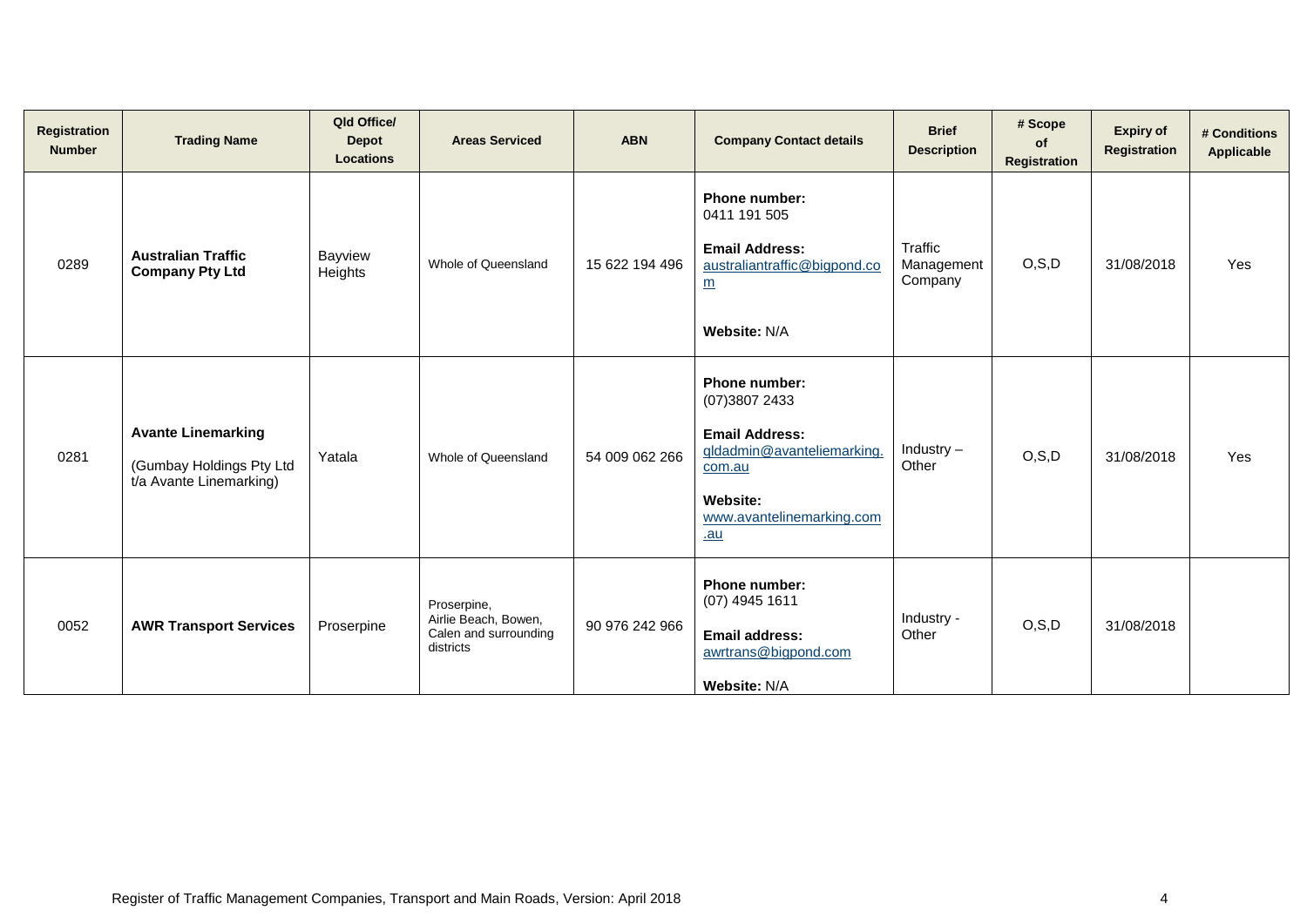| <b>Registration</b><br><b>Number</b> | <b>Trading Name</b>                                                                                                                                                                                        | Qld Office/<br><b>Depot</b><br><b>Locations</b> | <b>Areas Serviced</b>    | <b>ABN</b>     | <b>Company Contact details</b>                                                                                                                   | <b>Brief</b><br><b>Description</b> | # Scope<br><b>of</b><br>Registration | <b>Expiry of</b><br><b>Registration</b> | # Conditions<br><b>Applicable</b> |
|--------------------------------------|------------------------------------------------------------------------------------------------------------------------------------------------------------------------------------------------------------|-------------------------------------------------|--------------------------|----------------|--------------------------------------------------------------------------------------------------------------------------------------------------|------------------------------------|--------------------------------------|-----------------------------------------|-----------------------------------|
| 0254                                 | <b>Balonne Shire Council</b>                                                                                                                                                                               | St George                                       | <b>Balonne Shire</b>     | 49 655 876 831 | <b>Phone number:</b><br>(07) 4620 8888<br><b>Email address:</b><br>council@balonne.qld.gov.au<br><b>Website:</b><br>www.balonne.gld.gov.au       | Local<br>Government                | O, S, D                              | 30/11/2018                              |                                   |
| 0113                                 | <b>Banana Shire Council</b><br>#Note: Scope of registration is<br>limited to "Operational traffic<br>control and implementation of<br>traffic guidance schemes and<br>traffic management plans".           | <b>Biloela</b>                                  | Banana Shire             | 85 946 116 646 | <b>Phone number:</b><br>(07) 4992 9500<br><b>Email address:</b><br>enquiries@banana.qld.gov.a<br>$u$<br><b>Website:</b><br>www.banana.qld.gov.au | Local<br>Government                | O, S                                 | 31/08/2018                              | Limited<br>Scope<br>#see note     |
| 0004                                 | <b>Barcaldine Regional</b><br>Council<br>#Note: Scope of registration is<br>limited to "Operational traffic<br>control and implementation of<br>traffic guidance schemes and<br>traffic management plans". | Barcaldine                                      | <b>Barcaldine Region</b> | 36 154 302 599 | <b>Phone number:</b><br>$(07)$ 4651 5600<br><b>Email address:</b><br>council@barc.qld.gov.au<br>Website:<br>www.barcaldinerc.qld.gov.au          | Local<br>Government                | O, S                                 | 30/11/2018                              | Limited<br>Scope<br>#see note     |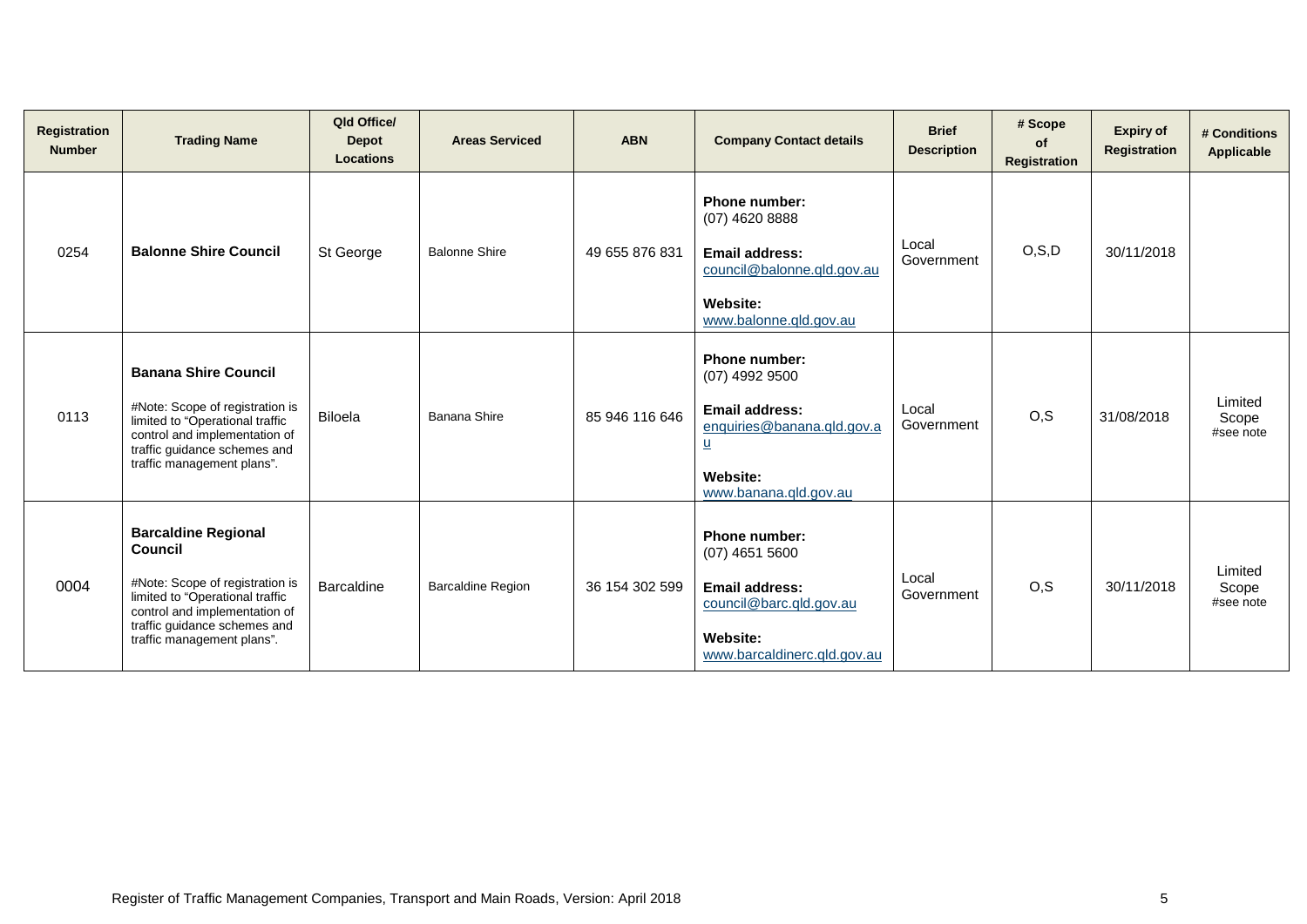| Registration<br><b>Number</b> | <b>Trading Name</b>                                                                                                                                                                                                                                                                     | Qld Office/<br><b>Depot</b><br><b>Locations</b> | <b>Areas Serviced</b> | <b>ABN</b>     | <b>Company Contact details</b>                                                                                                                     | <b>Brief</b><br><b>Description</b> | # Scope<br>of<br><b>Registration</b> | <b>Expiry of</b><br><b>Registration</b> | # Conditions<br><b>Applicable</b> |
|-------------------------------|-----------------------------------------------------------------------------------------------------------------------------------------------------------------------------------------------------------------------------------------------------------------------------------------|-------------------------------------------------|-----------------------|----------------|----------------------------------------------------------------------------------------------------------------------------------------------------|------------------------------------|--------------------------------------|-----------------------------------------|-----------------------------------|
| 0168                          | <b>Barcoo Shire Council</b><br>#Note: Scope of registration is<br>limited to "Operational traffic<br>control and implementation of<br>traffic guidance schemes and<br>traffic management plans".                                                                                        | Jundah                                          | <b>Barcoo Shire</b>   | 34 668 298 330 | Phone number:<br>$(07)$ 4658 6900<br>Email address:<br>shire@barcoo.qld.gov.au<br>Website:<br>www.barcoo.qld.gov.au                                | Local<br>Government                | O, S                                 | 30/09/2019                              | Limited<br>Scope<br>#see note     |
| 0231                          | <b>BeSafe Traffic</b><br><b>Management</b><br>(KJ Wallace Discretionary<br>Trust t/a BeSafe Traffic<br>Management)<br>#Note: Scope of registration is<br>limited to "Operational traffic<br>control and implementation of<br>traffic guidance schemes and<br>traffic management plans". | Coolum Beach                                    | Whole of Queensland   | 77 640 068 488 | <b>Phone number:</b><br>1300 764 233<br><b>Email address:</b><br>ptymensen@easterntrees.co<br>$\underline{m}$ .<br>Website:<br>www.besafetm.com.au | Traffic<br>Management<br>Company   | O, S, D                              | 15/12/2020                              | Limited<br>Scope<br>#see note     |
| 0003                          | <b>Bielby Holdings Pty</b><br>Limited<br>#Note: Scope of registration is<br>limited to "Site Set-ups and<br>design/ modification/<br>inspection of traffic guidance<br>schemes and traffic<br>management plans"                                                                         | Kenmore                                         | N/A                   | 36 052 188 600 | N/A                                                                                                                                                | Construction<br>Company            | S,D                                  | 31/10/2019                              | Limited<br>Scope<br>#see note     |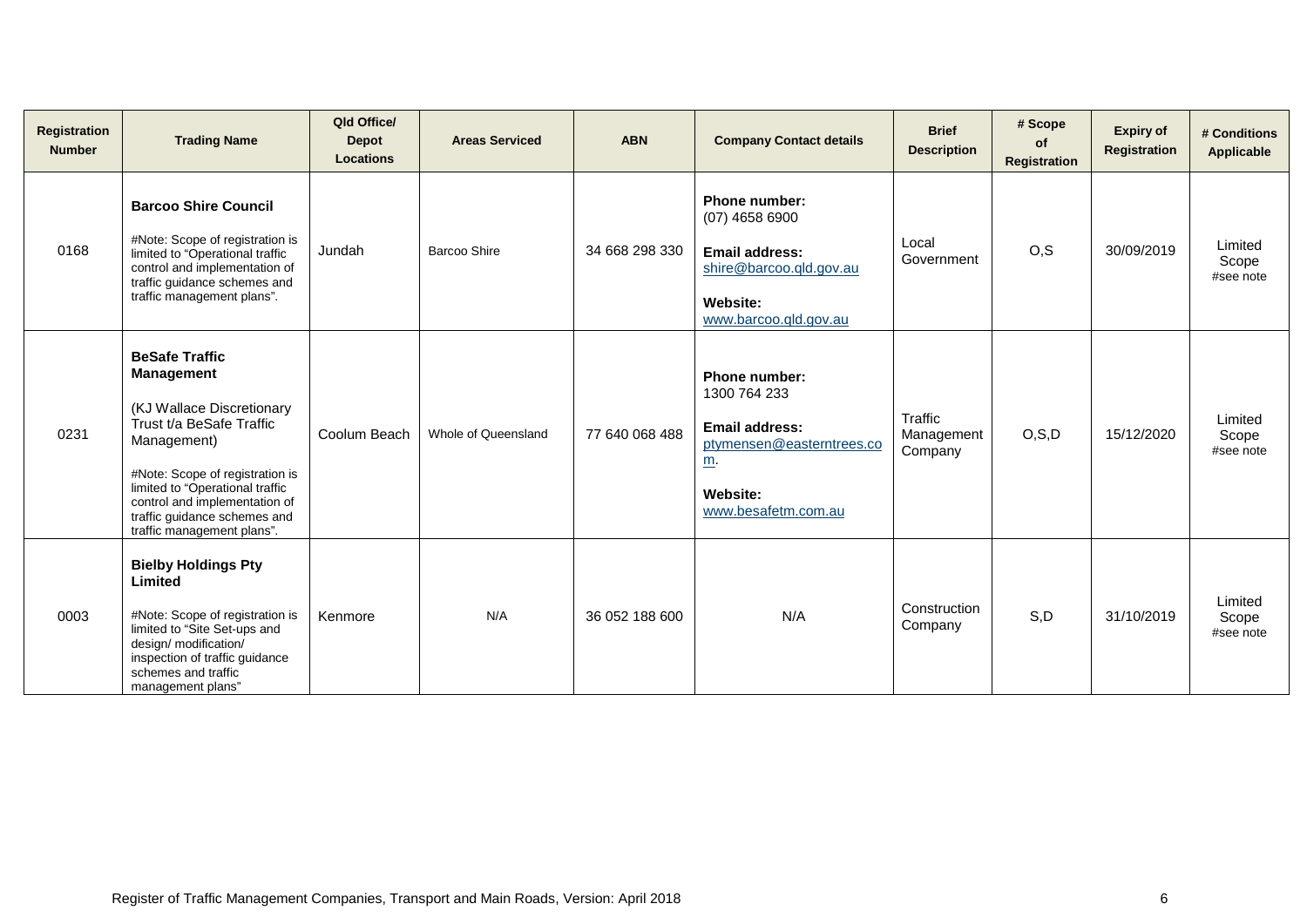| Registration<br><b>Number</b> | <b>Trading Name</b>                                                                                                                                                                                                       | Qld Office/<br><b>Depot</b><br><b>Locations</b> | <b>Areas Serviced</b>                                                                           | <b>ABN</b>     | <b>Company Contact details</b>                                                                                                  | <b>Brief</b><br><b>Description</b> | # Scope<br>of<br>Registration | <b>Expiry of</b><br>Registration | # Conditions<br><b>Applicable</b>                                     |
|-------------------------------|---------------------------------------------------------------------------------------------------------------------------------------------------------------------------------------------------------------------------|-------------------------------------------------|-------------------------------------------------------------------------------------------------|----------------|---------------------------------------------------------------------------------------------------------------------------------|------------------------------------|-------------------------------|----------------------------------|-----------------------------------------------------------------------|
| 0138                          | <b>Blackall-Tambo Regional</b><br>Council<br>#Note: Scope of registration is<br>limited to "Operational traffic<br>control and implementation of<br>traffic guidance schemes and<br>traffic management plans".            | Blackall                                        | <b>Blackall and Tambo</b><br>Region                                                             | 42 062 968 922 | <b>Phone number:</b><br>$(07)$ 4621 6600<br>Email address:<br>admin@btrc.qld.gov.au<br><b>Website:</b><br>www.btrc.qld.gov.au   | Local<br>Government                | O, S                          | 31/08/2018                       | Yes -<br>Provisional<br>Registration<br>Limited<br>Scope<br>#see note |
| 0130                          | <b>BMD Constructions Pty</b><br>Limited                                                                                                                                                                                   | Manly                                           | N/A                                                                                             | 59 010 126 100 | N/A                                                                                                                             | Construction<br>Company            | O, S, D                       | 30/04/2020                       |                                                                       |
| 0060                          | <b>Bottom Line Traffic</b><br><b>Control Pty Ltd</b><br>#Note: Scope of registration is<br>limited to "Operational traffic<br>control and implementation of<br>traffic guidance schemes and<br>traffic management plans". | Upper<br>Caboolture                             | Brisbane, Logan,<br>Redlands, Moreton Bay,<br>Sunshine Coast,<br>Gold Coast,<br>Somerset Region | 44 144 989 239 | <b>Phone number:</b><br>0402 865 917<br><b>Email address:</b><br>darren@bltc.net.au<br>Website: N/A                             | Traffic<br>Management<br>Company   | O, S                          | 31/01/2020                       | Limited<br>Scope<br>#see note                                         |
| 0118                          | <b>Boulia Shire Council</b><br>#Note: Scope of registration is<br>limited to "Operational traffic<br>control and implementation of<br>traffic guidance schemes and<br>traffic management plans".                          | <b>Boulia</b>                                   | <b>Boulia Shire</b>                                                                             | 20 492 088 398 | <b>Phone number:</b><br>(07) 4746 3188<br><b>Email address:</b><br>admin@boulia.qld.gov.au<br>Website:<br>www.boulia.qld.gov.au | Local<br>Government                | O, S                          | 30/09/2018                       | Limited<br>Scope<br>#see note                                         |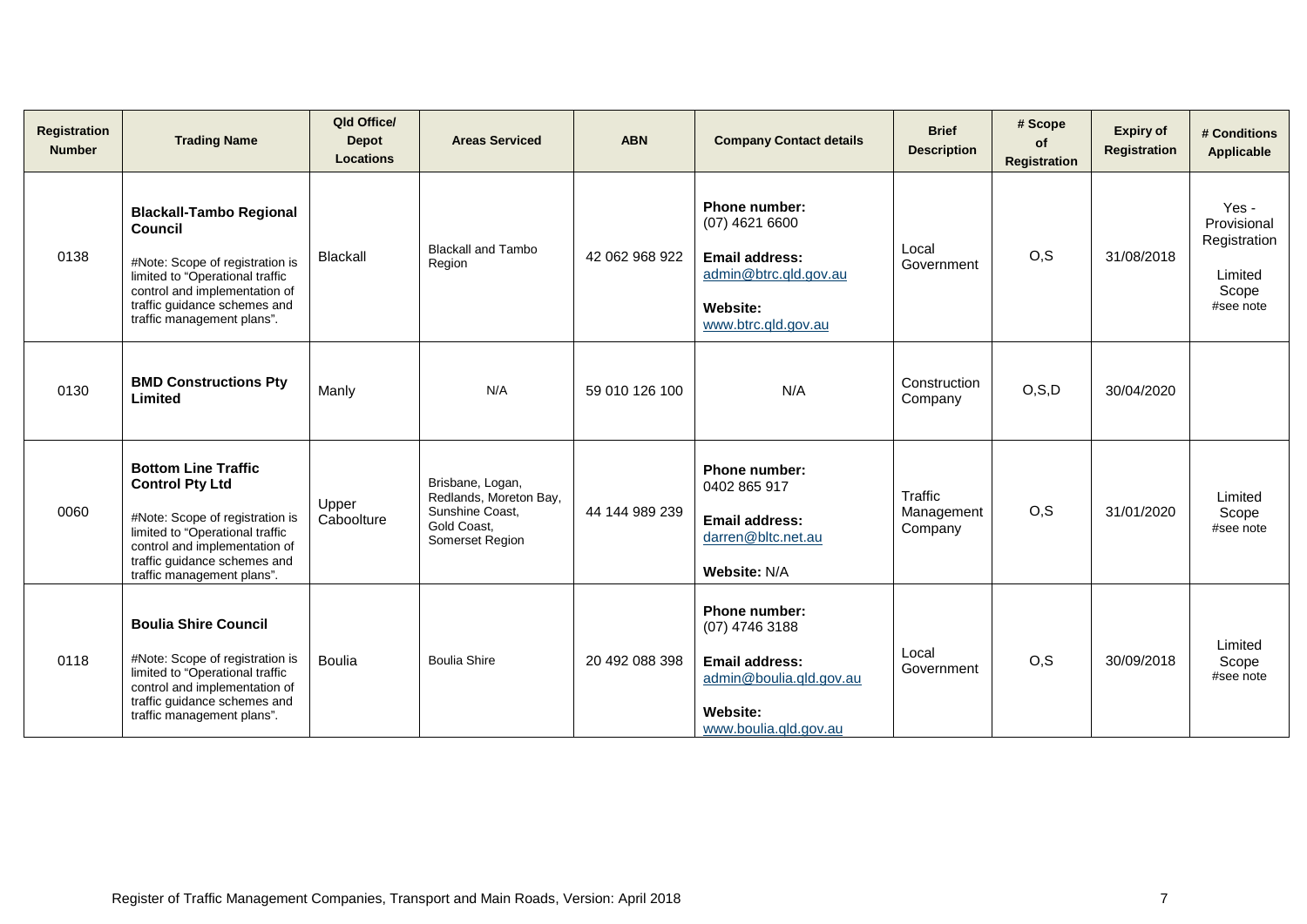| <b>Registration</b><br><b>Number</b> | <b>Trading Name</b>                                                                                                                                                                              | Qld Office/<br><b>Depot</b><br><b>Locations</b> | <b>Areas Serviced</b>                                                | <b>ABN</b>     | <b>Company Contact details</b>                                                                                                                              | <b>Brief</b><br><b>Description</b> | # Scope<br>of<br><b>Registration</b> | <b>Expiry of</b><br><b>Registration</b> | # Conditions<br><b>Applicable</b> |
|--------------------------------------|--------------------------------------------------------------------------------------------------------------------------------------------------------------------------------------------------|-------------------------------------------------|----------------------------------------------------------------------|----------------|-------------------------------------------------------------------------------------------------------------------------------------------------------------|------------------------------------|--------------------------------------|-----------------------------------------|-----------------------------------|
| 0122                                 | <b>Bowen Industrial Hire</b>                                                                                                                                                                     | Bowen                                           | Bowen, Airlie Beach,<br>Proserpine, Collinsville,<br><b>Burdekin</b> | 76 305 101 883 | Phone number:<br>$(07)$ 4786 6566<br><b>Email address:</b><br>bowen@bowenindustrialhire.<br>com.au<br><b>Website:</b><br>www.bowenindustrialhire.co<br>m.au | Industry -<br>Other                | O, S, D                              | 31/08/2018                              |                                   |
| 0114                                 | <b>Brisbane City Council</b>                                                                                                                                                                     | <b>Brisbane</b>                                 | <b>Brisbane City</b>                                                 | 72 002 765 795 | <b>Phone number:</b><br>(07) 3403 8888<br>Email via website<br>Website:<br>www.brisbane.qld.gov.au                                                          | Local<br>Government                | O, S, D                              | 31/03/2019                              |                                   |
| 0188                                 | <b>Broadspectrum</b><br>(Australia) Pty Ltd                                                                                                                                                      | South<br><b>Brisbane</b>                        | N/A                                                                  | 11 093 114 553 | N/A                                                                                                                                                         | Construction<br>Company            | O, S, D                              | 31/07/2019                              |                                   |
| 0104                                 | <b>Bulloo Shire Council</b><br>#Note: Scope of registration is<br>limited to "Operational traffic<br>control and implementation of<br>traffic guidance schemes and<br>traffic management plans". | Thargomindah                                    | <b>Bulloo Shire</b>                                                  | 77 018 448 039 | Phone number:<br>$(07)$ 4621 8000<br><b>Email address:</b><br>council@bulloo.qld.gov.au<br>Website:<br>www.bulloo.qld.gov.au                                | Local<br>Government                | O, S                                 | 28/02/2020                              | Limited<br>Scope<br>#see note     |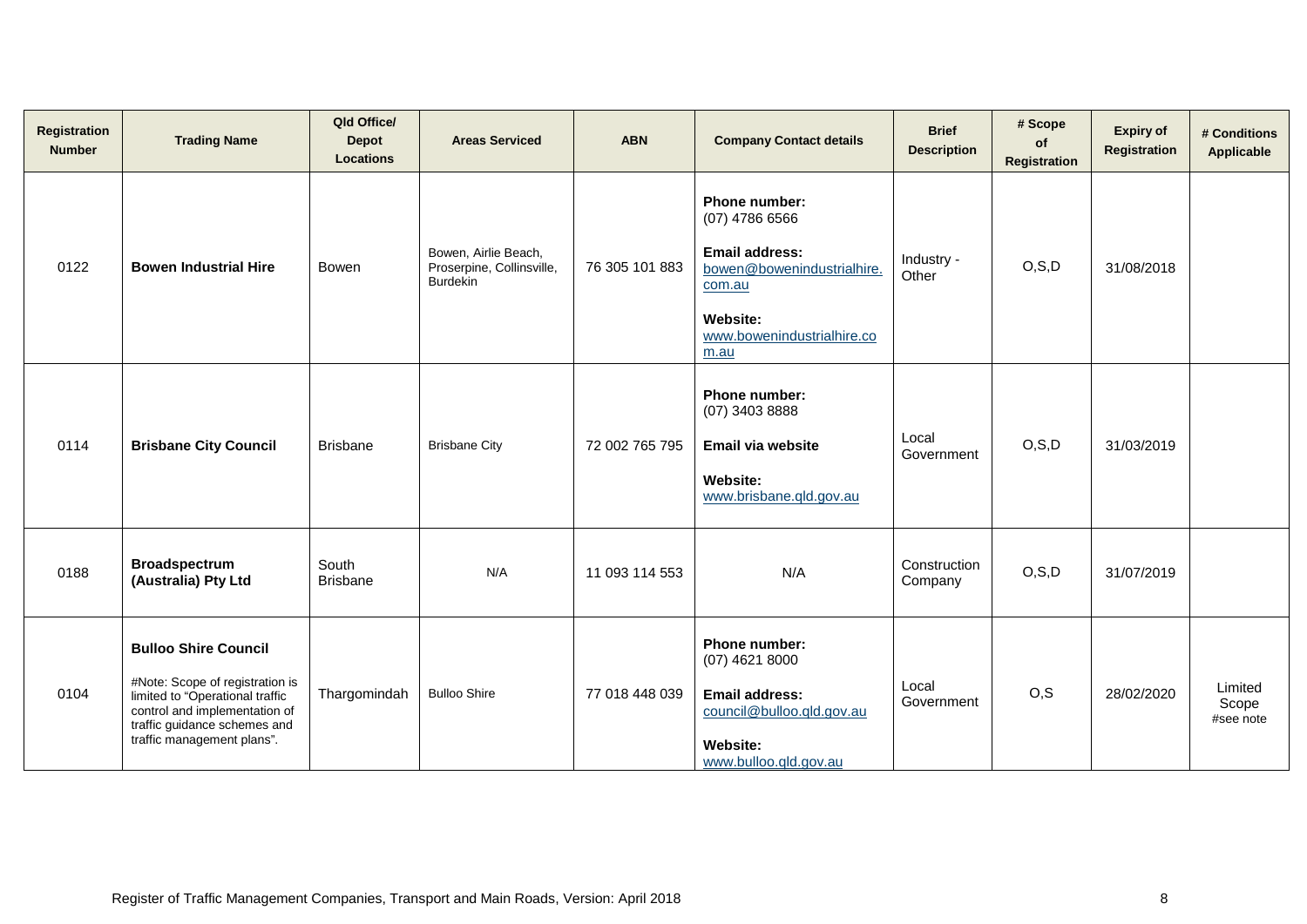| <b>Registration</b><br><b>Number</b> | <b>Trading Name</b>                                                                                                                                                                                             | Qld Office/<br><b>Depot</b><br><b>Locations</b> | <b>Areas Serviced</b>   | <b>ABN</b>     | <b>Company Contact details</b>                                                                                                           | <b>Brief</b><br><b>Description</b> | # Scope<br>of<br><b>Registration</b> | <b>Expiry of</b><br>Registration | # Conditions<br>Applicable    |
|--------------------------------------|-----------------------------------------------------------------------------------------------------------------------------------------------------------------------------------------------------------------|-------------------------------------------------|-------------------------|----------------|------------------------------------------------------------------------------------------------------------------------------------------|------------------------------------|--------------------------------------|----------------------------------|-------------------------------|
| 0029                                 | <b>Bundaberg Regional</b><br><b>Council</b>                                                                                                                                                                     | Bundaberg                                       | <b>Bundaberg Region</b> | 72 427 835 198 | Phone number:<br>1300 883 699<br><b>Email address:</b><br>ceo@bundaberg.qld.gov.au<br>Website:<br>www.bundaberg.qld.gov.au               | Local<br>Government                | O, S, D                              | 31/03/2019                       |                               |
| 0040                                 | <b>Burdekin Shire Council</b>                                                                                                                                                                                   | Ayr                                             | <b>Burdekin Shire</b>   | 66 393 843 289 | Phone number:<br>(07) 4783 9800<br><b>Email address:</b><br>enquiries@burdekin.qld.gov.<br>au<br>Website:<br>www.burdekin.gld.gov.au     | Local<br>Government                | O, S, D                              | 31/07/2018                       |                               |
| 0149                                 | <b>Burke Shire Council</b>                                                                                                                                                                                      | <b>Burketown</b>                                | <b>Burke Shire</b>      | 14 130 592 645 | Phone number:<br>(07) 4745 5100<br><b>Email address:</b><br>office@burke.qld.gov.au<br><b>Website:</b><br>www.burke.gld.gov.au           | Local<br>Government                | O, S, D                              | 30/11/2018                       |                               |
| 0085                                 | <b>Cairns Regional Council</b><br># Note: Scope of registration is<br>limited to "Design and<br>implementation of traffic<br>management plans and traffic<br>guidance schemes, site audits<br>and inspections". | Cairns                                          | Cairns Region           | 24 310 025 910 | <b>Phone number:</b><br>(07) 4044 3044<br><b>Email address:</b><br>council@cairns.qld.gov.au<br><b>Website:</b><br>www.cairns.gld.gov.au | Local<br>Government                | S,D                                  | 31/03/2020                       | Limited<br>Scope<br>#see note |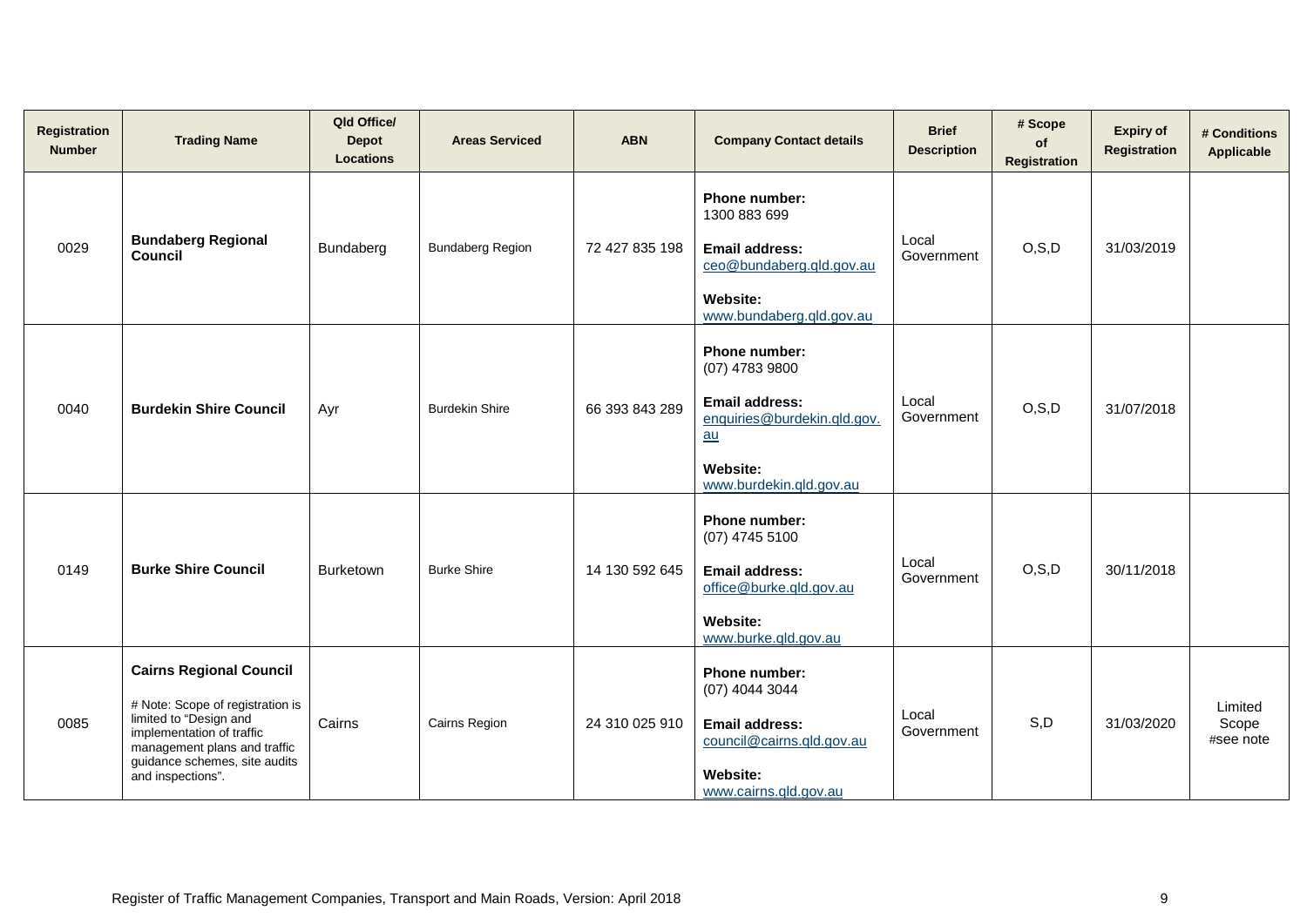| Registration<br><b>Number</b> | <b>Trading Name</b>                                                                                                                                                                                                                                                             | Qld Office/<br><b>Depot</b><br><b>Locations</b> | <b>Areas Serviced</b>            | <b>ABN</b>     | <b>Company Contact details</b>                                                                                                                                                                                    | <b>Brief</b><br><b>Description</b> | # Scope<br>of<br>Registration | <b>Expiry of</b><br><b>Registration</b> | # Conditions<br>Applicable           |
|-------------------------------|---------------------------------------------------------------------------------------------------------------------------------------------------------------------------------------------------------------------------------------------------------------------------------|-------------------------------------------------|----------------------------------|----------------|-------------------------------------------------------------------------------------------------------------------------------------------------------------------------------------------------------------------|------------------------------------|-------------------------------|-----------------------------------------|--------------------------------------|
| 0028                          | <b>Carpentaria Shire</b><br><b>Council</b><br>#Note: Scope of registration is<br>limited to "Design and<br>implementation of traffic<br>guidance schemes and traffic<br>management plans, site audits<br>and inspections".                                                      | Normanton                                       | Carpentaria Shire<br>Region      | 59 242 797 822 | <b>Normanton</b><br>Phone number:<br>(07) 4745 2200<br>Karumba<br>Phone number:<br>(07) 4747 7555<br><b>Email address:</b><br>council@carpentaria.gld.gov.<br>au<br><b>Website:</b><br>www.carpentaria.gld.gov.au | Local<br>Government                | S,D                           | 30/04/2019                              | Limited<br>Scope<br>#see note        |
| 0049                          | <b>Cassowary Coast</b><br><b>Regional Council</b>                                                                                                                                                                                                                               | Innisfail                                       | <b>Cassowary Coast</b><br>Region | 20 889 787 211 | Phone number:<br>1300 763 903 or<br>(07) 4030 2222<br><b>Email address:</b><br>enquiries@cassowarycoast.<br>qld.gov.au<br><b>Website:</b><br>www.cassowarycoast.gld.go<br>v.au                                    | Local<br>Government                | O, S, D                       | 30/09/2018                              |                                      |
| 0283                          | <b>CBS Building Group Pty</b><br>Ltd<br>(CBS Building Group Pty Ltd<br>atf The Church Operations<br>Trust)<br>#Note: Scope of registration is<br>limited to "Operational traffic<br>control and implementation of<br>traffic guidance schemes and<br>traffic management plans". | <b>Bohle</b>                                    | N/A                              | 54 094 971 185 | N/A                                                                                                                                                                                                               | Industry $-$<br>Other              | O, S                          | 31/08/2018                              | Yes<br>Limited<br>Scope<br>#see note |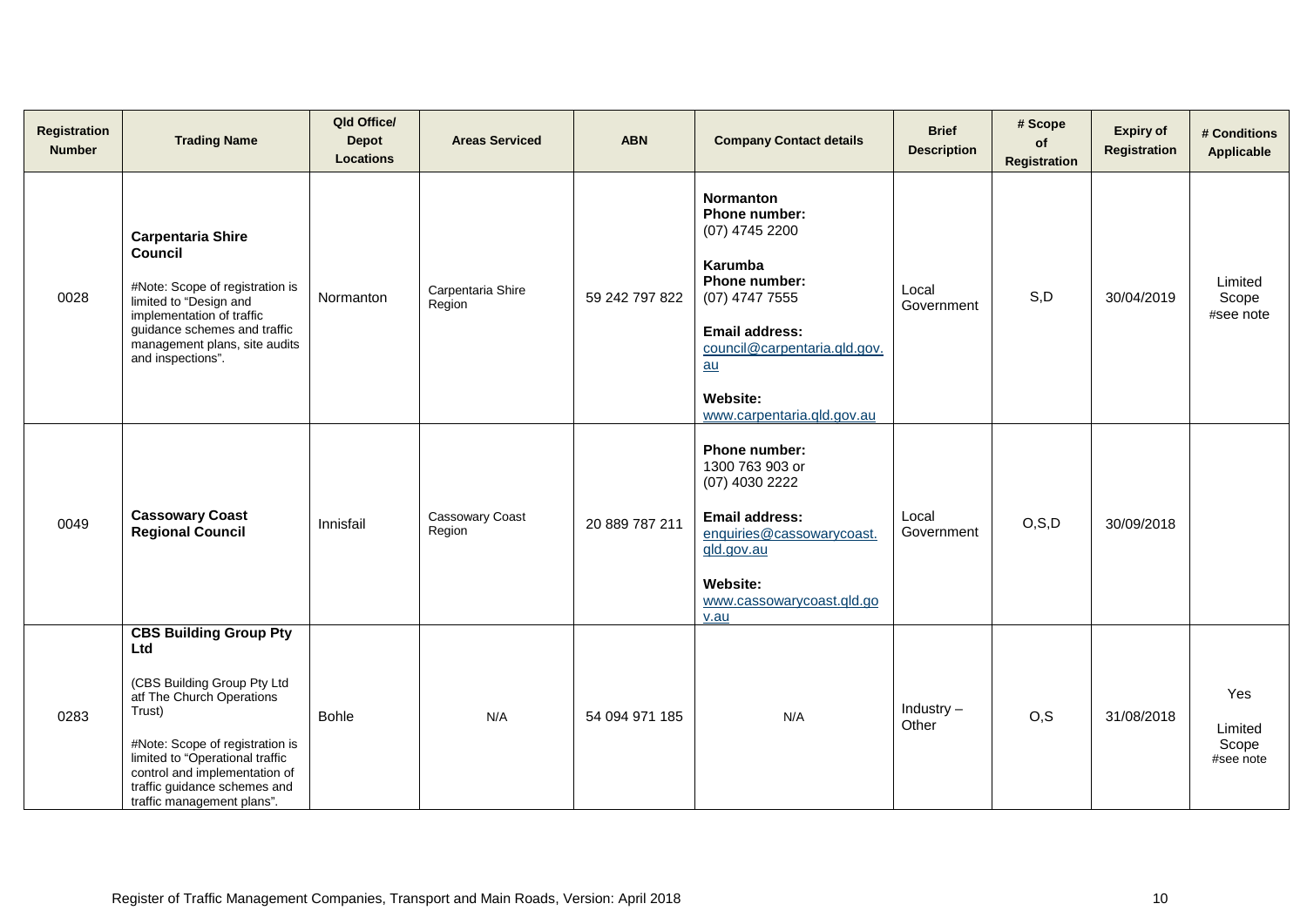| <b>Registration</b><br><b>Number</b> | <b>Trading Name</b>                                                                                                                                                                                                         | Qld Office/<br><b>Depot</b><br><b>Locations</b> | <b>Areas Serviced</b>                                                  | <b>ABN</b>     | <b>Company Contact details</b>                                                                                                                     | <b>Brief</b><br><b>Description</b> | # Scope<br>of<br><b>Registration</b> | <b>Expiry of</b><br>Registration | # Conditions<br>Applicable    |
|--------------------------------------|-----------------------------------------------------------------------------------------------------------------------------------------------------------------------------------------------------------------------------|-------------------------------------------------|------------------------------------------------------------------------|----------------|----------------------------------------------------------------------------------------------------------------------------------------------------|------------------------------------|--------------------------------------|----------------------------------|-------------------------------|
| 0078                                 | <b>Centrogen Pty Ltd</b>                                                                                                                                                                                                    | Mount Louisa                                    | Mossman to Ingham,<br>Ingham to Bowen                                  | 47 063 665 172 | Phone number:<br>(07) 4755 6888<br><b>Email address:</b><br>info@centrogen.com.au<br><b>Website:</b><br>www.centrogen.com.au                       | Traffic<br>Management<br>Company   | O, S, D                              | 31/01/2020                       |                               |
| 0009                                 | <b>Charters Towers</b><br><b>Regional Council</b>                                                                                                                                                                           | Charters<br><b>Towers</b>                       | <b>Charters Towers Region</b>                                          | 67 731 313 583 | Phone number:<br>$(07)$ 4761 5300<br><b>Email address:</b><br>mail@charterstowers.qld.gov<br>$au$<br>Website:<br>www.charterstowers.gld.gov.<br>au | Local<br>Government                | O, S, D                              | 15/12/2018                       |                               |
| 0091                                 | <b>Civforce Traffic</b><br><b>Management Pty Ltd</b>                                                                                                                                                                        | Loganholme                                      | South East Queensland,<br>Central Queensland,<br>South West Queensland | 57 141 899 952 | Phone number:<br>(07) 3821 4522<br><b>Email address:</b><br>jeff@civforce.com.au<br><b>Website:</b><br>www.civforce.com.au                         | Traffic<br>Management<br>Company   | O, S, D                              | 28/02/2020                       |                               |
| 0018                                 | <b>Civil Mining and</b><br><b>Construction Pty Ltd</b><br>#Note: Scope of registration is<br>limited to "Operational traffic<br>control and implementation of<br>traffic guidance schemes and<br>traffic management plans". | Eagle Farm                                      | N/A                                                                    | 18 102 557 175 | N/A                                                                                                                                                | Construction<br>Company            | O, S                                 | 31/12/2019                       | Limited<br>Scope<br>#see note |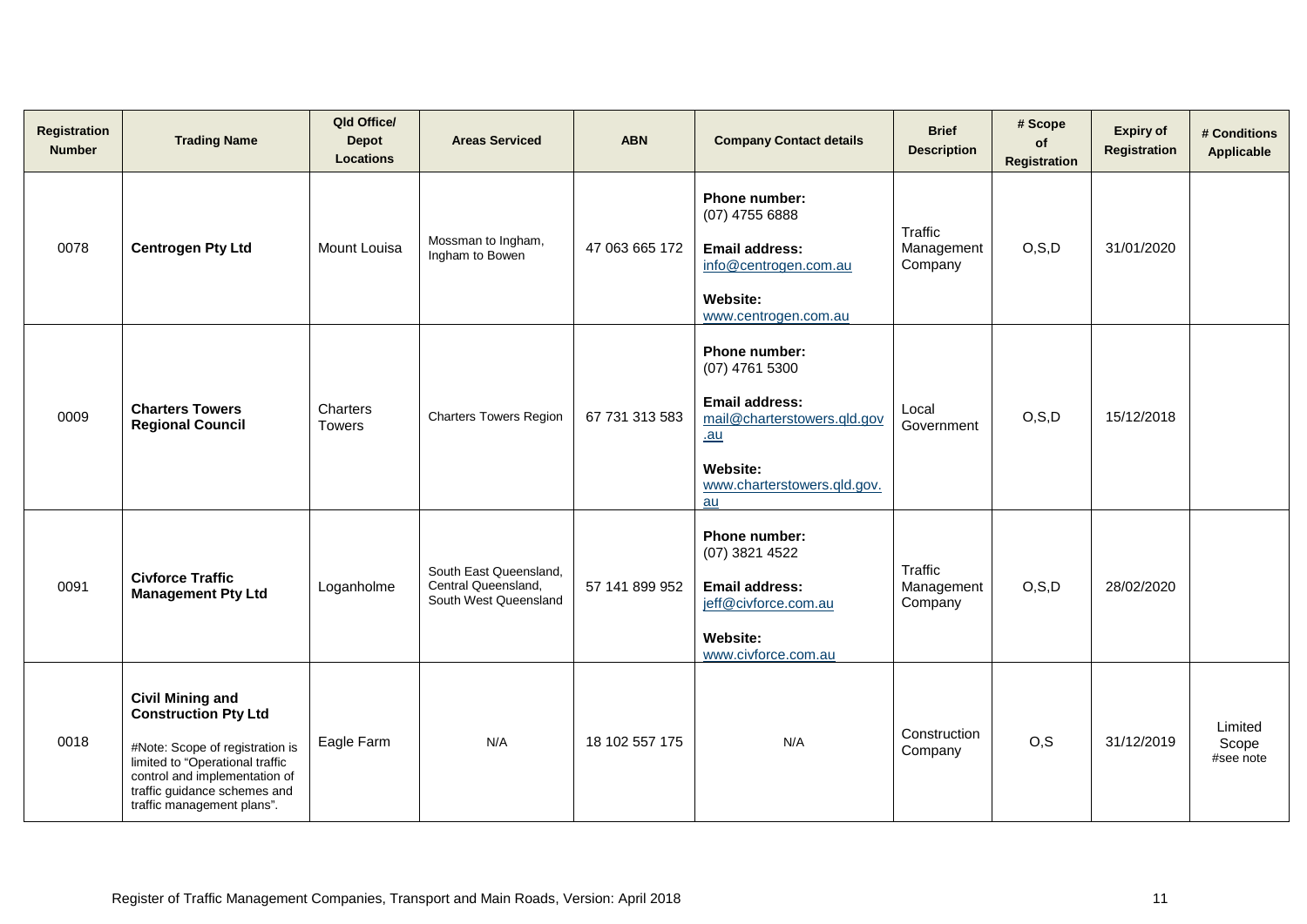| Registration<br><b>Number</b> | <b>Trading Name</b>                                                                                                                                                                                 | Qld Office/<br><b>Depot</b><br><b>Locations</b> | <b>Areas Serviced</b>     | <b>ABN</b>     | <b>Company Contact details</b>                                                                                                                                       | <b>Brief</b><br><b>Description</b> | # Scope<br><b>of</b><br><b>Registration</b> | <b>Expiry of</b><br><b>Registration</b> | # Conditions<br>Applicable                                            |
|-------------------------------|-----------------------------------------------------------------------------------------------------------------------------------------------------------------------------------------------------|-------------------------------------------------|---------------------------|----------------|----------------------------------------------------------------------------------------------------------------------------------------------------------------------|------------------------------------|---------------------------------------------|-----------------------------------------|-----------------------------------------------------------------------|
| 0286                          | <b>Cloncurry Shire Council</b><br>#Note: Scope of registration is<br>limited to "Operational traffic<br>control and implementation of<br>traffic guidance schemes and<br>traffic management plans". | Cloncurry                                       | <b>Cloncurry Shire</b>    | 76 581 540 914 | <b>Phone number:</b><br>(07) 4742 4100<br><b>Email address:</b><br>council@cloncurry.qld.gov.a<br><u>u</u><br><b>Website:</b><br>http://www.cloncurry.gld.gov.<br>au | Local<br>Government                | O, S                                        | 31/08/2018                              | Yes -<br>Provisional<br>Registration<br>Limited<br>Scope<br>#see note |
| 0268                          | <b>Construct Traffic (Qld)</b><br><b>Pty Ltd</b>                                                                                                                                                    | Meadowbrook                                     | South East Queensland     | 30 615 353 234 | <b>Phone number:</b><br>1300 73 6030<br>Email address:<br>enquiries@constructtraffic.co<br>m.au<br><b>Website:</b><br>www.consulttraffic.com.au                      | Traffic<br>Management<br>Company   | O, S, D                                     | 31/03/2020                              |                                                                       |
| 0002                          | <b>CPB Contractors Pty</b><br>Limited                                                                                                                                                               | Fortitude<br>Valley                             | N/A                       | 98 000 893 667 | N/A                                                                                                                                                                  | Construction<br>Company            | O, S, D                                     | 15/12/2019                              |                                                                       |
| 0266                          | <b>CQ Security Pty Ltd</b><br>#Note: Scope of registration is<br>limited to "Operational traffic<br>control and implementation of<br>traffic guidance schemes and<br>traffic management plans".     | <b>North</b><br>Rockhampton                     | <b>Central Queensland</b> | 51 102 989 944 | Phone number:<br>(07) 4922 3156<br><b>Email address:</b><br>cqsecurity@optusnet.com.au<br>Website: N/A                                                               | Traffic<br>Management<br>Company   | O, S                                        | 28/02/2019                              | Limited<br>Scope<br>#see note                                         |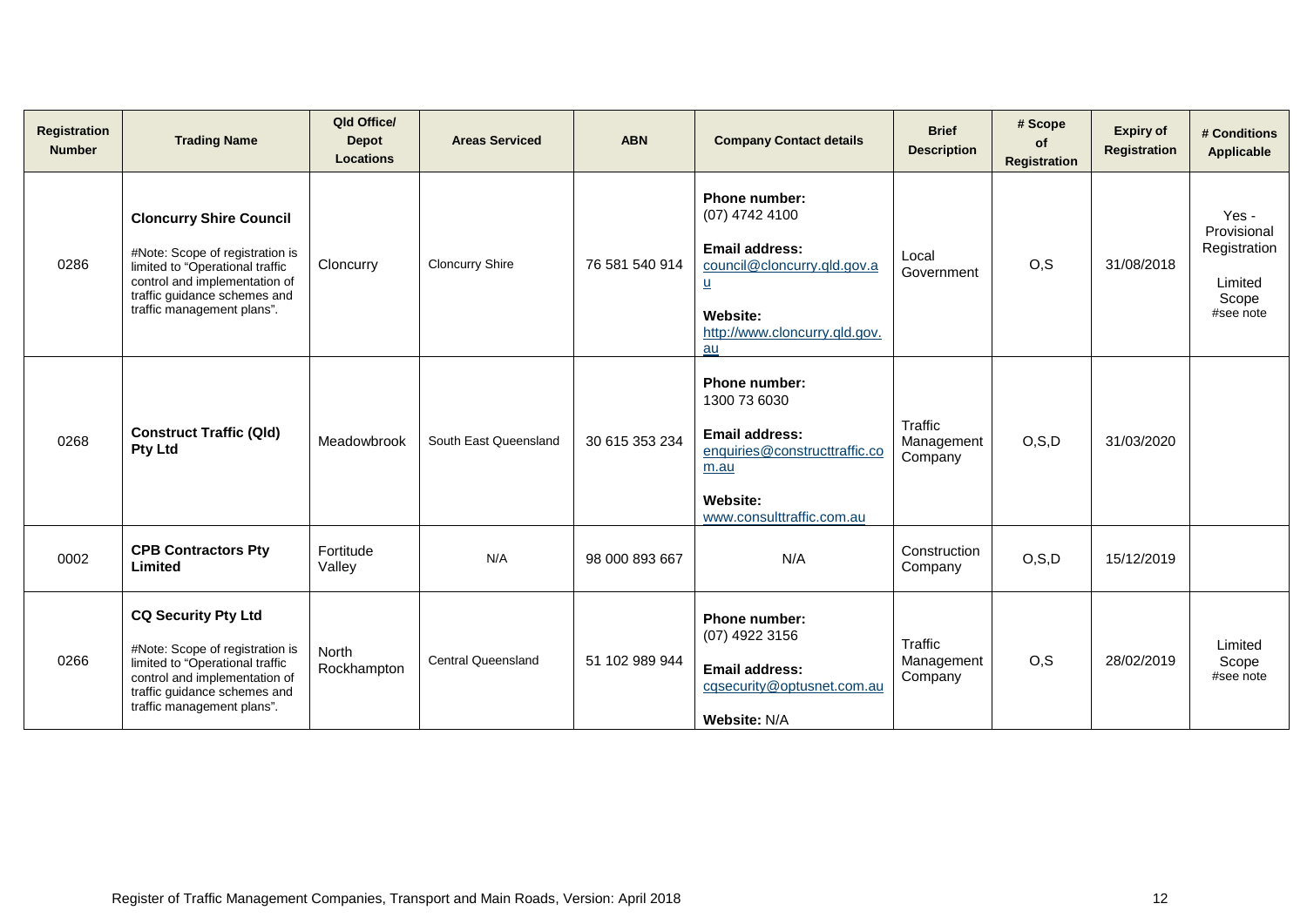| <b>Registration</b><br><b>Number</b> | <b>Trading Name</b>                                                                                                                                                                           | Qld Office/<br><b>Depot</b><br><b>Locations</b>                                                                                                                           | <b>Areas Serviced</b>                                                                   | <b>ABN</b>     | <b>Company Contact details</b>                                                                                                                                 | <b>Brief</b><br><b>Description</b> | # Scope<br>of<br><b>Registration</b> | <b>Expiry of</b><br>Registration | # Conditions<br><b>Applicable</b> |
|--------------------------------------|-----------------------------------------------------------------------------------------------------------------------------------------------------------------------------------------------|---------------------------------------------------------------------------------------------------------------------------------------------------------------------------|-----------------------------------------------------------------------------------------|----------------|----------------------------------------------------------------------------------------------------------------------------------------------------------------|------------------------------------|--------------------------------------|----------------------------------|-----------------------------------|
| 0260                                 | <b>Crompton Concepts Pty</b><br>Ltd<br>#Note: Scope of registration is<br>limited to "Design of traffic<br>management plans, traffic<br>guidance schemes and site<br>audits and inspections". | Mermaid<br>Beach                                                                                                                                                          | South East Queensland                                                                   | 30 611 398 004 | Phone number:<br>0450 920 096<br><b>Email address:</b><br>andrew@cromptonconcepts.<br>com.au<br>Website:<br>http://cromptonconcepts.com<br>.au                 | Industry $-$<br>Other              | D                                    | 31/08/2019                       | Limited<br>Scope<br>#see note     |
| 0064                                 | <b>Croydon Shire Council</b>                                                                                                                                                                  | Croydon                                                                                                                                                                   | Croydon Shire                                                                           | 98 659 525 296 | <b>Phone number:</b><br>(07) 4748 7100<br><b>Email address:</b><br>admin@croydon.qld.gov.au<br>Website:<br>www.croydon.qld.gov.au                              | Local<br>Government                | O, S, D                              | 30/11/2019                       |                                   |
| 0054                                 | <b>Customised Traffic</b><br><b>Management</b>                                                                                                                                                | Brisbane, Gold<br>Coast,<br>Sunshine<br>Coast,<br>Ipswich,<br>Toowoomba,<br>Mackay,<br>Townsville,<br>Rockhampton,<br>Bundaberg,<br>Gympie,<br>Hervey Bay,<br>Maryborough | All of Brisbane,<br>Greater Brisbane,<br>All of South East<br>Queensland,<br>Scenic Rim | 36 601 113 428 | <b>Phone number:</b><br>$(07)$ 3881 1191<br>Email address:<br>sales@customisedtraffic.co<br>m.au<br><b>Website:</b><br>www.customisedtraffic.com.a<br><u>u</u> | Traffic<br>Management<br>Company   | O, S, D                              | 28/02/2020                       |                                   |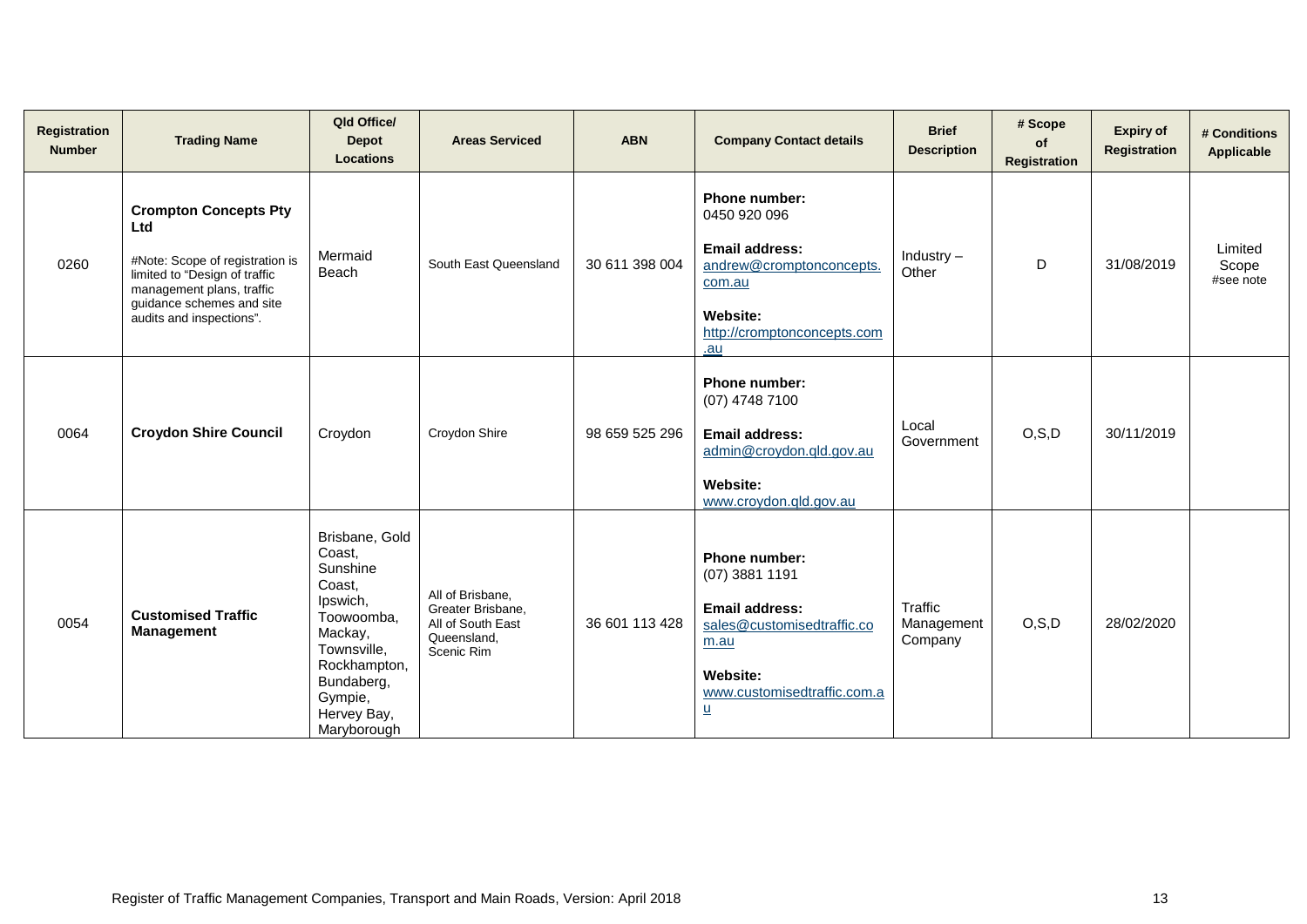| <b>Registration</b><br><b>Number</b> | <b>Trading Name</b>                                                                                                                                                                                               | Qld Office/<br><b>Depot</b><br><b>Locations</b> | <b>Areas Serviced</b> | <b>ABN</b>     | <b>Company Contact details</b>                                                                                                         | <b>Brief</b><br><b>Description</b> | # Scope<br>of<br><b>Registration</b> | <b>Expiry of</b><br>Registration | # Conditions<br><b>Applicable</b> |
|--------------------------------------|-------------------------------------------------------------------------------------------------------------------------------------------------------------------------------------------------------------------|-------------------------------------------------|-----------------------|----------------|----------------------------------------------------------------------------------------------------------------------------------------|------------------------------------|--------------------------------------|----------------------------------|-----------------------------------|
| 0252                                 | D & D Traffic<br><b>Management Pty Limited</b>                                                                                                                                                                    | Underwood                                       | Whole of Queensland   | 36 105 286 146 | Phone number:<br>1300 597 622<br><b>Email address:</b><br>info@dd-group.com.au<br><b>Website:</b><br>http://dd-group.com.au/           | Traffic<br>Management<br>Company   | O, S, D                              | 30/04/2019                       |                                   |
| 0098                                 | <b>Diamantina Shire Council</b><br>#Note: Scope of registration is<br>limited to "Operational traffic<br>control and implementation of<br>traffic guidance schemes and<br>traffic management plans".              | <b>Bedourie</b>                                 | Diamantina Shire      | 87 774 161 836 | Phone number:<br>(07) 4746 1202<br><b>Email address:</b><br>admin@diamantina.qld.gov.a<br>$u$<br>Website:<br>www.diamantina.gld.gov.au | Local<br>Government                | O, S                                 | 31/03/2019                       | Limited<br>Scope<br>#see note     |
| 0274                                 | <b>Diggerman Linemarking</b><br><b>Pty Ltd</b>                                                                                                                                                                    | Coolum Beach                                    | Whole of Queensland   | 81 606 396 169 | Phone number:<br>$(07)$ 5351 1811<br><b>Email address:</b><br>diggerman1@bigpond.com<br>Website:<br>www.diggerman.net.au               | Industry $-$<br>Other              | O, S, D                              | 31/07/2020                       |                                   |
| 0267                                 | <b>Dingo Road Services Pty</b><br><b>Ltd</b><br>#Note: Scope of registration is<br>limited to "Operational traffic<br>control and implementation of<br>traffic guidance schemes and<br>traffic management plans". | <b>Brisbane</b>                                 | Whole of Queensland   | 17 147 387 906 | Phone number:<br>(07) 3293 4039<br><b>Email address:</b><br>admin@dingoroadservices.c<br>om.au<br><b>Website: N/A</b>                  | Industry $-$<br>Other              | O, S                                 | 31/08/2018                       | Limited<br>Scope<br>#see note     |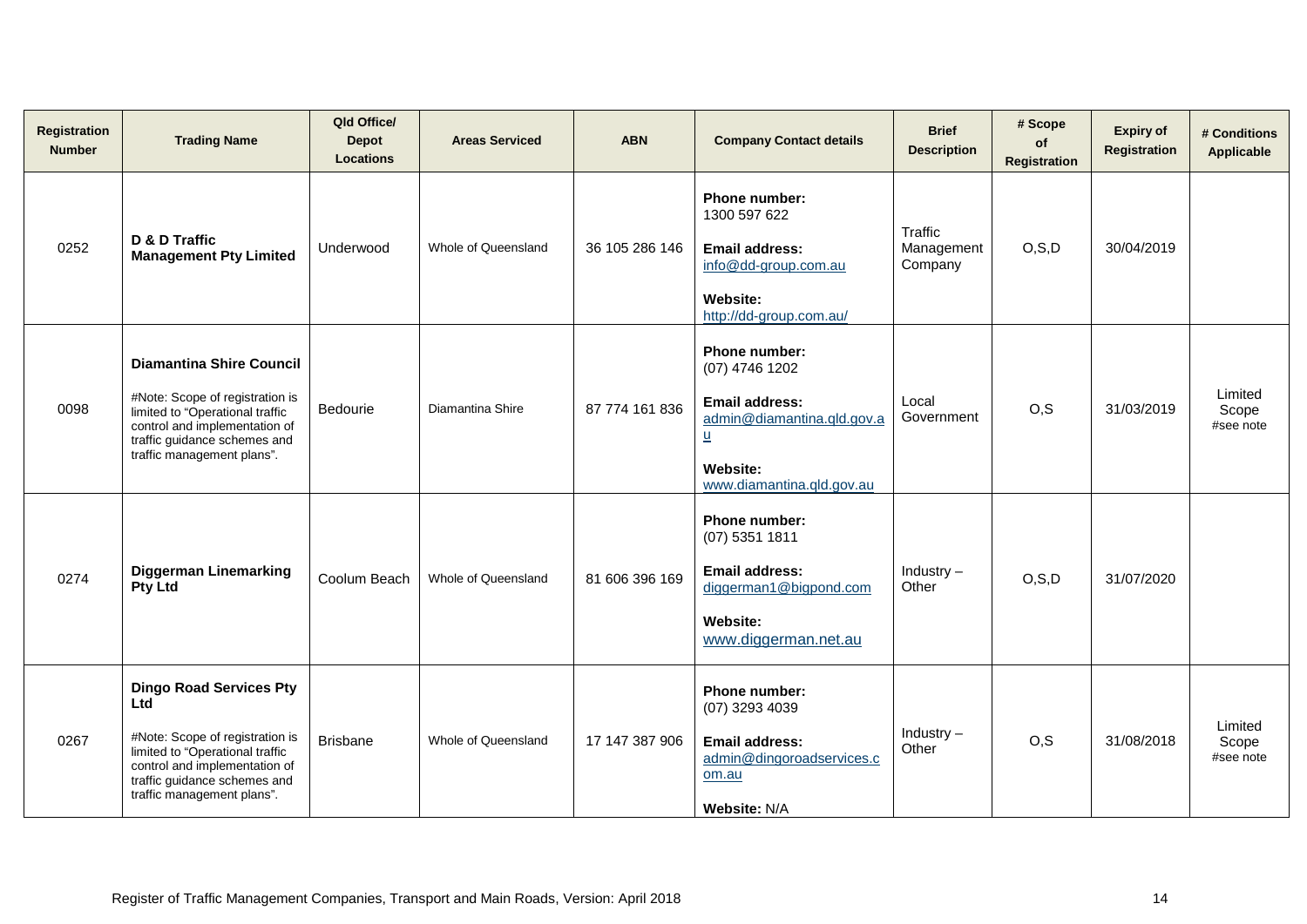| Registration<br><b>Number</b> | <b>Trading Name</b>                                                                          | Qld Office/<br><b>Depot</b><br><b>Locations</b> | <b>Areas Serviced</b>                        | <b>ABN</b>     | <b>Company Contact details</b>                                                                                                      | <b>Brief</b><br><b>Description</b> | # Scope<br>of<br>Registration | <b>Expiry of</b><br>Registration | # Conditions<br><b>Applicable</b> |
|-------------------------------|----------------------------------------------------------------------------------------------|-------------------------------------------------|----------------------------------------------|----------------|-------------------------------------------------------------------------------------------------------------------------------------|------------------------------------|-------------------------------|----------------------------------|-----------------------------------|
| 0273                          | <b>DM Roads</b><br>(Downer EDI works Pty Ltd &<br>Mouchel International (Jersey)<br>Limited) | N/A                                             | N/A                                          | 92 646 425 631 | N/A                                                                                                                                 | Industry $-$<br>Other              | O, S, D                       | 31/07/2020                       |                                   |
| 0186                          | <b>Doval Constructions</b><br>(Qld) Pty Ltd                                                  | N/A                                             | N/A                                          | 75 010 007 155 | N/A                                                                                                                                 | Construction<br>Company            | O, S, D                       | 28/02/2020                       |                                   |
| 0105                          | <b>Dowells Traffic</b><br><b>Management Pty Ltd</b>                                          | Ormeau                                          | Brisbane,<br>South East Queensland<br>Region | 61 122 867 314 | <b>Phone number:</b><br>(07) 5549 2144<br><b>Email address:</b><br>info@dowells.com.au<br><b>Website:</b><br>http://dowells.com.au/ | Traffic<br>Management<br>Company   | O, S, D                       | 31/08/2018                       |                                   |
| 0006                          | <b>Downer Edi Works Pty</b><br>Ltd                                                           | Coorparoo                                       | Whole of Queensland                          | 66 008 709 608 | <b>Phone number:</b><br>1800 369 637<br><b>Email address:</b><br>info@downergroup.com<br>Website:<br>http://www.downergroup.com     | Industry -<br>Other                | O, S, D                       | 30/11/2019                       |                                   |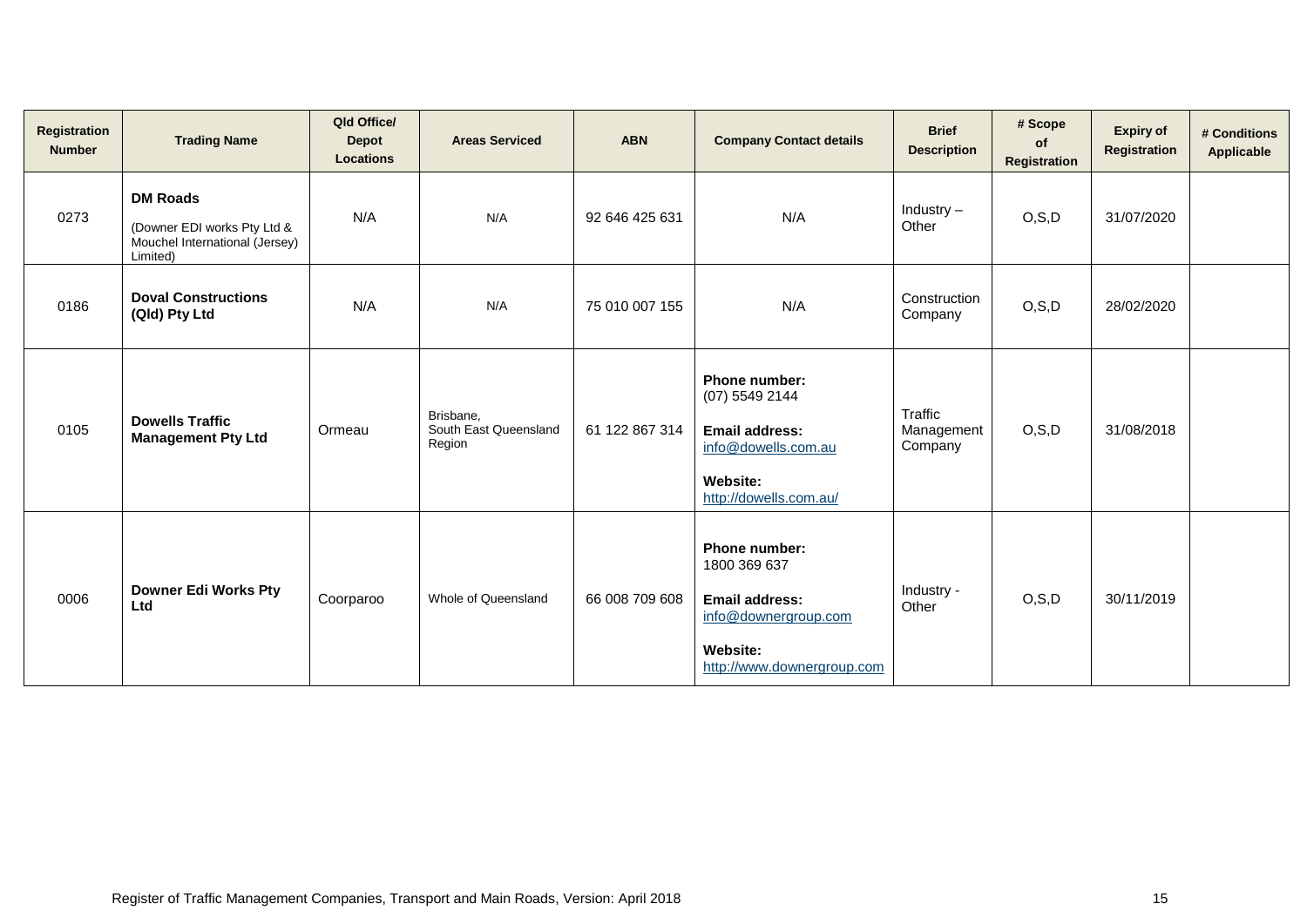| <b>Registration</b><br><b>Number</b> | <b>Trading Name</b>                                                                                                                                                                           | Qld Office/<br><b>Depot</b><br><b>Locations</b>                      | <b>Areas Serviced</b>                                                                                                                                                                                                                                                          | <b>ABN</b>     | <b>Company Contact details</b>                                                                                                                       | <b>Brief</b><br><b>Description</b> | # Scope<br>of<br><b>Registration</b> | <b>Expiry of</b><br><b>Registration</b> | # Conditions<br>Applicable    |
|--------------------------------------|-----------------------------------------------------------------------------------------------------------------------------------------------------------------------------------------------|----------------------------------------------------------------------|--------------------------------------------------------------------------------------------------------------------------------------------------------------------------------------------------------------------------------------------------------------------------------|----------------|------------------------------------------------------------------------------------------------------------------------------------------------------|------------------------------------|--------------------------------------|-----------------------------------------|-------------------------------|
| 0285                                 | <b>Dreise Tucker ATOL Pty</b><br>Ltd<br>#Note: Scope of registration is<br>limited to "Design of traffic<br>management plans, traffic<br>guidance schemes and site<br>audits and inspections" | <b>Brisbane</b>                                                      | Brisbane Metro, Gold<br>Coast, Toowoomba &<br>Sunshine Coast                                                                                                                                                                                                                   | 99 161 944 752 | <b>Phone number:</b><br>(07) 3841 4892<br>Email address:<br>info@dtacon.com<br><b>Website:</b><br>http://dreisetuckeratol.com/                       | Industry $-$<br>Other              | D                                    | 30/11/2020                              | Limited<br>Scope<br>#see note |
| 0133                                 | Dugalunji Aboriginal<br>Corporation                                                                                                                                                           | Camooweal                                                            | Peninsula Region,<br>Northern Region,<br>North West Region                                                                                                                                                                                                                     | 28 441 600 811 | <b>Phone number:</b><br>$(07)$ 4748 2060<br><b>Email address:</b><br>accounts@myuma.org.au<br>Website: N/A                                           | Industry -<br>Other                | O, S, D                              | 30/09/2018                              |                               |
| 0242                                 | <b>Dynamic RMS Pty Ltd</b>                                                                                                                                                                    | Deception Bay                                                        | Whole of Queensland                                                                                                                                                                                                                                                            | 78 600 337 200 | <b>Phone number:</b><br>1300 822 878<br><b>Email address:</b><br>drmsadmin@drms.com.au<br><b>Website:</b><br>www.drms.com.au                         | Industry -<br>Other                | O, S, D                              | 31/07/2018                              |                               |
| 0213                                 | <b>East Coast Traffic</b><br><b>Control</b><br>(East Coast Traffic<br>Controllers Pty Ltd t/a East<br><b>Coast Traffic Control)</b>                                                           | Cairns<br>Townsville<br>Mackay<br>Rockhampton<br>Mt Isa<br>Gladstone | Far North Cairns Coast<br>and remote regions,<br>Townsville, Mackay and<br>Whitsunday Regions,<br>All Northern Regions,<br>Rockhampton, Fitzroy<br>Region and Central<br>West Regions, Mt Isa<br>and North West Region,<br>Cloncurry, Gladstone,<br>Wide Bay/Burnett<br>Region | 73 165 710 261 | Phone number:<br>1300 011 203<br>Email address:<br>info@eastcoasttrafficcontrol.<br>com.au<br>Website:<br>http://eastcoasttrafficcontrol.<br>com.au/ | Traffic<br>Management<br>Company   | O, S, D                              | 30/03/2020                              |                               |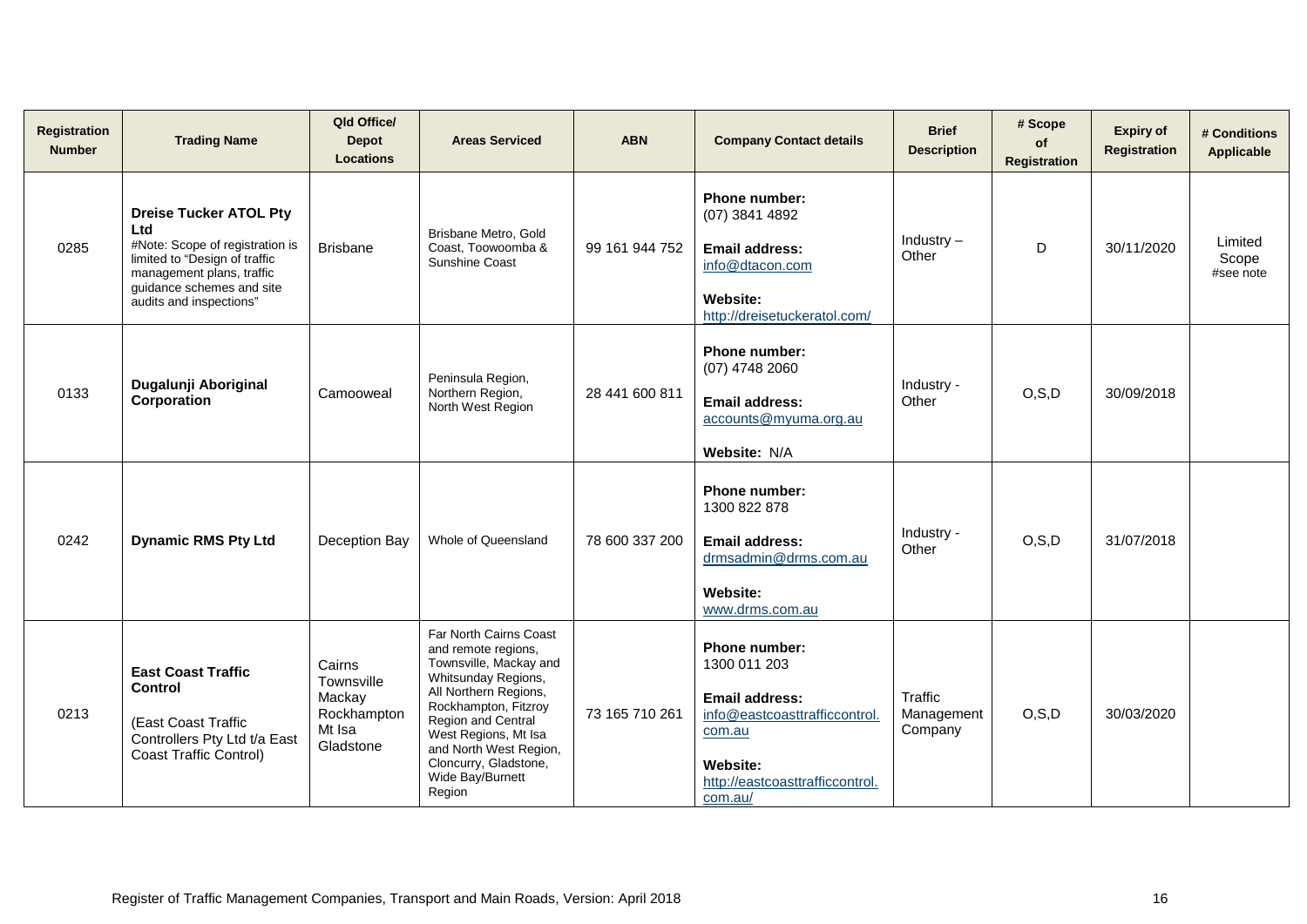| Registration<br><b>Number</b> | <b>Trading Name</b>                                                                                                                                                                                                                       | Qld Office/<br><b>Depot</b><br><b>Locations</b> | <b>Areas Serviced</b>  | <b>ABN</b>                       | <b>Company Contact details</b>                                                                                                         | <b>Brief</b><br><b>Description</b> | # Scope<br><b>of</b><br>Registration | <b>Expiry of</b><br><b>Registration</b> | # Conditions<br>Applicable    |
|-------------------------------|-------------------------------------------------------------------------------------------------------------------------------------------------------------------------------------------------------------------------------------------|-------------------------------------------------|------------------------|----------------------------------|----------------------------------------------------------------------------------------------------------------------------------------|------------------------------------|--------------------------------------|-----------------------------------------|-------------------------------|
| 0237                          | <b>EGIS Projects Asia</b><br><b>Pacific Pty Ltd</b>                                                                                                                                                                                       |                                                 | South East Queensland  | 82 071 536 957                   | <b>Phone number:</b><br>(02) 8297 1300<br><b>Email address:</b><br>info@egis.com.au<br>Website:<br>http://www.egis-<br>australia.com/  | Industry -<br>Other                | O, S, D                              | 31/08/2018                              |                               |
| 0099                          | <b>Energex Limited/Ergon</b><br><b>Energy Corporation</b><br>Limited<br>#Note: Scope of registration is<br>limited to "Operational traffic<br>control and implementation of<br>traffic guidance schemes and<br>traffic management plans". | Newstead                                        | South East Queensland  | 40 078 849 055<br>50 087 646 062 | N/A                                                                                                                                    | Electricity<br>Provider            | O, S                                 | 31/03/2021                              | Limited<br>Scope<br>#see note |
| 0255                          | <b>Etheridge Shire Council</b><br>#Note: Scope of registration is<br>limited to "Operational traffic<br>control and implementation of<br>traffic guidance schemes and<br>traffic management plans".                                       | Georgetown                                      | <b>Etheridge Shire</b> | 57 665 238 857                   | <b>Phone number:</b><br>$(07)$ 4079 9090<br><b>Email address:</b><br>info@etheridge.gld.gov.au<br>Website:<br>www.etheridge.gld.gov.au | Local<br>Government                | O.S                                  | 31/05/2019                              | Limited<br>Scope<br>#see note |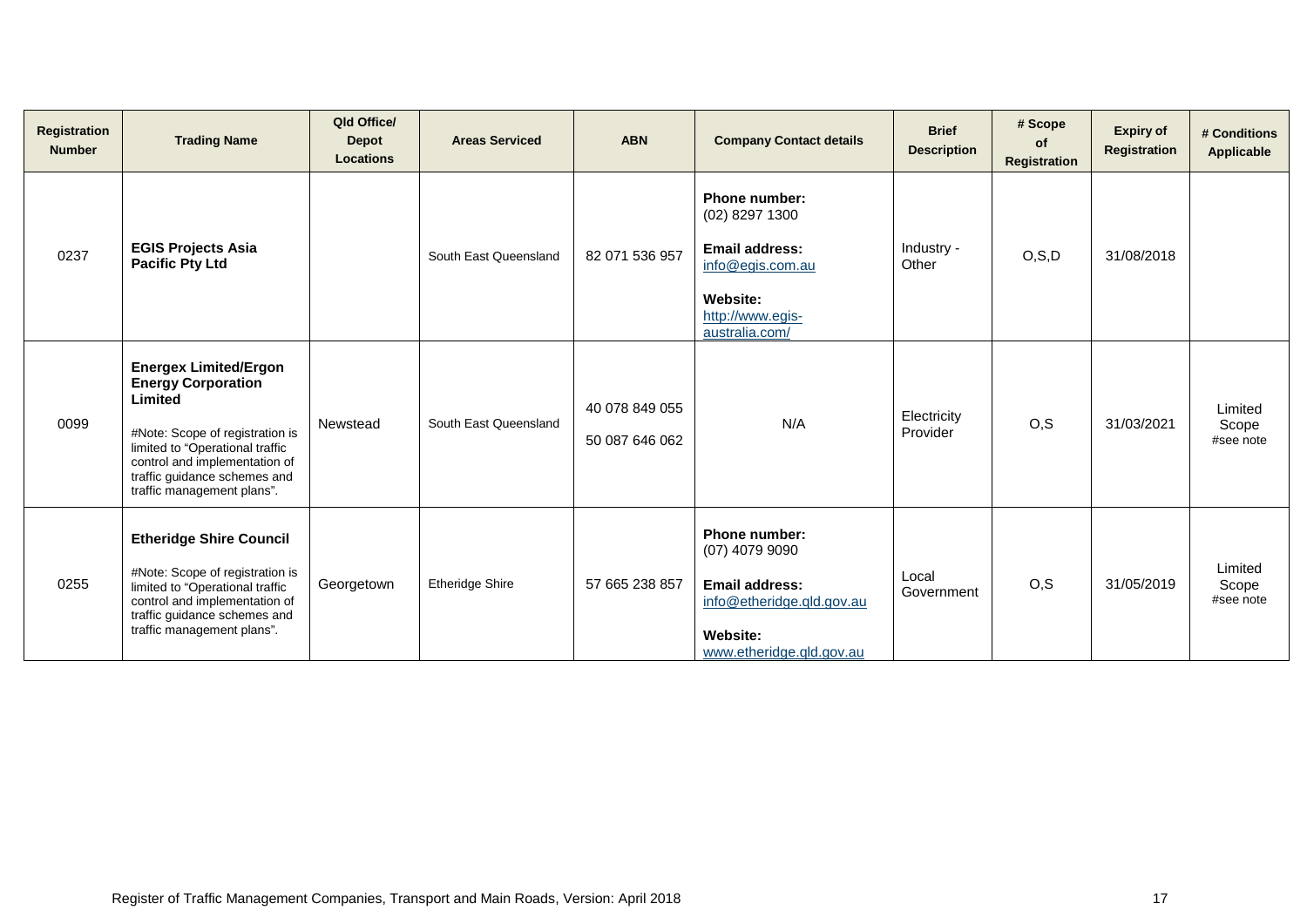| <b>Registration</b><br><b>Number</b> | <b>Trading Name</b>                                    | Qld Office/<br><b>Depot</b><br><b>Locations</b> | <b>Areas Serviced</b>                                                                                   | <b>ABN</b>     | <b>Company Contact details</b>                                                                                                       | <b>Brief</b><br><b>Description</b> | # Scope<br><b>of</b><br><b>Registration</b> | <b>Expiry of</b><br><b>Registration</b> | # Conditions<br>Applicable |
|--------------------------------------|--------------------------------------------------------|-------------------------------------------------|---------------------------------------------------------------------------------------------------------|----------------|--------------------------------------------------------------------------------------------------------------------------------------|------------------------------------|---------------------------------------------|-----------------------------------------|----------------------------|
| 0007                                 | <b>Evolution Traffic Control</b><br><b>Pty Ltd</b>     | Virginia                                        | Brisbane, Gold Coast,<br>Sunshine Coast, Cairns,<br>Toowoomba, Townsville,<br>Rockhampton,<br>Bundaberg | 64 109 656 233 | Phone number:<br>(07) 3623 6400<br><b>Email address:</b><br>info@ermg.com.au<br>Website:<br>http://www.theevolutiongroup<br>.com.au/ | Traffic<br>Management<br>Company   | O, S, D                                     | 30/11/2019                              |                            |
| 0209                                 | <b>EVS Group Australia Pty</b><br>Ltd                  | Beenleigh                                       | <b>Gold Coast</b><br>Sunshine Coast<br><b>Brisbane</b>                                                  | 51 110 323 576 | <b>Phone number:</b><br>1300 786 677<br><b>Email address:</b><br>mail@evsgroup.com.au<br>Website:<br>www.evsgroup.com.au             | Traffic<br>Management<br>Company   | O, S, D                                     | 31/03/2020                              |                            |
| 0239                                 | <b>Far North QLD Traffic</b><br><b>Control Pty Ltd</b> | Miallo                                          | Far North Queensland                                                                                    | 24 605 950 301 | <b>Phone Number:</b><br>(07) 4098 8343<br><b>Email address:</b><br>admin@fnqtrafficcontrol.com<br>$au$<br>Website: N/A               | Traffic<br>Management<br>Company   | O, S, D                                     | 31/08/2018                              |                            |
| 0150                                 | <b>FK Gardner and Sons Pty</b><br>Ltd                  | Toowoomba                                       | N/A                                                                                                     | 99 010 136 053 | N/A                                                                                                                                  | Construction<br>Company            | O, S, D                                     | 31/10/2020                              |                            |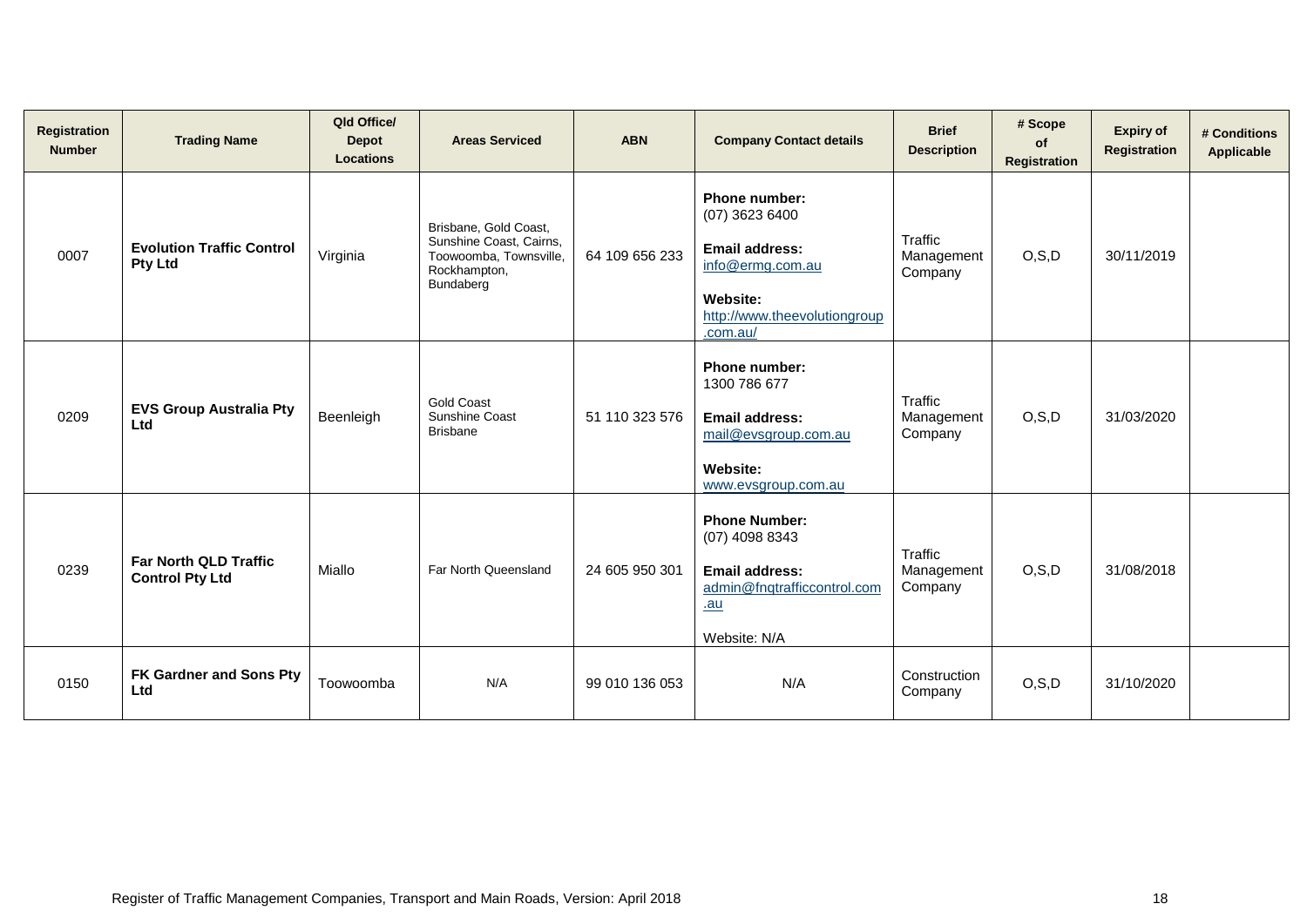| Registration<br><b>Number</b> | <b>Trading Name</b>                                                                                                                                                                                          | Qld Office/<br><b>Depot</b><br><b>Locations</b> | <b>Areas Serviced</b>                                                                                                                                                                                              | <b>ABN</b>     | <b>Company Contact details</b>                                                                                                  | <b>Brief</b><br><b>Description</b> | # Scope<br>of<br>Registration | <b>Expiry of</b><br><b>Registration</b> | # Conditions<br>Applicable    |
|-------------------------------|--------------------------------------------------------------------------------------------------------------------------------------------------------------------------------------------------------------|-------------------------------------------------|--------------------------------------------------------------------------------------------------------------------------------------------------------------------------------------------------------------------|----------------|---------------------------------------------------------------------------------------------------------------------------------|------------------------------------|-------------------------------|-----------------------------------------|-------------------------------|
| 0100                          | <b>Flinders Shire Council</b>                                                                                                                                                                                | Hughenden                                       | <b>Flinders Shire</b>                                                                                                                                                                                              | 24 420 911 643 | Phone number:<br>(07) 4741 2900<br><b>Email address:</b><br>flinders@flinders.qld.gov.au<br>Website:<br>www.flinders.qld.gov.au | Local<br>Government                | O, S, D                       | 15/12/2018                              |                               |
| 0069                          | <b>FNQ Security and Traffic</b><br>Control                                                                                                                                                                   | Bundaberg                                       | Bundaberg, Childers,<br>Gin Gin, Hervey Bay,<br>Miriam Vale, Agnes<br>Waters, Mt Perry,<br>Gayndah, Mundubbera,<br>Biggenden, Wide Bay<br>Region, Gladstone<br>Region North Burnett<br>and South Burnett<br>Region | 35 082 025 750 | Phone number:<br>(07) 4152 7227<br><b>Email address:</b><br>marion@fnqsecurity.com.au<br>Website:<br>www.fnqsecurity.com.au     | Traffic<br>Management<br>Company   | O, S, D                       | 31/01/2020                              |                               |
| 0014                          | <b>Fulton Hogan</b><br><b>Construction Pty Ltd</b><br>#Note: Scope of registration is<br>limited to "Design of traffic<br>management plans and traffic<br>guidance schemes, site audits<br>and inspections". | N/A                                             | N/A                                                                                                                                                                                                                | 46 010 240 758 | N/A                                                                                                                             | Construction<br>Company            | D                             | 30/01/2020                              | Limited<br>Scope<br>#see note |
| 0057                          | <b>Fulton Hogan Industries</b><br><b>Pty Ltd</b><br>#Note: Scope of registration is<br>limited to "Implementation of<br>traffic management plans and<br>traffic guidance schemes"                            | N/A                                             | N/A                                                                                                                                                                                                                | 54 000 538 689 | N/A                                                                                                                             | Industry -<br>Other                | S                             | 30/06/2020                              | Limited<br>Scope<br>#see note |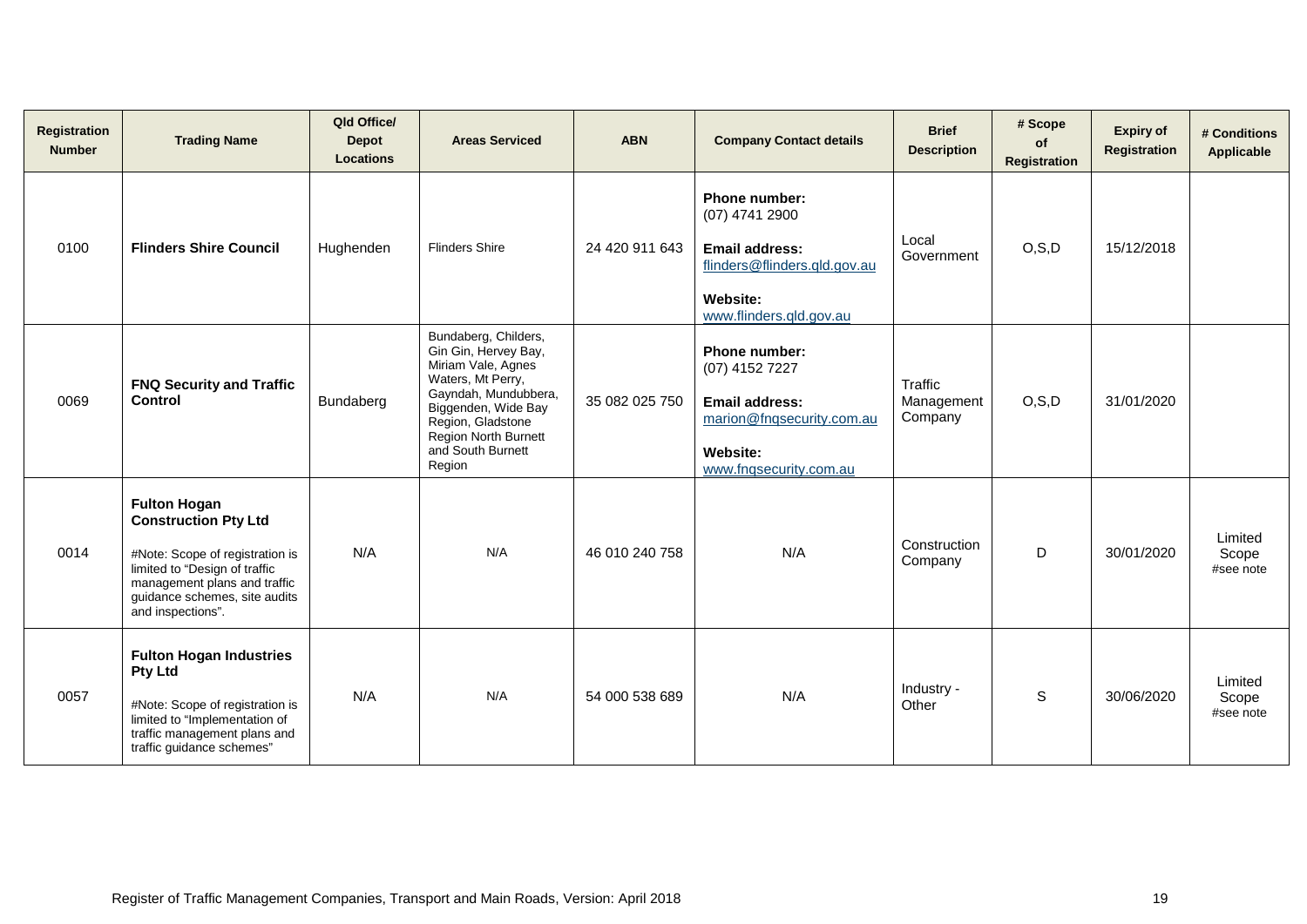| <b>Registration</b><br><b>Number</b> | <b>Trading Name</b>                                                                                                                                                                                        | Qld Office/<br><b>Depot</b><br><b>Locations</b> | <b>Areas Serviced</b>                                                                                                                                                        | <b>ABN</b>     | <b>Company Contact details</b>                                                                                                                  | <b>Brief</b><br><b>Description</b> | # Scope<br>of<br><b>Registration</b> | <b>Expiry of</b><br>Registration | # Conditions<br>Applicable    |
|--------------------------------------|------------------------------------------------------------------------------------------------------------------------------------------------------------------------------------------------------------|-------------------------------------------------|------------------------------------------------------------------------------------------------------------------------------------------------------------------------------|----------------|-------------------------------------------------------------------------------------------------------------------------------------------------|------------------------------------|--------------------------------------|----------------------------------|-------------------------------|
| 0200                                 | George Bourne &<br><b>Associates</b><br>#Note: Scope of registration is<br>limited to "Design of traffic<br>management plans and traffic<br>guidance schemes, audits and<br>inspections".                  | Barcaldine                                      | Barcaldine Region,<br>Barcoo Shire, Blackall-<br>Tambo Region,<br>Boulia Shire, Central<br>Highlands Region,<br>Diamantina Shire,<br>Longreach Region,<br>Winton Shire areas | 60 084 451 526 | <b>Phone number:</b><br>(07) 4651 2177<br><b>Email address:</b><br>admin@gbassoc.com.au<br>Website:<br>http://engineeringtheoutback.<br>com.au/ | Industry -<br>Other                | D                                    | 31/05/2020                       | Limited<br>Scope<br>#see note |
| 0124                                 | <b>Get Directed Traffic</b><br>Control<br>#Note: Scope of registration is<br>limited to "operational traffic<br>control and implementation of<br>traffic management plans and<br>traffic guidance schemes" | Ashmore                                         | Gold Coast, Brisbane,<br>North Brisbane,<br>Sunshine Coast,<br>Toowoomba                                                                                                     | 31 712 565 232 | Phone number:<br>1800 828 723<br>Email address:<br>getdirected@live.com.au<br><b>Website:</b><br>http://get-directed.com.au/                    | Traffic<br>Management<br>Company   | O, S                                 | 31/08/2018                       | Scope                         |
| 0126                                 | <b>Gladstone Regional</b><br><b>Council</b>                                                                                                                                                                | Gladstone                                       | Gladstone Region                                                                                                                                                             | 27 330 979 106 | <b>Phone number:</b><br>(07) 4970 0700<br><b>Email address:</b><br>info@gladstonerc.gld.gov.au<br>Website:<br>www.gladstone.gld.gov.au          | Local<br>Government                | O, S, D                              | 31/01/2019                       | Yes                           |
| 0177                                 | <b>Global HR Pty Ltd</b>                                                                                                                                                                                   | Stapylton                                       | Brisbane,<br>Gold Coast, Ipswich,<br>Sunshine Coast.<br>Cairns, Townsville                                                                                                   | 65 156 344 259 | Phone number:<br>$(07)$ 3386 1006<br>Email address:<br>reception@globalhr.net.au<br>Website: N/A                                                | Traffic<br>Management<br>Company   | O, S, D                              | 30/11/2019                       |                               |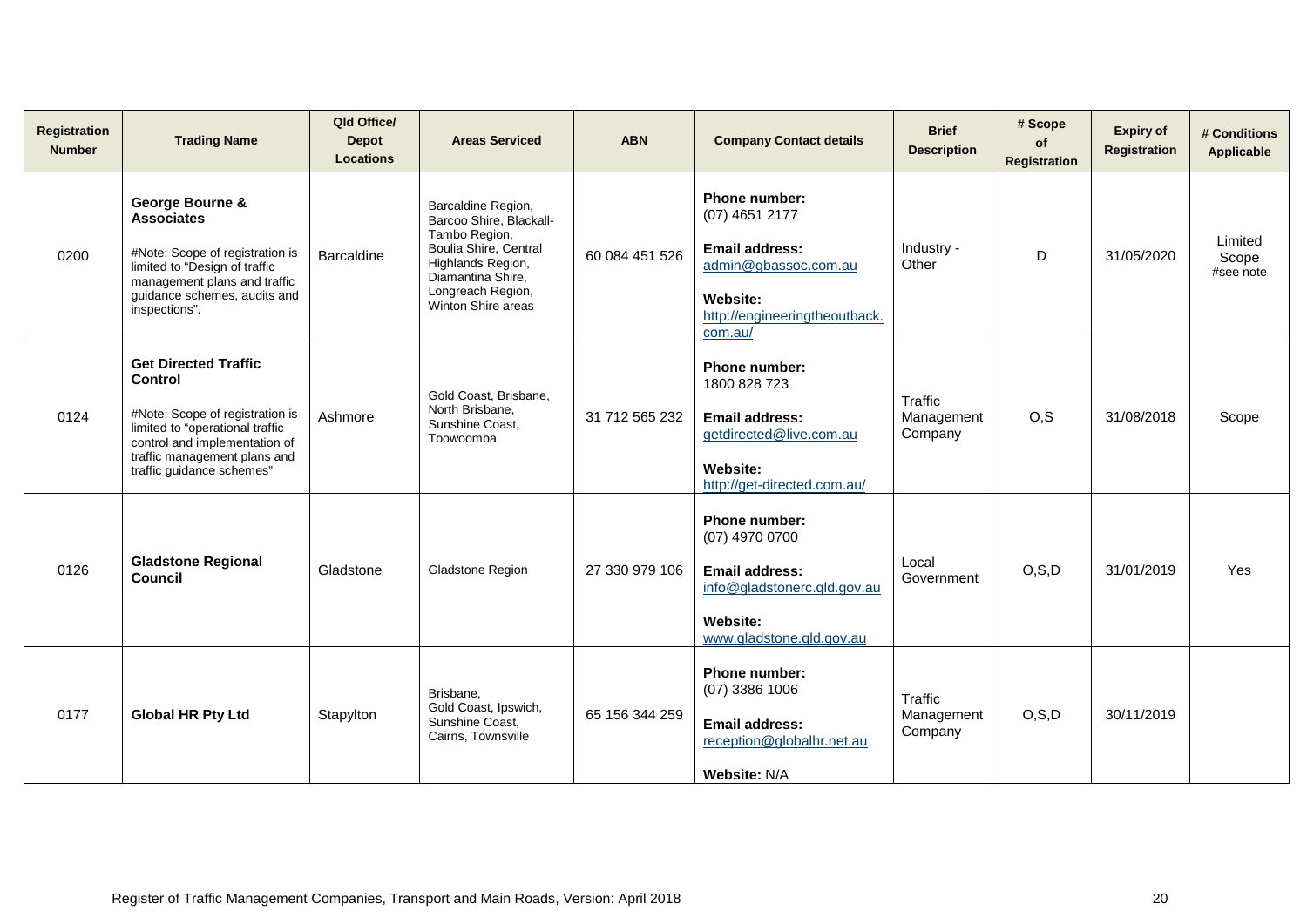| <b>Registration</b><br><b>Number</b> | <b>Trading Name</b>                                                                                            | Qld Office/<br><b>Depot</b><br><b>Locations</b> | <b>Areas Serviced</b>                                              | <b>ABN</b>     | <b>Company Contact details</b>                                                                                                           | <b>Brief</b><br><b>Description</b> | # Scope<br>of<br><b>Registration</b> | <b>Expiry of</b><br><b>Registration</b> | # Conditions<br>Applicable |
|--------------------------------------|----------------------------------------------------------------------------------------------------------------|-------------------------------------------------|--------------------------------------------------------------------|----------------|------------------------------------------------------------------------------------------------------------------------------------------|------------------------------------|--------------------------------------|-----------------------------------------|----------------------------|
| 0265                                 | <b>Global Traffic</b><br><b>Management</b><br>(Global Road Safety Pty<br>Ltd t/a Global Traffic<br>Management) | Coomera                                         | Hervey Bay, Gold Coast,<br>Mackay, Roma Regions                    | 99 614 895 591 | Phone number:<br>1300 456 225<br><b>Email address:</b><br>gldadmin@gtmaustralia.com.<br>au<br><b>Website:</b><br>www.gtmaustralia.com.au | Traffic<br>Management<br>Company   | O, S, D                              | 31/01/2020                              |                            |
| 0033                                 | <b>Goondiwindi Regional</b><br>Council                                                                         | Goondiwindi                                     | Goondiwindi Region                                                 | 79 969 846 487 | Phone number:<br>(07) 4671 7400<br><b>Email address:</b><br>mail@grc.gld.gov.au<br>Website:<br>www.grc.gld.gov.au                        | Local<br>Government                | O, S, D                              | 31/01/2019                              |                            |
| 0141                                 | <b>Guardrite Security and</b><br><b>Traffic Management Qld</b><br><b>Pty Ltd</b>                               | Ashmore                                         | Brisbane,<br>Gold Coast, Sunshine<br>Coast,<br>Cairns, Rockhampton | 19 113 812 945 | Phone number:<br>$(07)$ 5597 5727<br><b>Email address:</b><br>info@guardrite.com.au<br>Website:<br>www.guardrite.com.au                  | Traffic<br>Management<br>Company   | O, S, D                              | 31/10/2018                              |                            |
| 0016                                 | <b>Gympie Regional Council</b>                                                                                 | Gympie                                          | Gympie Region                                                      | 91 269 530 353 | Phone number:<br>1300 307 800<br><b>Email address:</b><br>council@gympie.qld.gov.au<br>Website:<br>www.gympie.qld.gov.au                 | Local<br>Government                | O, S, D                              | 30/11/2019                              |                            |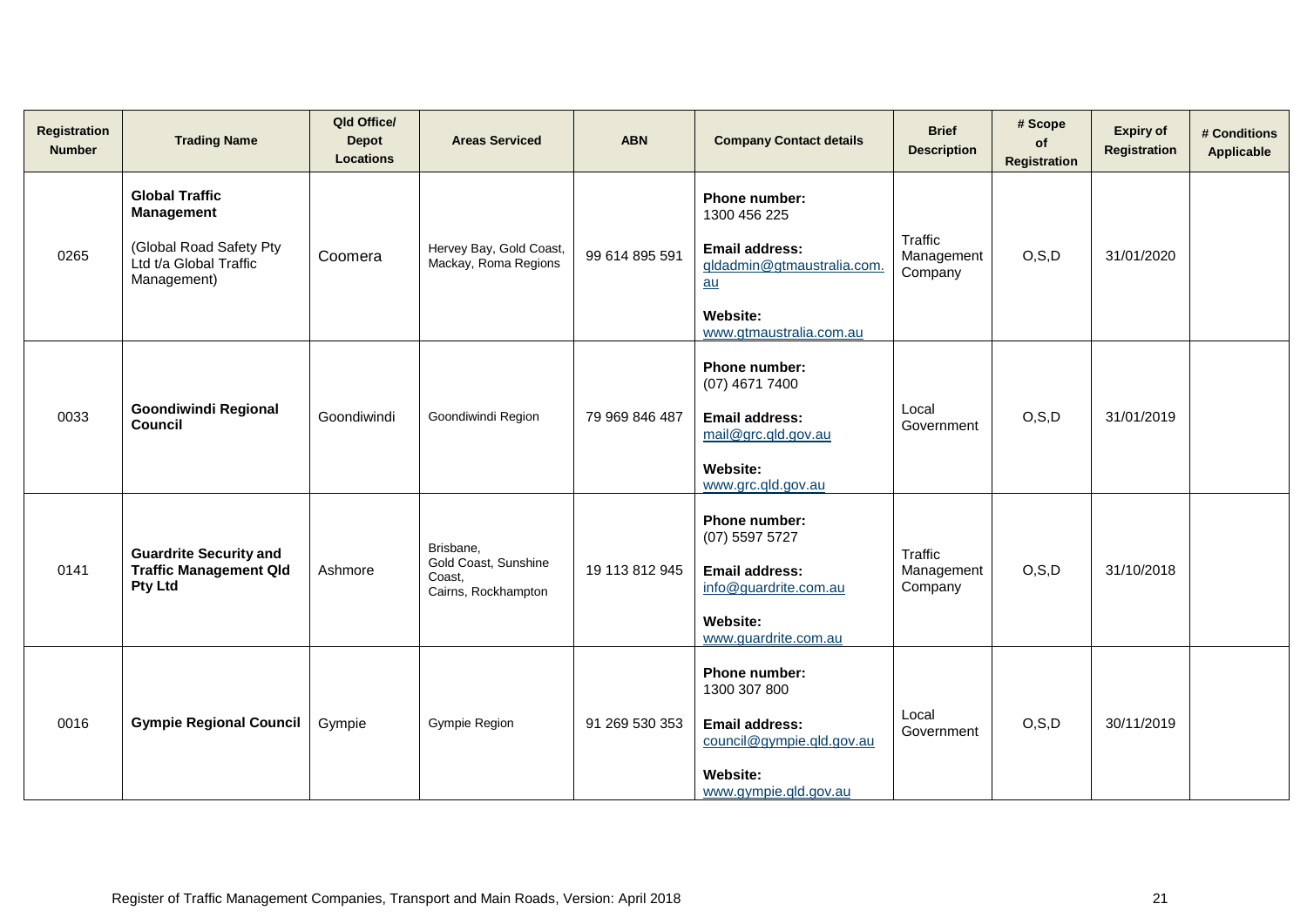| Registration<br><b>Number</b> | <b>Trading Name</b>                                                                   | Qld Office/<br><b>Depot</b><br><b>Locations</b> | <b>Areas Serviced</b>                                                                                                                                                                              | <b>ABN</b>     | <b>Company Contact details</b>                                                                                                                   | <b>Brief</b><br><b>Description</b> | # Scope<br><b>of</b><br>Registration | <b>Expiry of</b><br><b>Registration</b> | # Conditions<br>Applicable |
|-------------------------------|---------------------------------------------------------------------------------------|-------------------------------------------------|----------------------------------------------------------------------------------------------------------------------------------------------------------------------------------------------------|----------------|--------------------------------------------------------------------------------------------------------------------------------------------------|------------------------------------|--------------------------------------|-----------------------------------------|----------------------------|
| 0293                          | <b>Hazell Bros Group Pty</b><br>Ltd                                                   | N/A                                             | N/A                                                                                                                                                                                                | 27 088 345 804 | N/A                                                                                                                                              | Construction<br>Company            | O, S, D                              | 31/10/2018                              | Yes                        |
| 0143                          | <b>HBT Traffic</b><br>(Nibec Pty Ltd atf NISR<br>Investment Trust t/a HBT<br>Traffic) | Hervey Bay                                      | South Burnett Region,<br>Wide Bay, North Burnett<br>Region, Wide Bay,<br>Banana Shire Region,<br>Darling Downs,<br>Gladstone Shire Region,<br>Fitzroy, Bundaberg<br>Region, Fraser Coast<br>Region | 30 603 732 795 | Phone number:<br>(07) 4124 8777<br>Email address:<br>reception@herveybaytraffic.c<br>om.au<br>Website:<br>www.herveybaytraffic.com.a<br>ū        | Traffic<br>Management<br>Company   | O, S, D                              | 28/02/2020                              |                            |
| 0185                          | <b>HEH Civil</b><br>(HEH Civil Pty Ltd t/a HEH<br>Civil)                              | N/A                                             | N/A                                                                                                                                                                                                | 47 126 519 168 | N/A                                                                                                                                              | Industry -<br>Other                | O, S, D                              | 31/03/2019                              |                            |
| 0116                          | <b>Hinchinbrook Shire</b><br>Council                                                  | Ingham                                          | Hinchinbrook Shire                                                                                                                                                                                 | 46 291 971 168 | <b>Phone number:</b><br>$(07)$ 4776 4600<br>Email address:<br>council@hinchinbrook.gld.go<br>v.au<br>Website:<br>www.hinchinbrook.gld.gov.a<br>u | Local<br>Government                | O, S, D                              | 31/08/2018                              |                            |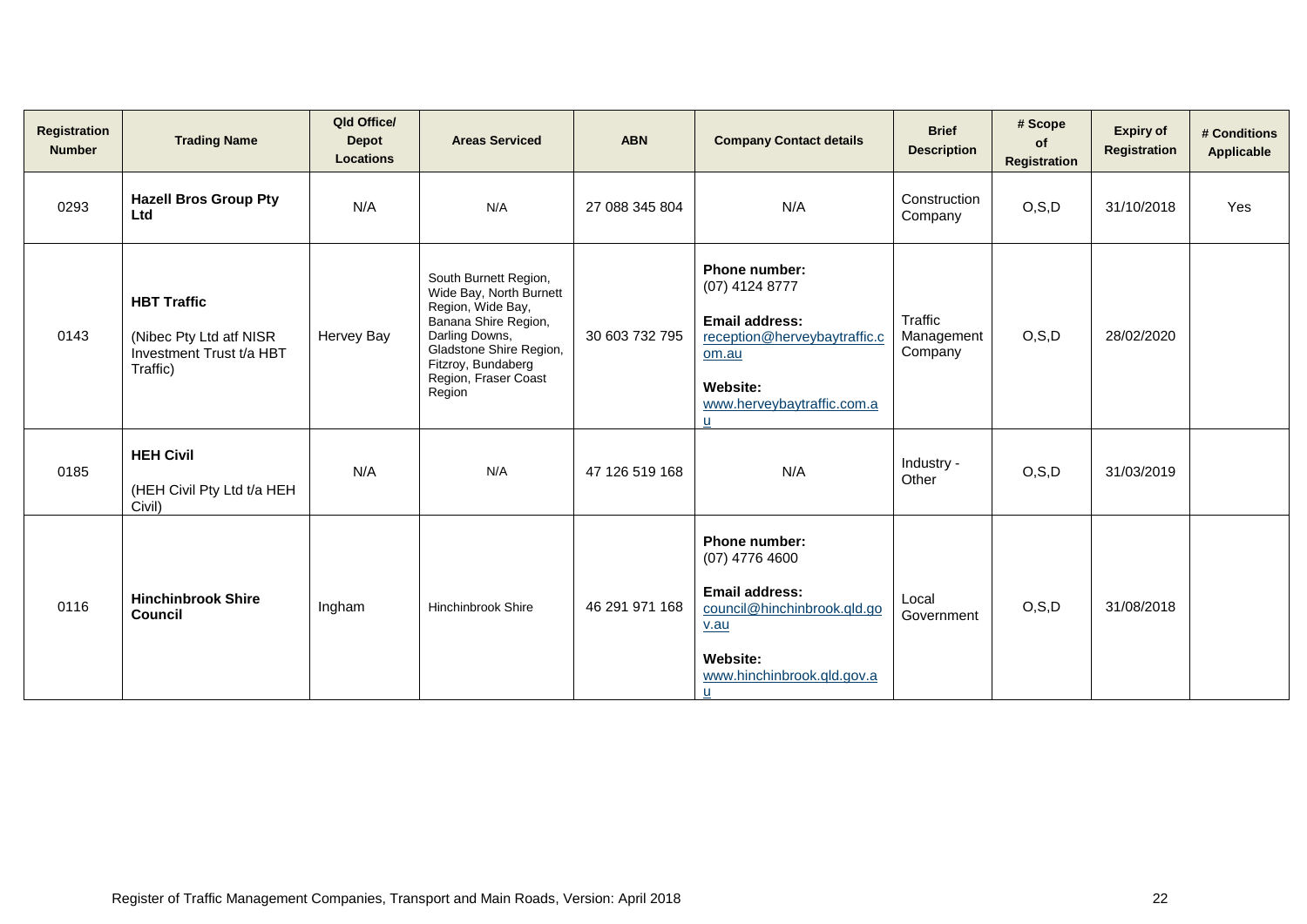| Registration<br><b>Number</b> | <b>Trading Name</b>                                                                                                                                                                                                        | Qld Office/<br><b>Depot</b><br><b>Locations</b> | <b>Areas Serviced</b> | <b>ABN</b>     | <b>Company Contact details</b>                                                                                                                       | <b>Brief</b><br><b>Description</b> | # Scope<br>of<br><b>Registration</b> | <b>Expiry of</b><br><b>Registration</b> | # Conditions<br>Applicable           |
|-------------------------------|----------------------------------------------------------------------------------------------------------------------------------------------------------------------------------------------------------------------------|-------------------------------------------------|-----------------------|----------------|------------------------------------------------------------------------------------------------------------------------------------------------------|------------------------------------|--------------------------------------|-----------------------------------------|--------------------------------------|
| 0096                          | <b>Hinchinbrook Traffic</b><br><b>Control Pty Ltd</b><br>#Note: Scope of registration is<br>limited to "Operational traffic<br>control and implementation of<br>traffic guidance schemes and<br>traffic management plans". | Ingham                                          | North Queensland      | 59 603 612 899 | Phone number:<br>(07) 4776 3203 or 0421 222<br>916<br><b>Email address:</b><br>jeffreypies@live.com.au<br>Website: N/A                               | Traffic<br>Management<br>Company   | O, S                                 | 31/08/2018                              | Yes<br>Limited<br>Scope<br>#see note |
| 0258                          | <b>Just Traffic Solutions</b><br><b>Trust</b><br>(JTS Group Australia Pty<br>Ltd ATF Just Traffic<br><b>Solutions Trust)</b>                                                                                               | <b>Tanah Merah</b>                              | Whole of Queensland   | 16 594 553 165 | Phone number:<br>1300 722 800<br><b>Email address:</b><br>info@justtrafficsolutions.com<br>$au$<br>Website:<br>www.justtrafficsolutions.com.<br>$au$ | Traffic<br>Management<br>Company   | O, S, D                              | 30/06/2019                              |                                      |
| 0159                          | K & D Traffic<br><b>Management Pty Ltd</b><br>(Lack Group)                                                                                                                                                                 | <b>Varsity Lakes</b>                            | Whole of Queensland   | 43 123 149 539 | <b>Phone number:</b><br>1300 205 579<br><b>Email address:</b><br>N/A<br><b>Website:</b><br>http://lackgroup.com.au/                                  | Traffic<br>Management<br>Company   | O, S, D                              | 30/09/2018                              |                                      |
| 0261                          | K & J Civil Pty Ltd<br>#Note: Scope of registration is<br>limited to "Operational traffic<br>control and implementation of<br>traffic guidance schemes and<br>traffic management plans".                                   | N/A                                             | N/A                   | 25 121 182 778 | N/A                                                                                                                                                  | Construction<br>Company            | O, S                                 | 30/10/2018                              | Limited<br>Scope<br>#see note        |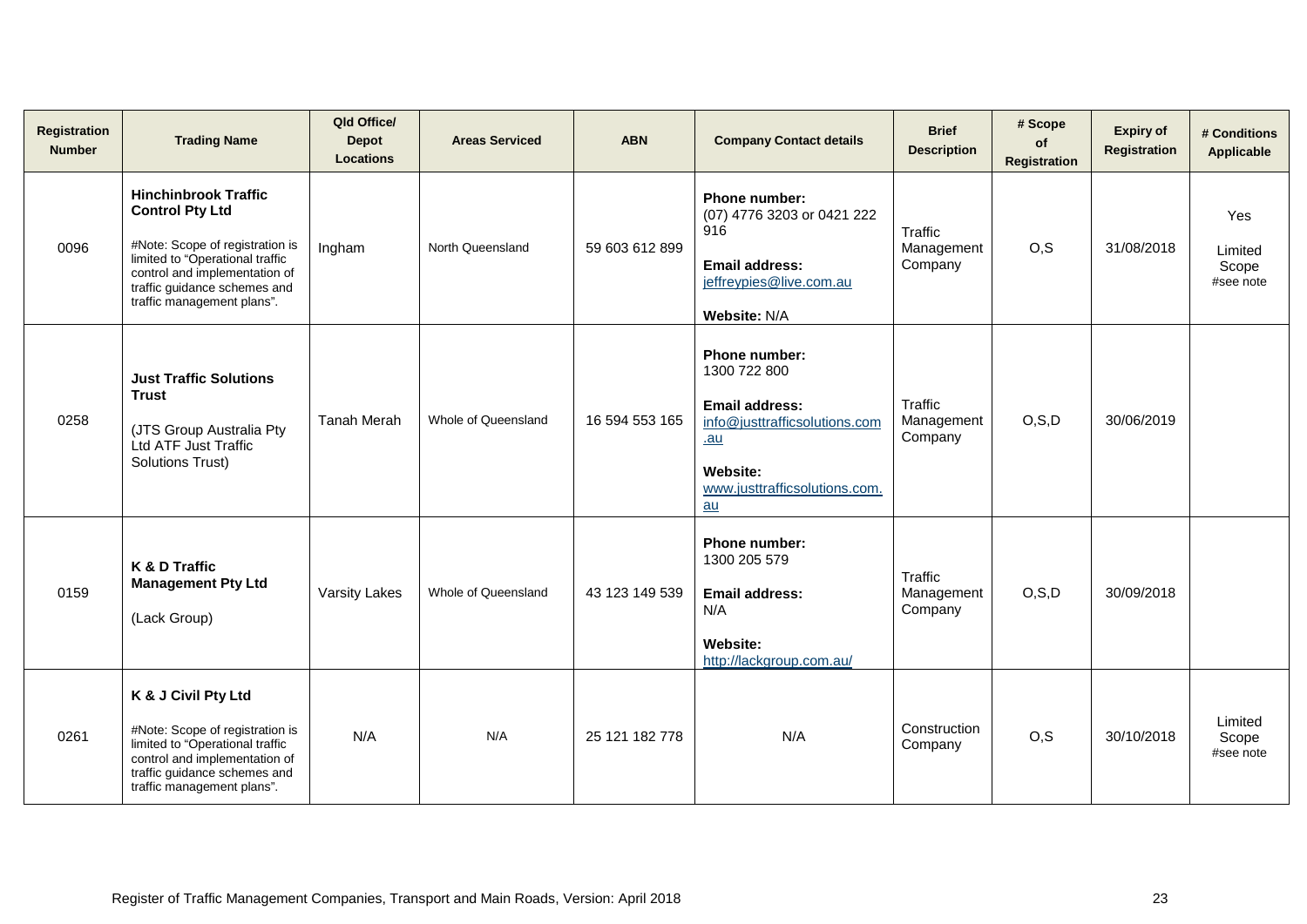| Registration<br><b>Number</b> | <b>Trading Name</b>                                 | Qld Office/<br><b>Depot</b><br><b>Locations</b> | <b>Areas Serviced</b>                       | <b>ABN</b>     | <b>Company Contact details</b>                                                                                                                                       | <b>Brief</b><br><b>Description</b> | # Scope<br>of<br><b>Registration</b> | <b>Expiry of</b><br>Registration | # Conditions<br>Applicable |
|-------------------------------|-----------------------------------------------------|-------------------------------------------------|---------------------------------------------|----------------|----------------------------------------------------------------------------------------------------------------------------------------------------------------------|------------------------------------|--------------------------------------|----------------------------------|----------------------------|
| 0282                          | <b>KPI Civil Constructions</b><br><b>Pty Ltd</b>    | N/A                                             | N/A                                         | 92 622 249 085 | N/A                                                                                                                                                                  | Construction<br>Company            | O, S, D                              | 31/08/2018                       | Yes                        |
| 0245                          | <b>KPI Services (QLD) Pty</b><br>Ltd                | Molendinar                                      | Brisbane Metropolitan,<br><b>Gold Coast</b> | 96 154 089 353 | <b>Phone number:</b><br>1800 574 574<br><b>Email address:</b><br>recruitment@kpiconstruction.<br>com.au<br>Website:<br>http://kpiconstruction.com.au                 | Traffic<br>Management<br>Company   | O, S, D                              | 31/08/2018                       |                            |
| 0092                          | <b>Lendlease Engineering</b><br><b>Pty Ltd</b>      | N/A                                             | N/A                                         | 40 000 201 516 | N/A                                                                                                                                                                  | Construction<br>Company            | O, S, D                              | 31/03/2019                       |                            |
| 0152                          | <b>LGM Lawn &amp; Grounds</b><br><b>Maintenance</b> | Warana                                          | <b>Sunshine Coast</b>                       | 14 105 140 609 | <b>Phone number:</b><br>0422 122 102<br><b>Email address:</b><br>klintonh@lgmmowing.com.a<br>$\underline{\mathsf{u}}$<br><b>Website:</b><br>http://lgmmowing.com.au/ | Industry -<br>Other                | O, S, D                              | 31/08/2018                       |                            |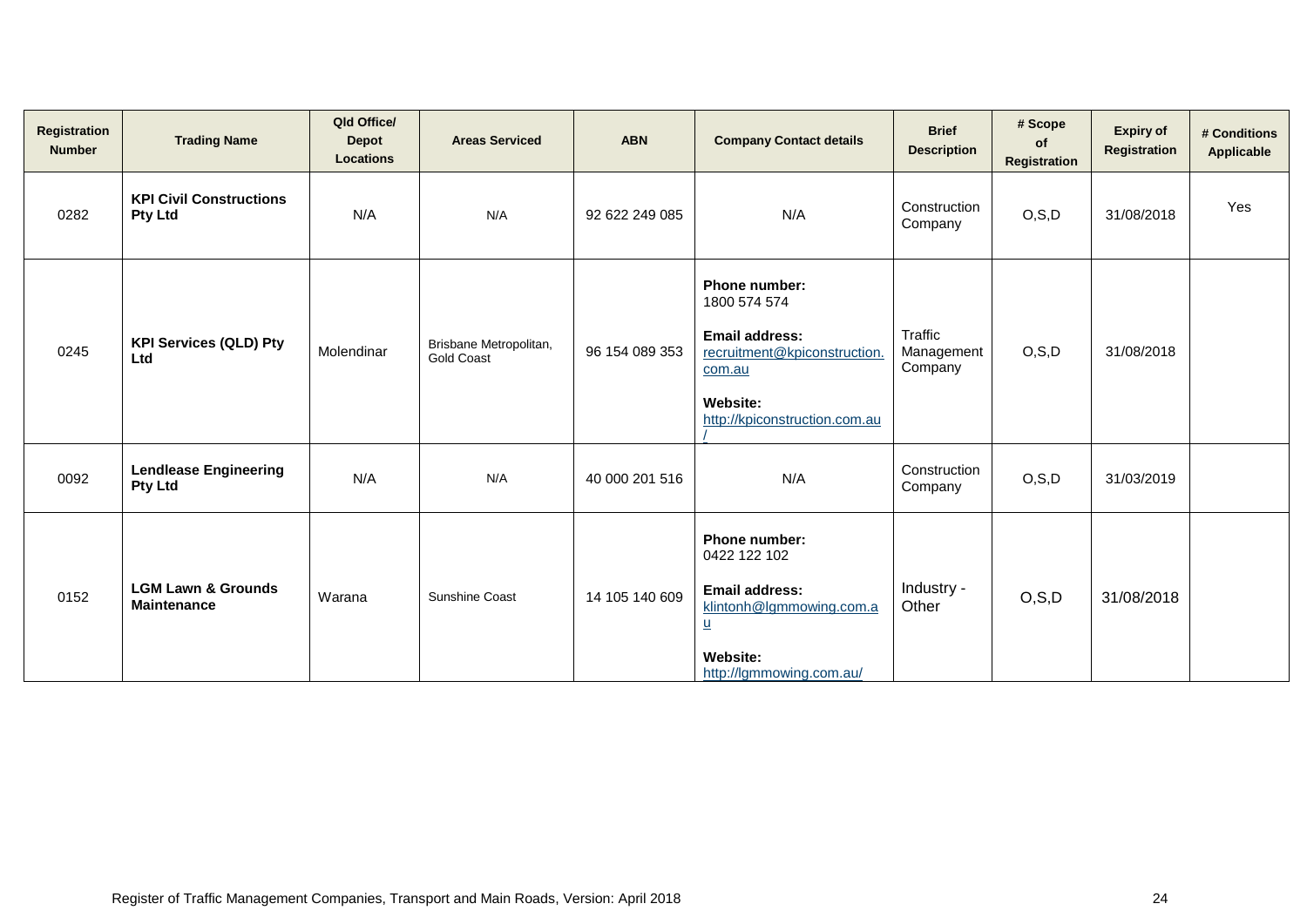| Registration<br><b>Number</b> | <b>Trading Name</b>                                                                                                                                                                                      | Qld Office/<br><b>Depot</b><br><b>Locations</b> | <b>Areas Serviced</b>                                                                                                                 | <b>ABN</b>     | <b>Company Contact details</b>                                                                                                                                  | <b>Brief</b><br><b>Description</b> | # Scope<br>of<br><b>Registration</b> | <b>Expiry of</b><br><b>Registration</b> | # Conditions<br><b>Applicable</b> |
|-------------------------------|----------------------------------------------------------------------------------------------------------------------------------------------------------------------------------------------------------|-------------------------------------------------|---------------------------------------------------------------------------------------------------------------------------------------|----------------|-----------------------------------------------------------------------------------------------------------------------------------------------------------------|------------------------------------|--------------------------------------|-----------------------------------------|-----------------------------------|
| 0236                          | <b>Lindores Personnel No</b><br>1 Pty Ltd                                                                                                                                                                | Mermaid<br>Beach                                | Whole of Queensland                                                                                                                   | 46 140 837 976 | <b>Phone number:</b><br>James Davy<br>(07) 5575 2461 or<br>0400 773 519<br>Email address:<br>traffic@lindores.com.au<br>Website:<br>www.lindores.com.au         | Industry -<br>Other                | O, S, D                              | 31/10/2018                              |                                   |
| 0046                          | Linemark<br>(Linemark Australia Pty Ltd<br>t/a Linemark)                                                                                                                                                 | Paget                                           | Miriam Vale, Gladstone,<br>Emerald, Rockhampton,<br>Blackwater, Sarina,<br>Mackay, Proserpine,<br>Airlie Beach, Moranbah,<br>Clermont | 70 317 163 458 | <b>Phone number:</b><br>(07) 4952 2277<br><b>Email address:</b><br>admin@linemark.com.au<br><b>Website:</b><br>www.linemark.com.au                              | Traffic<br>Management<br>Company   | O, S, D                              | 31/01/2020                              |                                   |
| 0223                          | <b>Livingstone Shire</b><br>Council<br>#Note: Scope of registration is<br>limited to "Operational traffic<br>control and implementation of<br>traffic guidance schemes and<br>traffic management plans". | Yeppoon                                         | Livingstone Shire                                                                                                                     | 95 399 253 048 | <b>Phone number:</b><br>1300 790 919 or<br>$(07)$ 4913 5000<br>Email address:<br>enquiries@livingstone.qld.go<br>v.au<br>Website:<br>www.livingstone.qld.gov.au | Local<br>Government                | O, S                                 | 28/02/2019                              | Limited<br>Scope<br>#see note     |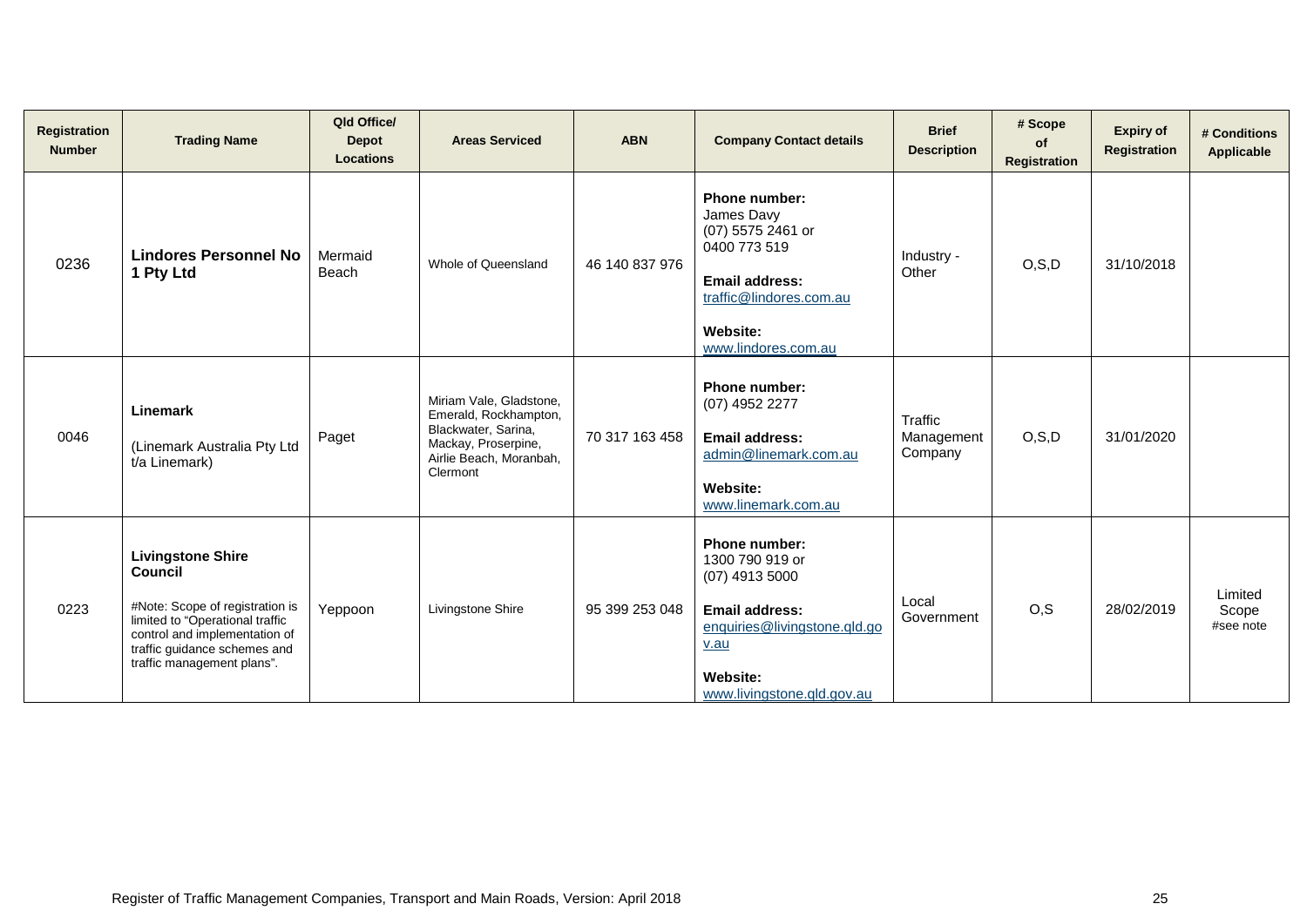| <b>Registration</b><br><b>Number</b> | <b>Trading Name</b>                                                                                                                                                                               | Qld Office/<br><b>Depot</b><br><b>Locations</b> | <b>Areas Serviced</b>                                                                                                             | <b>ABN</b>     | <b>Company Contact details</b>                                                                                                                   | <b>Brief</b><br><b>Description</b> | # Scope<br>of<br><b>Registration</b> | <b>Expiry of</b><br><b>Registration</b> | # Conditions<br>Applicable    |
|--------------------------------------|---------------------------------------------------------------------------------------------------------------------------------------------------------------------------------------------------|-------------------------------------------------|-----------------------------------------------------------------------------------------------------------------------------------|----------------|--------------------------------------------------------------------------------------------------------------------------------------------------|------------------------------------|--------------------------------------|-----------------------------------------|-------------------------------|
| 0276                                 | <b>Local Traffic Control</b><br>#Note: Scope of registration is<br>limited to "Operational traffic<br>control and implementation of<br>traffic guidance schemes and<br>traffic management plans". | Labrador                                        | Gold Coast, Brisbane,<br>Ipswich                                                                                                  | 82 969 850 756 | Phone number:<br>0499 791 580<br><b>Email address:</b><br>ltctraffic1@gmail.com<br>Website: N/A                                                  | Traffic<br>Management<br>Company   | O, S                                 | 31/01/2019                              | Limited<br>Scope<br>#see note |
| 0097                                 | <b>Lock it Down</b><br>(N.B Enterprises Trust t/a<br>Lock it Down)                                                                                                                                | <b>Broadbeach</b><br>Waters                     | Gold Coast Region,<br>Greater Brisbane<br>Region, Sunshine Coast<br>Region, South East<br>Queensland                              | 65 241 108 275 | <b>Phone number:</b><br>0439 598 699<br>Email address:<br>info@lockitdown.net.au<br><b>Website:</b><br>www.lockitdown.net.au                     | Traffic<br>Management<br>Company   | O, S, D                              | 31/10/2019                              |                               |
| 0140                                 | <b>Lockyer Valley Regional</b><br>Council                                                                                                                                                         | Gatton                                          | Lockyer Valley Region                                                                                                             | 52 673 165 312 | <b>Phone number:</b><br>1300 005 872<br><b>Email address:</b><br>mailbox@lvrc.qld.gov.au<br><b>Website:</b><br>www.lockyervalley.qld.gov.a<br>u. | Local<br>Government                | O, S, D                              | 30/11/2019                              |                               |
| 0270                                 | <b>Lockyer Valley Traffic</b><br><b>Management Pty Ltd</b>                                                                                                                                        | Gatton                                          | Toowoomba Region,<br>Lockyer Valley Region,<br>Somerset Region,<br>Southern Downs<br>Region, Scenic Rim<br>Region, Ipswich Region | 82 163 506 723 | <b>Phone number:</b><br>0437 125 250<br><b>Email address:</b><br>lockyervalleytraffic@yahoo.c<br>om.au<br>Website: N/A                           | Traffic<br>Management<br>Company   | O, S, D                              | 31/10/2018                              |                               |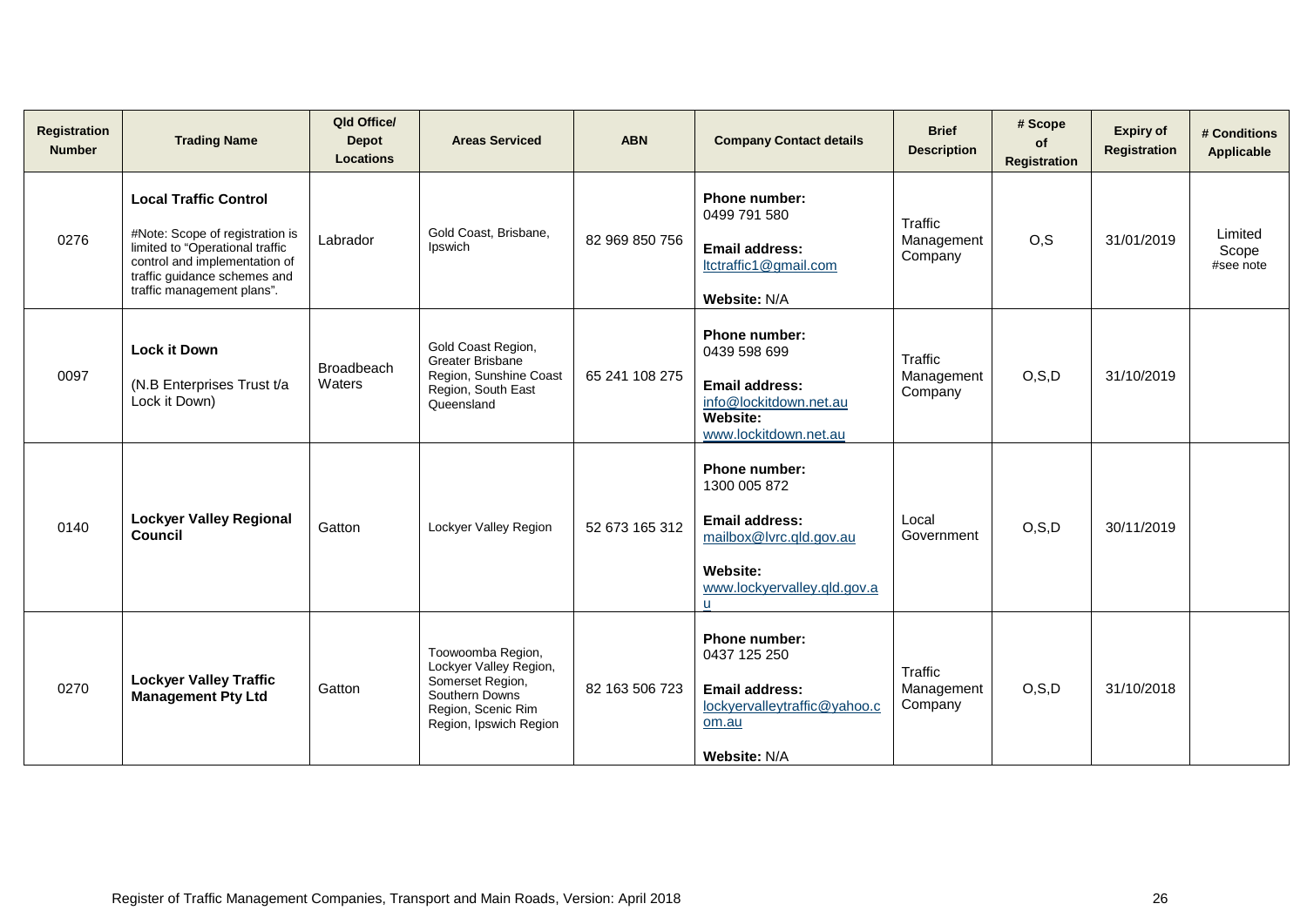| <b>Registration</b><br><b>Number</b> | <b>Trading Name</b>                                                                                                                                                                                       | Qld Office/<br><b>Depot</b><br><b>Locations</b> | <b>Areas Serviced</b> | <b>ABN</b>     | <b>Company Contact details</b>                                                                                                                  | <b>Brief</b><br><b>Description</b> | # Scope<br>of<br><b>Registration</b> | <b>Expiry of</b><br><b>Registration</b> | # Conditions<br>Applicable    |
|--------------------------------------|-----------------------------------------------------------------------------------------------------------------------------------------------------------------------------------------------------------|-------------------------------------------------|-----------------------|----------------|-------------------------------------------------------------------------------------------------------------------------------------------------|------------------------------------|--------------------------------------|-----------------------------------------|-------------------------------|
| 0011                                 | <b>Longreach Regional</b><br>Council<br>#Note: Scope of registration is<br>limited to "Operational traffic<br>control and implementation of<br>traffic guidance schemes and<br>traffic management plans". | Longreach                                       | Longreach Region      | 16 834 804 112 | Phone number:<br>(07) 4658 4111<br>Email address:<br>assist@longreach.qld.gov.au<br>Website:<br>www.longreach.qld.gov.au                        | Local<br>Government                | O, S                                 | 31/12/2018                              | Limited<br>Scope<br>#see note |
| 0076                                 | <b>M &amp; M Traffic Control</b><br>(Miller Group of<br>Companies Pty Ltd t/a M &<br>M Traffic Control)                                                                                                   | Mount Louise,<br>Townsville                     | Whole of Queensland   | 33 131 699 066 | Phone number:<br>(07) 4780 4448 or<br>0488 745 940<br><b>Email address:</b><br>info@mmtraffic.com.au<br><b>Website:</b><br>www.mmtraffic.com.au | Traffic<br>Management<br>Company   | O, S, D                              | 31/01/2020                              |                               |
| 0121                                 | <b>Mackay Regional Council</b>                                                                                                                                                                            | Mackay                                          | Mackay Region         | 56 240 712 069 | Phone number:<br>1300 622 529 or<br>(07) 4961 9444<br>Email address:<br>council@mackay.qld.gov.au<br>Website:<br>www.mackay.qld.gov.au          | Local<br>Government                | O, S, D                              | 31/07/2018                              |                               |
| 0250                                 | <b>Main Constructions Pty</b><br>Ltd                                                                                                                                                                      | N/A                                             | N/A                   | 58 129 163 873 | N/A                                                                                                                                             | Construction<br>Company            | O, S, D                              | 31/12/2018                              |                               |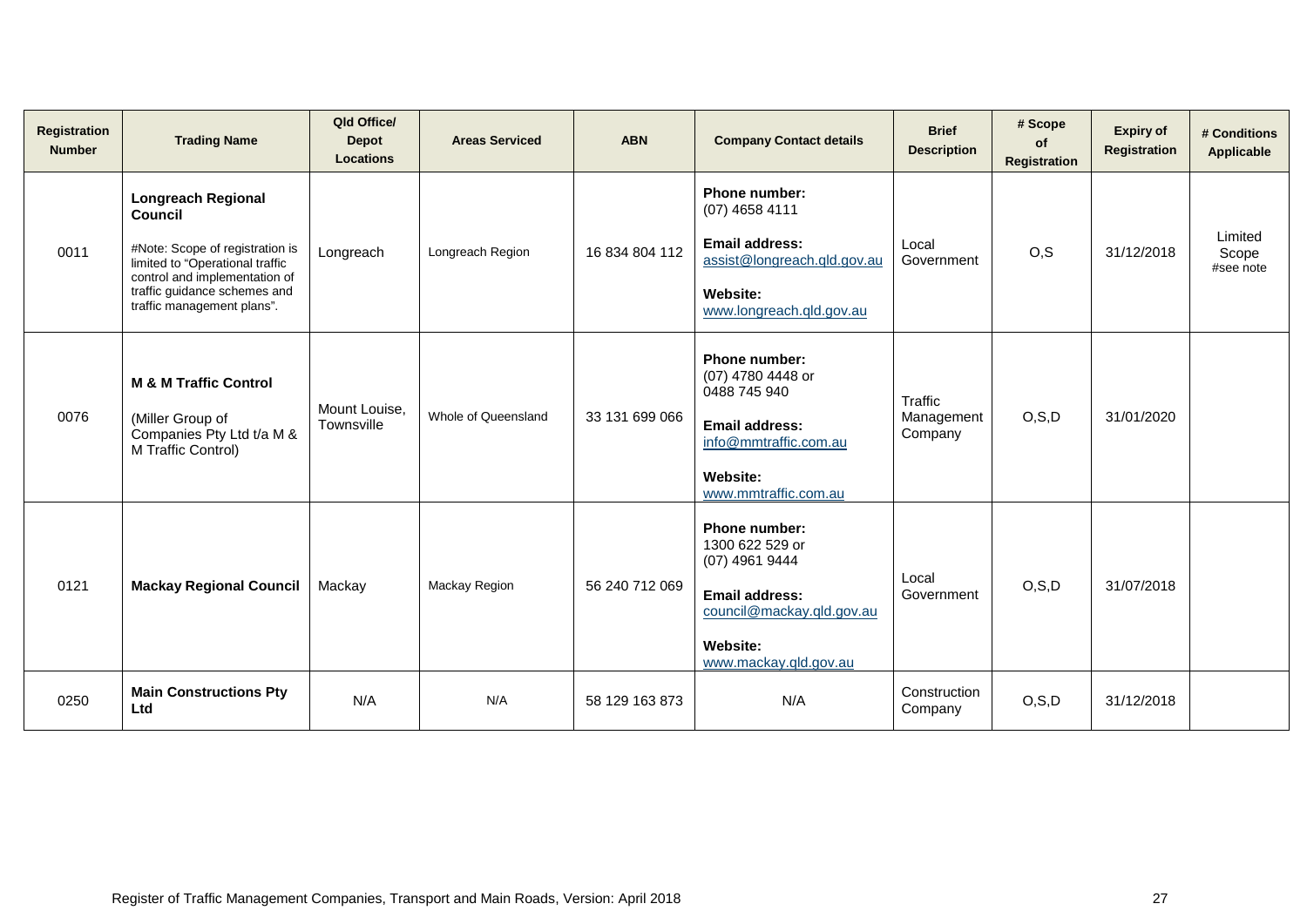| Registration<br><b>Number</b> | <b>Trading Name</b>                                                                                                                                                                                                                 | Qld Office/<br><b>Depot</b><br><b>Locations</b> | <b>Areas Serviced</b> | <b>ABN</b>     | <b>Company Contact details</b>                                                                                                    | <b>Brief</b><br><b>Description</b> | # Scope<br>of<br>Registration | <b>Expiry of</b><br><b>Registration</b> | # Conditions<br><b>Applicable</b> |
|-------------------------------|-------------------------------------------------------------------------------------------------------------------------------------------------------------------------------------------------------------------------------------|-------------------------------------------------|-----------------------|----------------|-----------------------------------------------------------------------------------------------------------------------------------|------------------------------------|-------------------------------|-----------------------------------------|-----------------------------------|
| 0075                          | <b>Maranoa Regional</b><br>Council<br>#Note: Scope of registration is<br>limited to "Design and<br>implementation of traffic<br>guidance schemes and traffic<br>management plans, site audits<br>and inspections".                  | Roma                                            | Maranoa Region        | 99 324 089 164 | <b>Phone number:</b><br>1300 007 662<br>Email address:<br>council@maranoa.gld.gov.au<br><b>Website:</b><br>www.maranoa.qld.gov.au | Local<br>Government                | S,D                           | 31/03/2020                              | Limited<br>Scope<br>#see note     |
| 0206                          | <b>Mareeba Shire Council</b>                                                                                                                                                                                                        | Mareeba                                         | Mareeba Shire         | 39 114 383 874 | <b>Phone number:</b><br>1300 308 461<br>Email address:<br>info@msc.qld.gov.au<br>Website:<br>www.msc.qld.gov.au                   | Local<br>Government                | O, S, D                       | 31/01/2019                              |                                   |
| 0196                          | <b>McIlwain Civil</b><br><b>Engineering Pty Ltd</b><br>#Note: Scope of registration is<br>limited to "Design and<br>implementation of traffic<br>guidance schemes and traffic<br>management plans, site audits<br>and inspections". | N/A                                             | N/A                   | 90 053 214 707 | N/A                                                                                                                               | Construction<br>Company            | S,D                           | 30/11/2019                              | Limited<br>Scope<br>#see note     |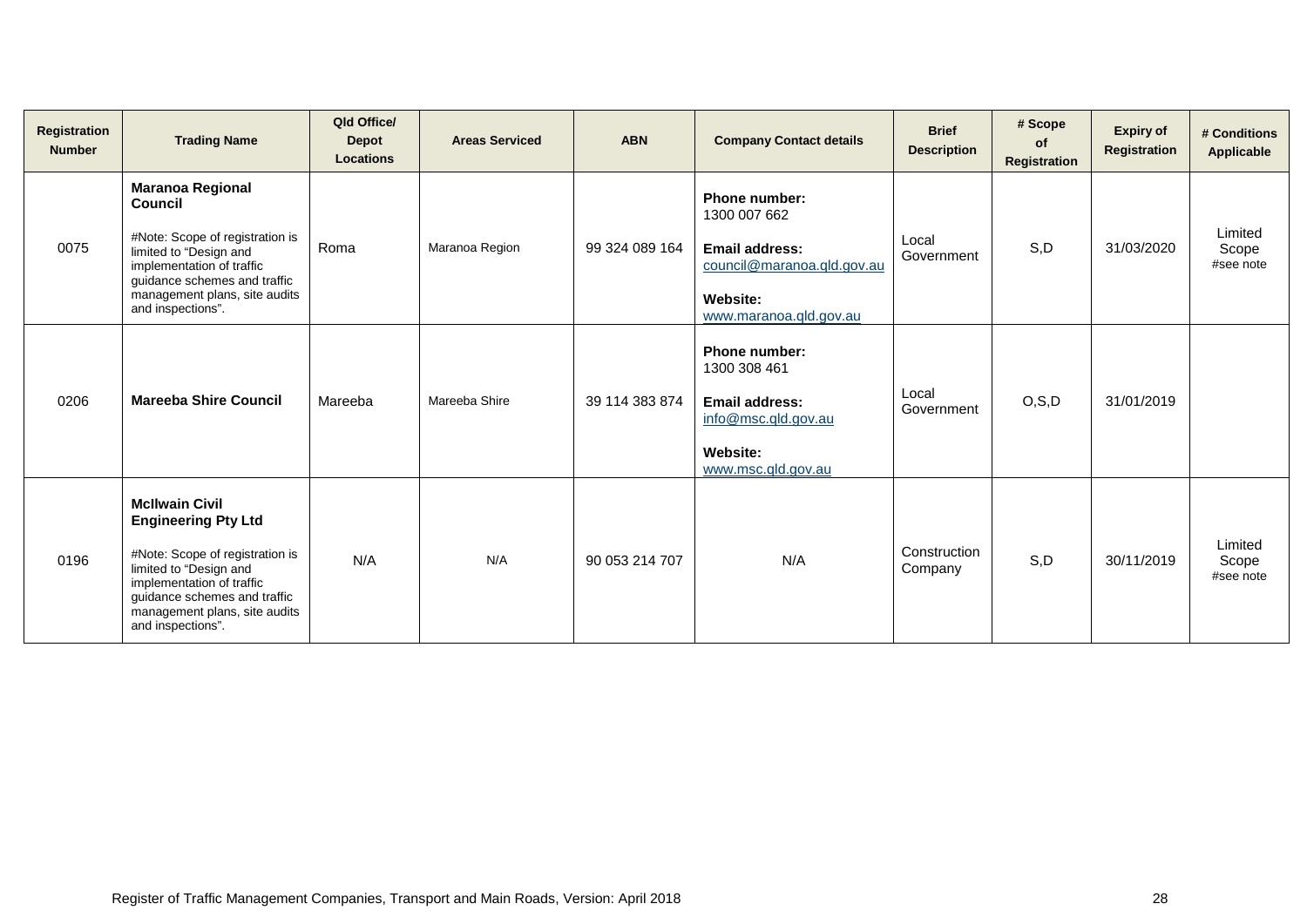| Registration<br><b>Number</b> | <b>Trading Name</b>                                                                                                                                                                                                                                                                          | Qld Office/<br><b>Depot</b><br><b>Locations</b> | <b>Areas Serviced</b> | <b>ABN</b>     | <b>Company Contact details</b>                                                                                                           | <b>Brief</b><br><b>Description</b> | # Scope<br>of<br>Registration | <b>Expiry of</b><br><b>Registration</b> | # Conditions<br>Applicable    |
|-------------------------------|----------------------------------------------------------------------------------------------------------------------------------------------------------------------------------------------------------------------------------------------------------------------------------------------|-------------------------------------------------|-----------------------|----------------|------------------------------------------------------------------------------------------------------------------------------------------|------------------------------------|-------------------------------|-----------------------------------------|-------------------------------|
| 0227                          | <b>Metro Traffic</b><br><b>Management</b><br>(Metro Excavations & Plant<br>Hire Pty Ltd t/a Metro<br>Traffic Management)<br>Note: Scope of registration is<br>limited to "Operational traffic<br>control and implementation of<br>traffic guidance schemes and<br>traffic management plans". | Loganholme                                      | Whole of Queensland   | 72 003 824 002 | <b>Phone number:</b><br>(07) 3806 0988 or<br>0477 550 411<br><b>Email address:</b><br>admin.qld@mtm.net.au<br>Website:<br>www.mtm.net.au | Traffic<br>Management<br>Company   | O, S                          | 30/11/2020                              | Limited<br>Scope<br>#see note |
| 0012                          | <b>Moggill Constructions</b><br><b>Pty Ltd</b>                                                                                                                                                                                                                                               | N/A                                             | N/A                   | 86 009 914 541 | N/A                                                                                                                                      | Construction<br>Company            | O, S, D                       | 15/12/2019                              |                               |
| 0238                          | <b>MP Services Group Pty</b><br>Ltd                                                                                                                                                                                                                                                          | Stanthorpe,<br>Toowoomba                        | Whole of Queensland   | 22 605 720 241 | Phone number:<br><b>TBC</b><br><b>Email address:</b><br><b>TBC</b><br>Website: N/A                                                       | Traffic<br>Management<br>Company   | O, S, D                       | 31/08/2018                              |                               |
| 0010                          | <b>Murweh Shire Council</b>                                                                                                                                                                                                                                                                  | Charleville                                     | <b>Murweh Shire</b>   | 98 117 909 303 | Phone number:<br>(07) 4656 8355<br><b>Email address:</b><br>ceo@murweh.qld.gov.au<br><b>Website:</b><br>www.murweh.gld.gov.au            | Local<br>Government                | O, S, D                       | 30/11/2018                              |                               |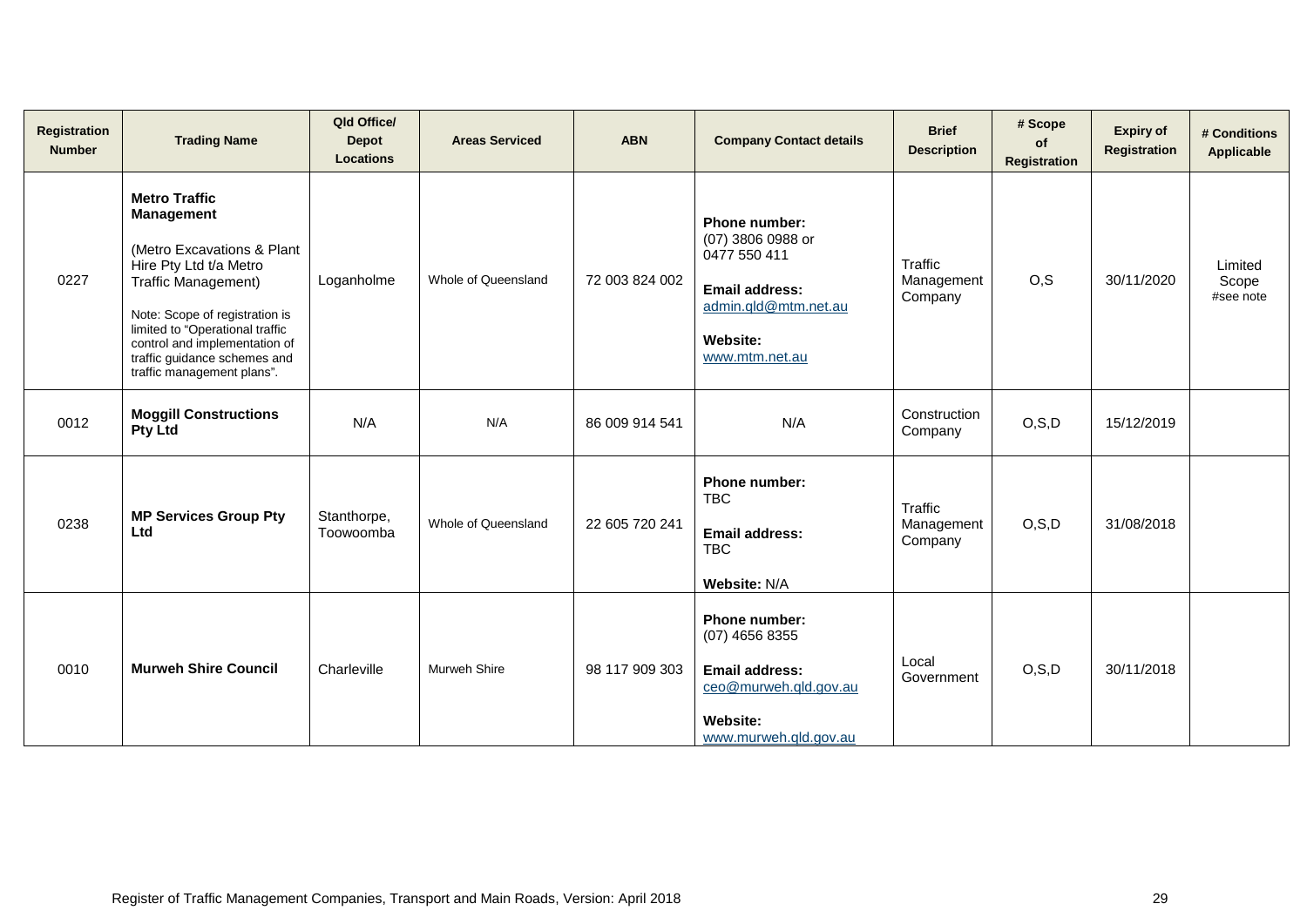| Registration<br><b>Number</b> | <b>Trading Name</b>                                                                                                                                                                                                                                                                                 | Qld Office/<br><b>Depot</b><br><b>Locations</b> | <b>Areas Serviced</b> | <b>ABN</b>     | <b>Company Contact details</b>                                                                                                           | <b>Brief</b><br><b>Description</b> | # Scope<br>of<br><b>Registration</b> | <b>Expiry of</b><br><b>Registration</b> | # Conditions<br><b>Applicable</b> |
|-------------------------------|-----------------------------------------------------------------------------------------------------------------------------------------------------------------------------------------------------------------------------------------------------------------------------------------------------|-------------------------------------------------|-----------------------|----------------|------------------------------------------------------------------------------------------------------------------------------------------|------------------------------------|--------------------------------------|-----------------------------------------|-----------------------------------|
| 0005                          | <b>North Burnett Regional</b><br>Council<br>Note: Scope of registration is<br>limited to "Operational traffic<br>control and implementation of<br>traffic guidance schemes and<br>traffic management plans".                                                                                        | Gayndah                                         | North Burnett Region  | 23 439 388 197 | Phone number:<br>1300 696 272<br><b>Email address:</b><br>admin@northburnett.gld.gov.<br>$au$<br>Website:<br>www.northburnett.gld.gov.au | Local<br>Government                | O, S                                 | 30/11/2018                              | Limited<br>Scope<br>#see note     |
| 0198                          | <b>North South East West</b><br><b>Traffic Solutions</b><br>(Builders North t/a North<br>South East West Traffic<br>Solutions)<br>#Note: Scope of registration is<br>limited to "Operational traffic<br>control and implementation of<br>traffic guidance schemes and<br>traffic management plans". | Kewarra<br>Beach                                | Whole of Queensland   | 64 119 182 259 | Phone number:<br><b>Glenn Smith</b><br>0438 575 941<br><b>Email address:</b><br>buildersnorth@bigpond.com<br>Website: N/A                | Traffic<br>Management<br>Company   | O, S                                 | 31/05/2019                              | Limited<br>Scope<br>#see note     |
| 0093                          | <b>Northern Pavement</b><br><b>Consultants Pty Ltd</b>                                                                                                                                                                                                                                              | Townsville                                      | Whole of Queensland   | 89 717 682 408 | Phone number:<br>(07) 4779 1299<br><b>Email address:</b><br>info@npcqld.com.au<br>Website:<br>www.npcqld.com.au                          | Industry -<br>Other                | O, S, D                              | 31/01/2020                              |                                   |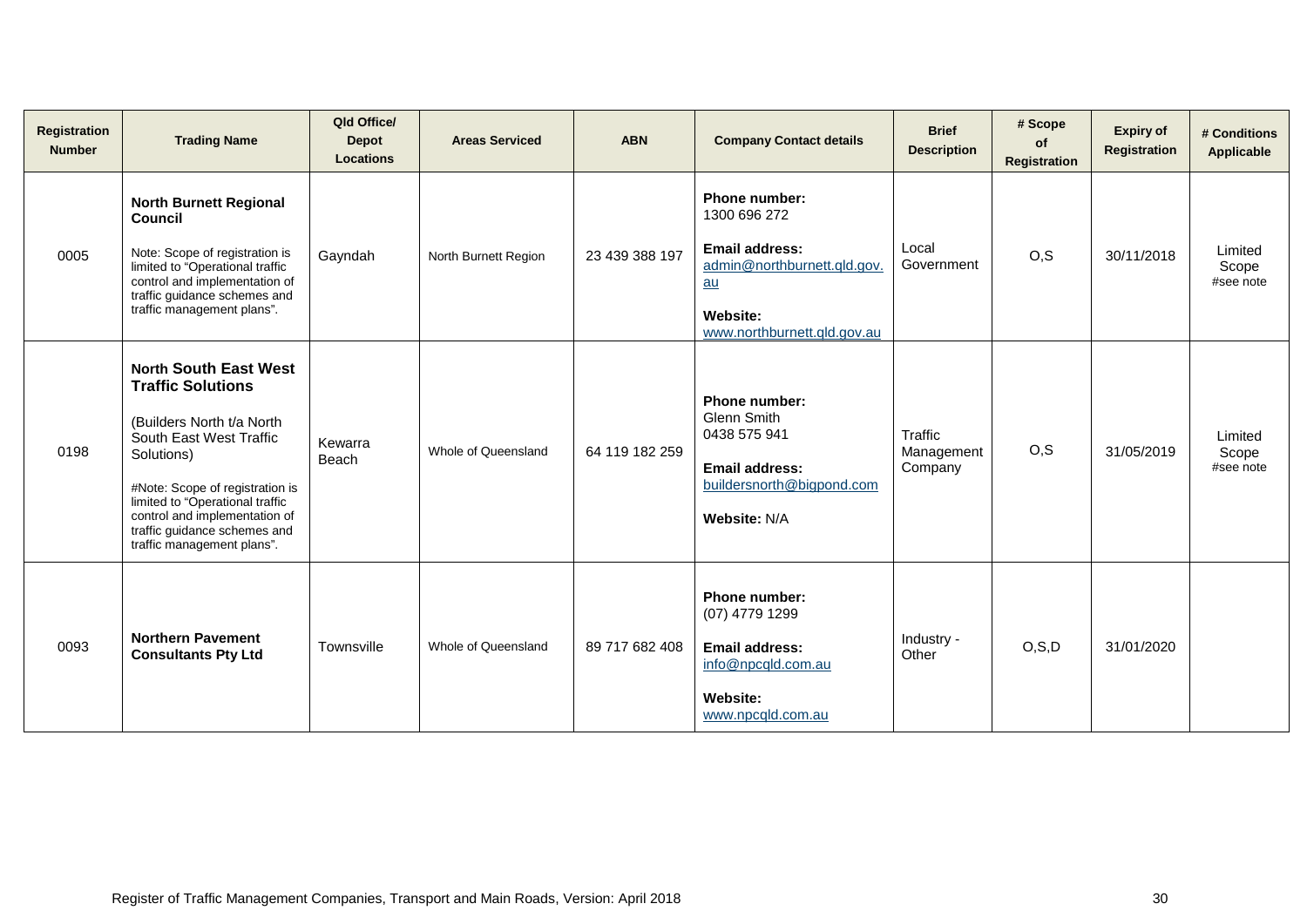| Registration<br><b>Number</b> | <b>Trading Name</b>                                                                                                                                                                        | Qld Office/<br><b>Depot</b><br><b>Locations</b> | <b>Areas Serviced</b>                                                                                                                                                                                                                                               | <b>ABN</b>     | <b>Company Contact details</b>                                                                                                                               | <b>Brief</b><br><b>Description</b> | # Scope<br>of<br>Registration | <b>Expiry of</b><br><b>Registration</b> | # Conditions<br>Applicable                  |
|-------------------------------|--------------------------------------------------------------------------------------------------------------------------------------------------------------------------------------------|-------------------------------------------------|---------------------------------------------------------------------------------------------------------------------------------------------------------------------------------------------------------------------------------------------------------------------|----------------|--------------------------------------------------------------------------------------------------------------------------------------------------------------|------------------------------------|-------------------------------|-----------------------------------------|---------------------------------------------|
| 0246                          | <b>Northern Traffic Control</b><br>(GCAC Enterprises Pty Ltd<br>t/a Northern Traffic Control)                                                                                              | Cooktown                                        | Cape York, Cooktown,<br>Lakeland                                                                                                                                                                                                                                    | 28 243 290 276 | Phone number:<br>(07) 4069 5412 or<br>0410 697 232<br><b>Email address:</b><br>ntc@gungarde.com<br>Website: N/A                                              | Traffic<br>Management<br>Company   | O, S, D                       | 31/10/2018                              |                                             |
| 0215                          | <b>NTS Group Pty Ltd</b>                                                                                                                                                                   | N/A                                             | N/A                                                                                                                                                                                                                                                                 | 37 114 576 046 | N/A                                                                                                                                                          | Industry -<br>Other                | O, S, D                       | 30/04/2020                              |                                             |
| 0279                          | One Workforce Pty Ltd<br>#Note: Scope of registration is<br>limited to "Operational traffic<br>control and implementation of<br>traffic guidance schemes and<br>traffic management plans". | Charters<br><b>Towers</b>                       | North Queensland,<br><b>Central Queensland</b>                                                                                                                                                                                                                      | 72 602 352 965 | Phone number:<br>(07) 4787 8366 or<br>0419 722 782<br>Email address:<br>steven.mckenna@oneworkfo<br>rce.com.au<br><b>Website:</b><br>www.oneworkforce.com.au | Industry -<br>Other                | O, S                          | 31/08/2018                              | <b>Yes</b><br>Limited<br>Scope<br>#see note |
| 0058                          | <b>Outback Traffic Control</b><br><b>Pty Ltd</b>                                                                                                                                           | Emerald                                         | All areas covered by the<br>Central Highlands<br>Regional Council, Isaac<br>Regional Council,<br><b>Barcaldine Regional</b><br>Council,<br>Blackall-Tambo<br>Regional Council,<br>Longreach Regional<br>Council, Winton Shire<br>Council, Mount Isa City<br>Council | 32 138 699 546 | Phone number:<br>0411 328 660<br><b>Email address:</b><br>outbacktc@bigpond.com<br>Website: N/A                                                              | Traffic<br>Management<br>Company   | O, S, D                       | 31/01/2020                              |                                             |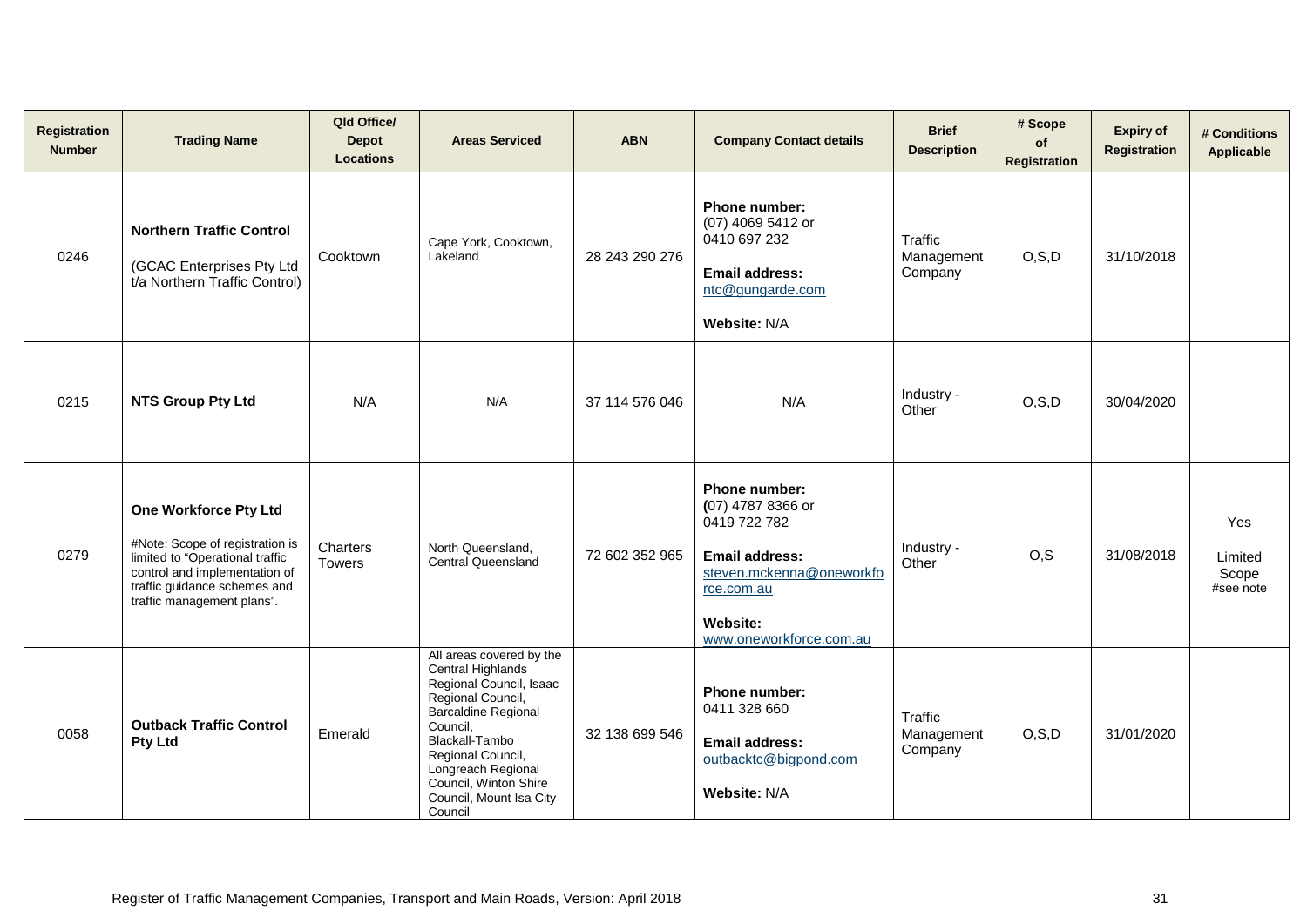| <b>Registration</b><br><b>Number</b> | <b>Trading Name</b>                                | Qld Office/<br><b>Depot</b><br><b>Locations</b> | <b>Areas Serviced</b>                                                                                                                                                                                                          | <b>ABN</b>     | <b>Company Contact details</b>                                                                                                                              | <b>Brief</b><br><b>Description</b>      | # Scope<br>of<br>Registration | <b>Expiry of</b><br><b>Registration</b> | # Conditions<br><b>Applicable</b> |
|--------------------------------------|----------------------------------------------------|-------------------------------------------------|--------------------------------------------------------------------------------------------------------------------------------------------------------------------------------------------------------------------------------|----------------|-------------------------------------------------------------------------------------------------------------------------------------------------------------|-----------------------------------------|-------------------------------|-----------------------------------------|-----------------------------------|
| 0174                                 | <b>Paroo Shire Council</b>                         | Cunnamulla                                      | Paroo Shire                                                                                                                                                                                                                    | 70 534 069 238 | <b>Phone Number:</b><br>$(07)$ 4655 8400<br><b>Email address:</b><br>council@paroo.gld.gov.au<br><b>Website:</b><br>www.paroo.qld.gov.au                    | Local<br>Government                     | O, S, D                       | 31/08/2019                              |                                   |
| 0262                                 | <b>Platinum Traffic Services</b><br><b>Pty Ltd</b> | Ormeau                                          | South East Queensland<br>and Central Queensland                                                                                                                                                                                | 96 153 614 245 | Phone number:<br>1300 201 022<br><b>Email address:</b><br>erron@platinumtraffic.com.a<br>$\underline{u}$<br>Website:<br>www.platinumtraffic.com.au          | Traffic<br>Management<br>Company        | O, S, D                       | 31/10/2019                              |                                   |
| 0053                                 | <b>PTS Traffic Management</b><br><b>Pty Ltd</b>    | Smithfield                                      | Cape York Peninsula,<br>Cairns, Innisfail,<br><b>Northern Territory</b><br>Border, Gulf area,<br>Cloncurry, Torrens<br>Creek, Townsville,<br>Whole of the Far North<br>Region,<br>North West Region and<br>the Northern Region | 53 606 641 409 | <b>Phone number:</b><br>(07) 4057 8319<br><b>Email address:</b><br>admin@ptsmanagement.co<br>m.au<br><b>Website:</b><br>www.ptstrafficmanagement.c<br>om.au | <b>Traffic</b><br>Management<br>Company | O, S, D                       | 31/01/2020                              |                                   |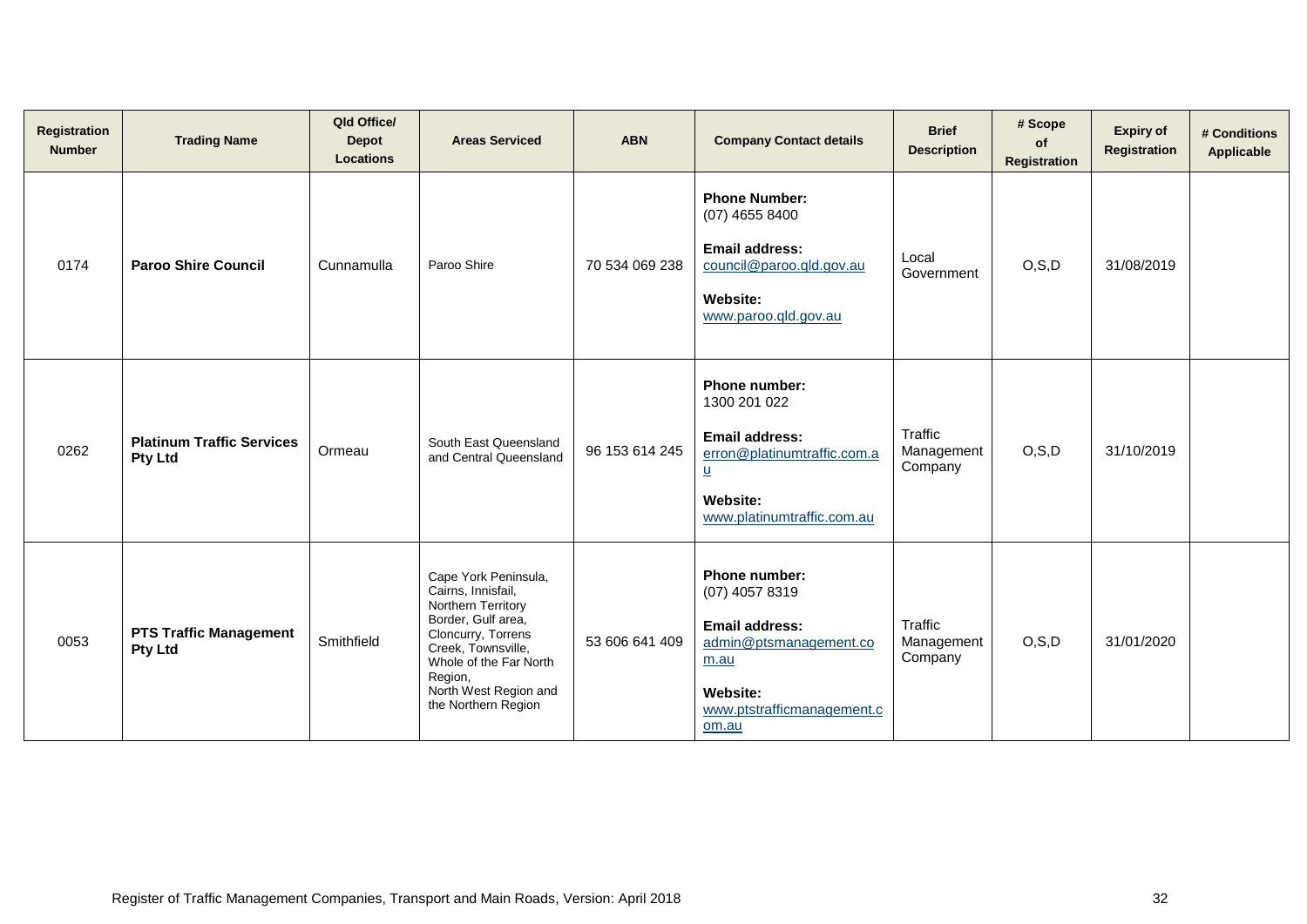| <b>Registration</b><br><b>Number</b> | <b>Trading Name</b>                                                                                                                                                                   | Qld Office/<br><b>Depot</b><br><b>Locations</b> | <b>Areas Serviced</b>                                 | <b>ABN</b>     | <b>Company Contact details</b>                                                                                                              | <b>Brief</b><br><b>Description</b>      | # Scope<br>of<br><b>Registration</b> | <b>Expiry of</b><br><b>Registration</b> | # Conditions<br>Applicable    |
|--------------------------------------|---------------------------------------------------------------------------------------------------------------------------------------------------------------------------------------|-------------------------------------------------|-------------------------------------------------------|----------------|---------------------------------------------------------------------------------------------------------------------------------------------|-----------------------------------------|--------------------------------------|-----------------------------------------|-------------------------------|
| 0095                                 | Q Traff. Pty Ltd<br>#Note: Scope of registration is<br>limited to "Operational traffic<br>control and implementation of<br>traffic guidance schemes and<br>traffic management plans". | Elarish                                         | Cairns to Cardwell,<br>Ingham, Innisfail and<br>Tully | 85 168 159 457 | Phone number:<br>(07)4068 5348<br>Mob. 0407 420 889<br><b>Email address:</b><br>pirgwal@bigpond.com<br>Website: N/A                         | <b>Traffic</b><br>Management<br>Company | O.S                                  | 30/11/2018                              | Limited<br>Scope<br>#see note |
| 0162                                 | Queensland Bridge and<br><b>Civil</b><br>(Cragcorp Pty Ltd t/a<br>Queesland Bridge and<br>Civil)                                                                                      | <b>Sumner Park</b>                              | Whole of Queensland                                   | 48 077 429 960 | N/A                                                                                                                                         | Construction<br>Company                 | O, S, D                              | 28/02/2021                              |                               |
| 0024                                 | <b>Quilpie Shire Council</b>                                                                                                                                                          | Quilpie                                         | Quilpie Shire                                         | 53 680 434 639 | <b>Phone number:</b><br>$(07)$ 4656 0500<br><b>Email address:</b><br>admin@quilpie.qld.gov.au<br>Website:<br>www.quilpie.gld.gov.au         | Local<br>Government                     | O, S, D                              | 15/12/2018                              |                               |
| 0008                                 | <b>Richmond Shire Council</b>                                                                                                                                                         | Richmond                                        | <b>Richmond Shire</b>                                 | 47 039 843 844 | Phone number:<br>(07) 4719 3377<br><b>Email address:</b><br>enquiries@richmond.qld.gov.<br>au<br><b>Website:</b><br>www.richmond.qld.gov.au | Local<br>Government                     | O, S, D                              | 31/08/2018                              |                               |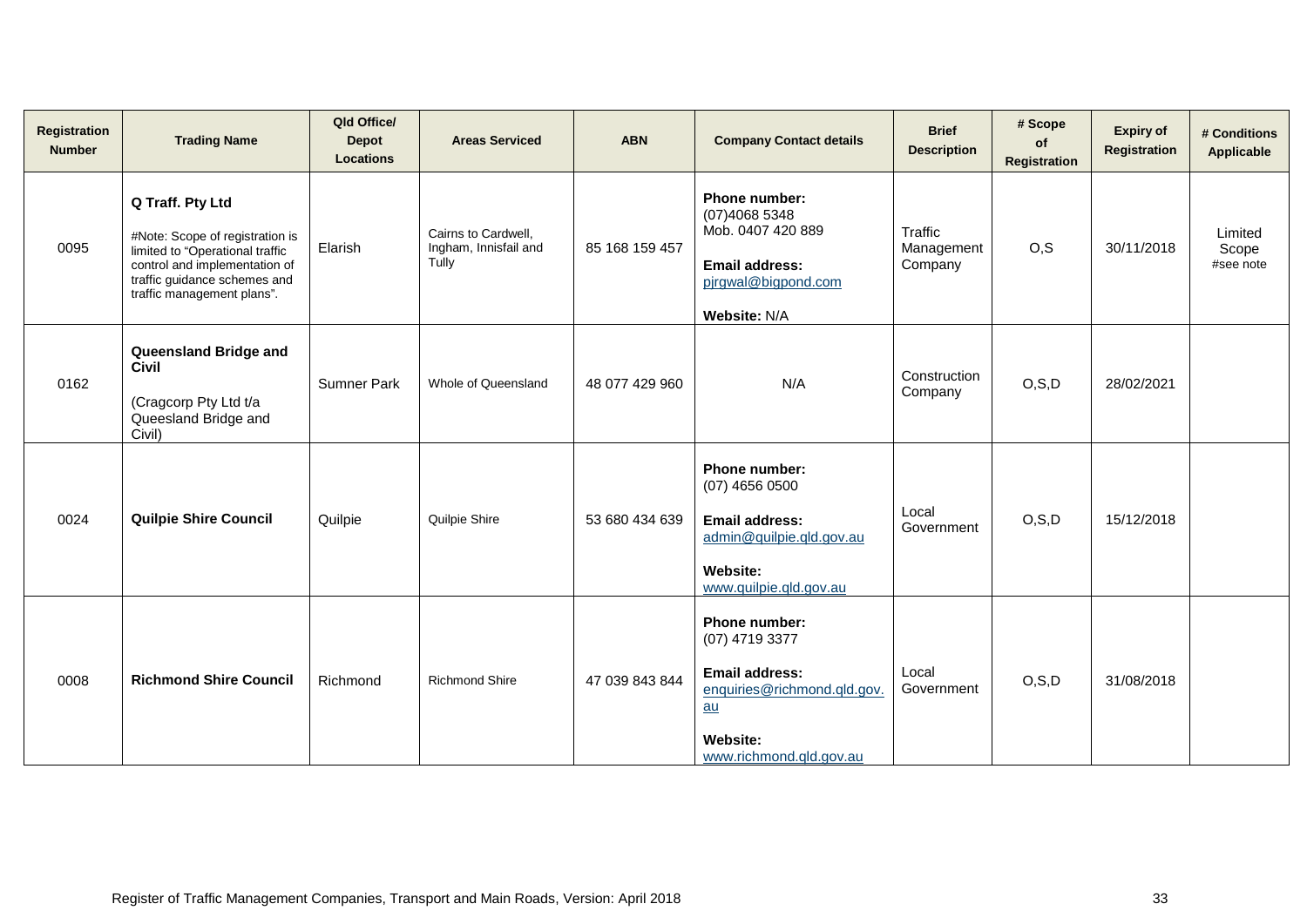| <b>Registration</b><br><b>Number</b> | <b>Trading Name</b>                                                                                                                                                                 | Qld Office/<br><b>Depot</b><br><b>Locations</b> | <b>Areas Serviced</b>                                                                                                                                                                                                               | <b>ABN</b>     | <b>Company Contact details</b>                                                                                                                                       | <b>Brief</b><br><b>Description</b> | # Scope<br>of<br>Registration | <b>Expiry of</b><br><b>Registration</b> | # Conditions<br>Applicable    |
|--------------------------------------|-------------------------------------------------------------------------------------------------------------------------------------------------------------------------------------|-------------------------------------------------|-------------------------------------------------------------------------------------------------------------------------------------------------------------------------------------------------------------------------------------|----------------|----------------------------------------------------------------------------------------------------------------------------------------------------------------------|------------------------------------|-------------------------------|-----------------------------------------|-------------------------------|
| 0030                                 | <b>Roadnet Pty Ltd</b><br>#Note: Scope of registration is<br>limited to "Design of traffic<br>management plans and traffic<br>guidance schemes, audits and<br>traffic engineering". | Palm Beach                                      | Whole of Queensland                                                                                                                                                                                                                 | 89 070 034 347 | N/A                                                                                                                                                                  | Construction<br>Company            | D                             | 31/08/2018                              | Limited<br>Scope<br>#see note |
| 0001                                 | RoadTek / Transport and<br><b>Main Roads</b>                                                                                                                                        |                                                 | Whole of Queensland                                                                                                                                                                                                                 | 39 407 690 291 | N/A                                                                                                                                                                  | Queensland<br>Government           | O, S, D                       | 30/09/2019                              |                               |
| 0087                                 | <b>Rock N Road Bitumen</b><br><b>Pty Ltd</b>                                                                                                                                        | Mackay<br>Harbour                               | Mackay and<br>Whitsundays Districts,<br><b>Blackall Region,</b><br>Rockhampton Region,<br>Quilpie Shire, Townsville<br>Region, Winton Shire,<br>Barcaldine Shire,<br>Central Highlands<br>Region, Isaac Region,<br>Diamantina Shire | 74 093 593 616 | N/A                                                                                                                                                                  | Construction<br>Company            | O, S, D                       | 31/10/2018                              |                               |
| 0022                                 | <b>Rockhampton Regional</b><br>Council                                                                                                                                              | Rockhampton                                     | Rockhampton Region                                                                                                                                                                                                                  | 59 923 523 766 | Phone number:<br>1300 225 577 or<br>$(07)$ 4932 9000<br><b>Email address:</b><br>enquiries@rrc.qld.gov.au<br><b>Website:</b><br>www.rockhamptonregion.qld.<br>gov.au | Local<br>Government                | O, S, D                       | 28/02/2019                              |                               |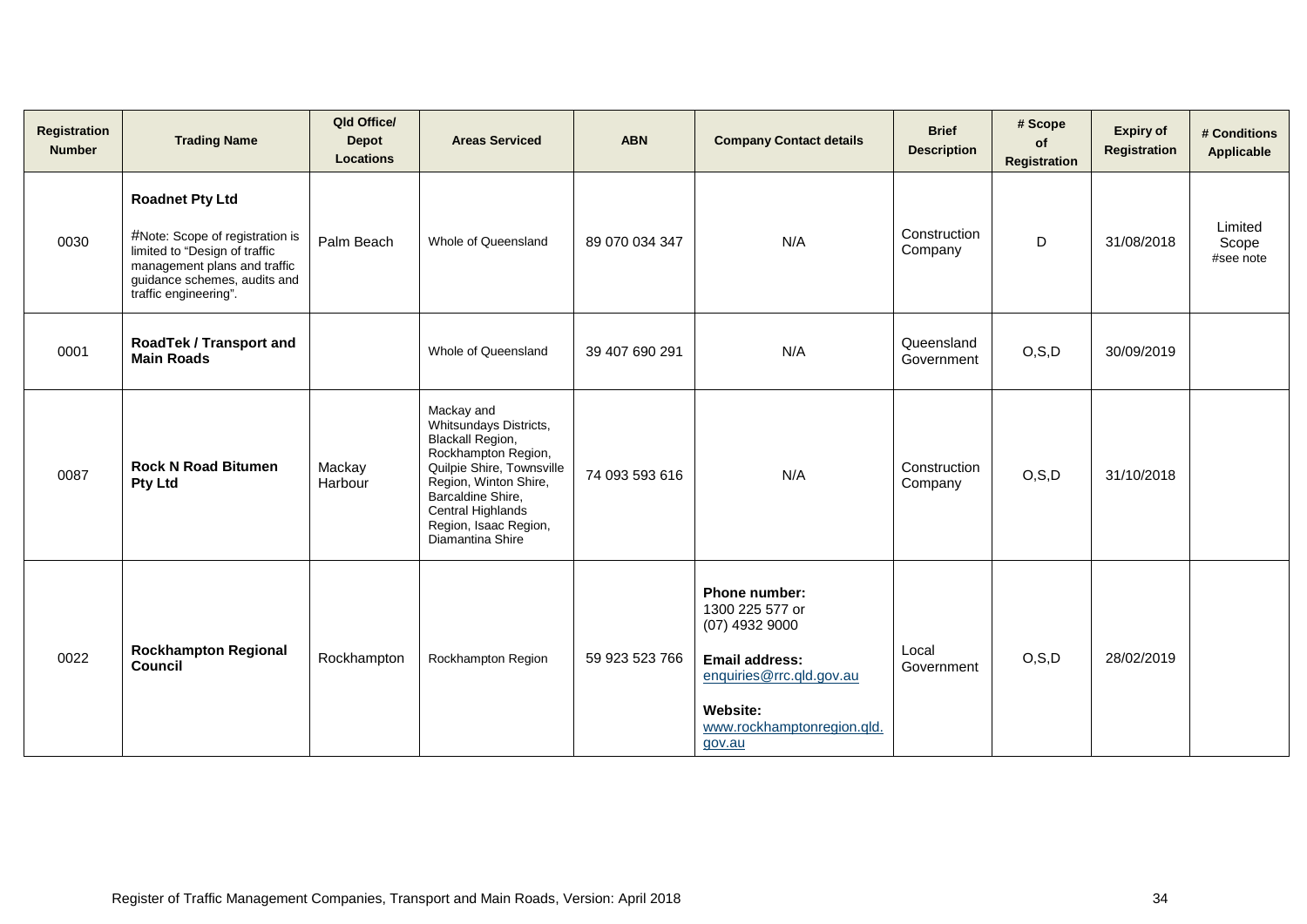| <b>Registration</b><br><b>Number</b> | <b>Trading Name</b>                                                                                                                                                                            | Qld Office/<br><b>Depot</b><br><b>Locations</b> | <b>Areas Serviced</b> | <b>ABN</b>     | <b>Company Contact details</b>                                                                                                                                    | <b>Brief</b><br><b>Description</b> | # Scope<br>of<br><b>Registration</b> | <b>Expiry of</b><br><b>Registration</b> | # Conditions<br><b>Applicable</b> |
|--------------------------------------|------------------------------------------------------------------------------------------------------------------------------------------------------------------------------------------------|-------------------------------------------------|-----------------------|----------------|-------------------------------------------------------------------------------------------------------------------------------------------------------------------|------------------------------------|--------------------------------------|-----------------------------------------|-----------------------------------|
| 0249                                 | Safe and Reliable Pty Ltd<br># Note: Scope of registration<br>is limited to "Operational traffic<br>control and implementation of<br>traffic guidance schemes and<br>traffic management plans" | Waterford<br>West                               | Whole of Queensland   | 90 607 649 221 | Phone number:<br><b>Brett Major</b><br>0400 594 730<br><b>Email address:</b><br>safeandreliableTMS@gmail.<br>com<br><b>Website:</b><br>www.safeandreliable.com.au | Traffic<br>Management<br>Company   | O, S                                 | 31/08/2018                              | Limited<br>Scope<br>#see note     |
| 0021                                 | <b>Scenic Rim Regional</b><br><b>Council</b>                                                                                                                                                   | <b>Beaudesert</b>                               | Scenic Rim Region     | 45 596 234 931 | Phone number:<br>1300 360 555 or<br>$(07)$ 5540 5111<br><b>Email address:</b><br>mail@scenicrim.qld.gov.au<br><b>Website:</b><br>www.scenicrim.gld.gov.au         | Local<br>Government                | O, S, D                              | 31/01/2019                              |                                   |
| 0210                                 | <b>Schramm Group Pty Ltd</b>                                                                                                                                                                   | Geebung                                         | Whole of Queensland   | 40 153 061 584 | Phone number:<br>$(07)$ 3265 9500<br><b>Email address:</b><br>mail@schrammgroup.com.a<br>$\underline{u}$<br>Website:<br>www.schrammgroup.com.au                   | Traffic<br>Management<br>Company   | O, S, D                              | 31/03/2020                              |                                   |
| 0084                                 | <b>Seymour Whyte</b><br><b>Constructions Pty Ltd</b>                                                                                                                                           | Eight Mile<br>Plains                            | Whole of Queensland   | 48 105 493 187 | N/A                                                                                                                                                               | Construction<br>Company            | O, S, D                              | 30/11/2018                              |                                   |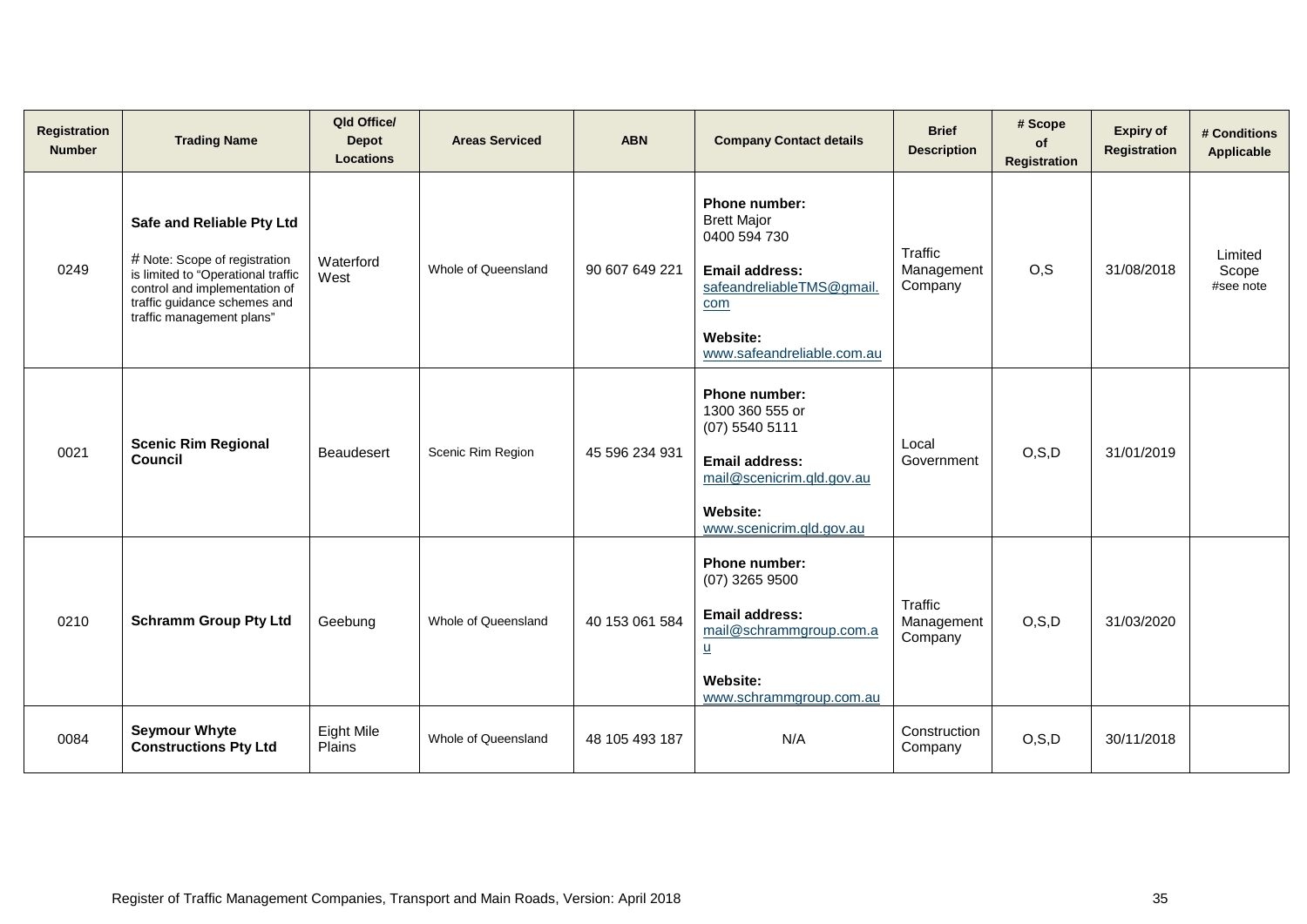| Registration<br><b>Number</b> | <b>Trading Name</b>                                                                                                                                                                             | Qld Office/<br><b>Depot</b><br><b>Locations</b> | <b>Areas Serviced</b>                                                                                     | <b>ABN</b>     | <b>Company Contact details</b>                                                                                                                          | <b>Brief</b><br><b>Description</b> | # Scope<br>of<br><b>Registration</b> | <b>Expiry of</b><br>Registration | # Conditions<br><b>Applicable</b>    |
|-------------------------------|-------------------------------------------------------------------------------------------------------------------------------------------------------------------------------------------------|-------------------------------------------------|-----------------------------------------------------------------------------------------------------------|----------------|---------------------------------------------------------------------------------------------------------------------------------------------------------|------------------------------------|--------------------------------------|----------------------------------|--------------------------------------|
| 0115                          | <b>SGQ Pty Ltd</b>                                                                                                                                                                              | N/A                                             | N/A                                                                                                       | 18 146 949 706 | N/A                                                                                                                                                     | Construction<br>Company            | O, S, D                              | 31/03/2020                       |                                      |
| 0180                          | <b>Shadforths Civil</b><br><b>Engineering Contractors</b><br><b>Pty Ltd</b>                                                                                                                     | N/A                                             | N/A                                                                                                       | 56 090 018 983 | N/A                                                                                                                                                     | Construction<br>Company            | O, S, D                              | 31/01/2019                       |                                      |
| 0173                          | <b>Site Services Group</b><br>(Civil) Pty Ltd                                                                                                                                                   | Capalaba                                        | South East Queensland<br>Region                                                                           | 73 159 219 806 | <b>Phone number:</b><br>(07) 3390 3211<br><b>Email address:</b><br>office@executivesecurity.co<br>m.au<br><b>Website:</b><br>www.siteservicesqld.com.au | Traffic<br>Management<br>Company   | O, S, D                              | 30/11/2018                       |                                      |
| 0291                          | <b>SNS Traffic Pty Ltd</b><br># Note: Scope of registration<br>is limited to "Operational traffic<br>control and implementation of<br>traffic guidance schemes and<br>traffic management plans" | Nerang                                          | South East Queensland,<br>Scenic Rim, Lockyer<br>Valley Region, Southern<br>Downs and Toowoomba<br>Region | 65 616 305 189 | <b>Phone number:</b><br>$(07)$ 5596 5553<br><b>Email Address:</b><br>admin@slashnsnip.com.au<br>Website:<br>www.slashnsnip.com.au                       | Industry $-$<br>Other              | O, S                                 | 30/09/2018                       | Yes<br>Limited<br>Scope<br>#see note |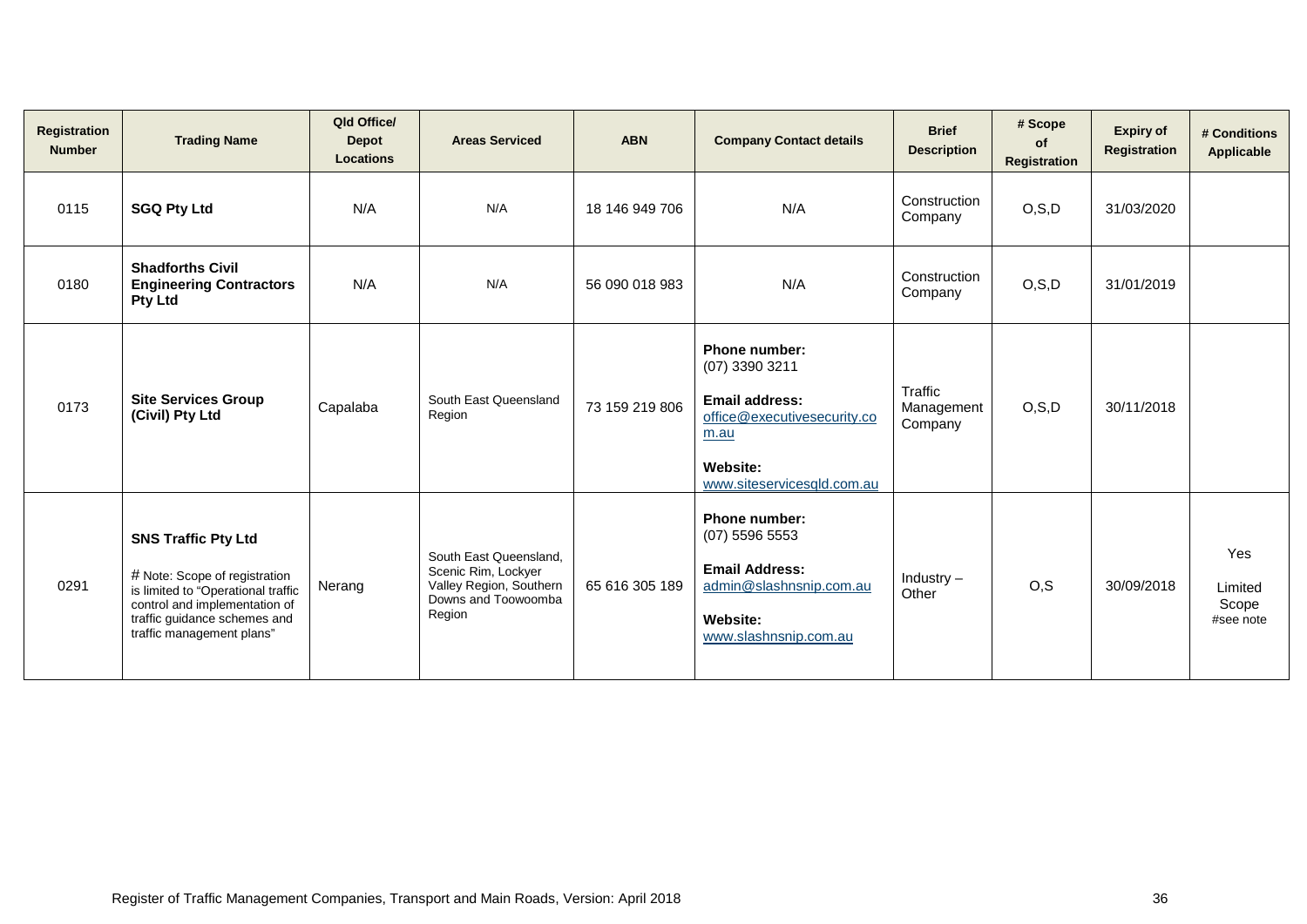| <b>Registration</b><br><b>Number</b> | <b>Trading Name</b>                                                                                                                              | Qld Office/<br><b>Depot</b><br><b>Locations</b> | <b>Areas Serviced</b> | <b>ABN</b>     | <b>Company Contact details</b>                                                                                                                               | <b>Brief</b><br><b>Description</b> | # Scope<br>of<br>Registration | <b>Expiry of</b><br>Registration | # Conditions<br>Applicable |
|--------------------------------------|--------------------------------------------------------------------------------------------------------------------------------------------------|-------------------------------------------------|-----------------------|----------------|--------------------------------------------------------------------------------------------------------------------------------------------------------------|------------------------------------|-------------------------------|----------------------------------|----------------------------|
| 0023                                 | <b>Somerset Regional</b><br><b>Council</b>                                                                                                       | Esk                                             | Somerset Region       | 50 138 958 249 | Phone number:<br>$(07)$ 5424 4000<br><b>Email Address:</b><br>mail@somerset.qld.gov.au<br><b>Website:</b><br>www.somerset.qld.gov.au                         | Local<br>Government                | O, S, D                       | 31/08/2018                       | Yes                        |
| 0101                                 | <b>South Burnett Regional</b><br>Council                                                                                                         | Kingaroy                                        | South Burnett Region  | 89 972 463 351 | Phone number:<br>(07) 4189 9100<br><b>Email address:</b><br>info@southburnett.qld.gov.a<br>$\underline{u}$<br><b>Website:</b><br>www.southburnett.gld.gov.au | Local<br>Government                | O, S, D                       | 30/11/2019                       |                            |
| 0063                                 | <b>South Burnett Security &amp;</b><br><b>Traffic Control</b><br>(Kemcoss Pty Ltd t/a South<br><b>Burnett Security &amp; Traffic</b><br>Control) | Murgon                                          | Wide Bay Region       | 86 090 455 708 | Phone number:<br>$(07)$ 4168 3269<br><b>Email address:</b><br>office@sbsecurityandtraffic.c<br>om.au<br>Website: N/A                                         | Traffic<br>Management<br>Company   | O, S, D                       | 31/03/2020                       |                            |
| 0065                                 | <b>Southern Downs</b><br><b>Regional Council</b>                                                                                                 | Warwick                                         | Southern Downs Region | 59 786 792 651 | Phone number:<br>1300 697 372<br><b>Email address:</b><br>mail@sdrc.gld.gov.au<br><b>Website:</b><br>www.sdrc.gld.gov.au                                     | Local<br>Government                | O, S, D                       | 30/10/2018                       | Yes                        |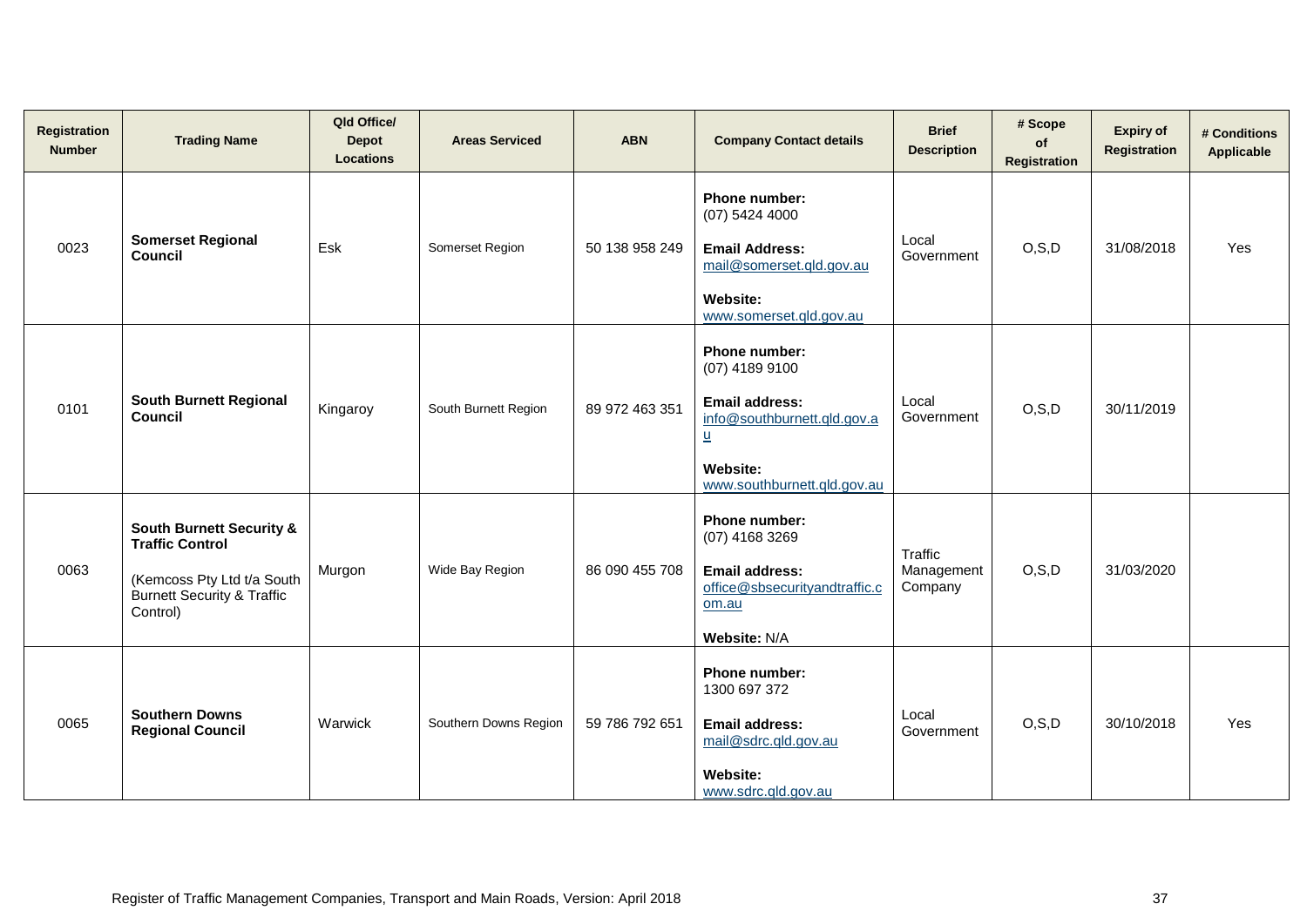| Registration<br><b>Number</b> | <b>Trading Name</b>                                                                                                                                                                                              | Qld Office/<br><b>Depot</b><br><b>Locations</b> | <b>Areas Serviced</b>                                        | <b>ABN</b>     | <b>Company Contact details</b>                                                                                                                                                                  | <b>Brief</b><br><b>Description</b> | # Scope<br>of<br><b>Registration</b> | <b>Expiry of</b><br><b>Registration</b> | # Conditions<br>Applicable           |
|-------------------------------|------------------------------------------------------------------------------------------------------------------------------------------------------------------------------------------------------------------|-------------------------------------------------|--------------------------------------------------------------|----------------|-------------------------------------------------------------------------------------------------------------------------------------------------------------------------------------------------|------------------------------------|--------------------------------------|-----------------------------------------|--------------------------------------|
| 0183                          | <b>Southwest Traffic</b><br><b>Management Pty Ltd</b>                                                                                                                                                            | St George                                       | <b>Balonne Shire Council</b><br>and South West<br>Queensland | 29 162 125 813 | Phone number:<br>(07) 4625 3617 or<br><b>Bill Schurmann</b><br>0418 158 820<br><b>Email address:</b><br>schurmannw@bigpond.com.<br>au<br>Website: N/A                                           | Traffic<br>Management<br>Company   | O, S, D                              | 30/09/2019                              |                                      |
| 0280                          | <b>STS Applied Systems</b><br>(QLD) Pty Ltd<br># Note: Scope of registration<br>is limited to "Operational traffic<br>control and implementation of<br>traffic guidance schemes and<br>traffic management plans" | Seventeen<br>Mile Rocks                         | Whole of Queensland                                          | 73 099 309 350 | <b>Phone number:</b><br>(07) 3376 5088 or<br>Stephen 0411 220 086<br>Email address:<br>operations@stsas.com.au<br>CC:<br>ssouthgate@stsas.com.au<br><b>Website:</b><br>www.safetsurfaces.com.au | Industry -<br>Other                | O, S                                 | 31/08/2018                              | Yes<br>Limited<br>Scope<br>#see note |
| 0291                          | <b>Sunshine Coast</b><br>Linemarking<br>(Total Management<br>Solutions Qld Pty Ltd t/a<br>Sunshine Coast<br>Linemarking)                                                                                         | Palmwoods                                       | Whole of Queensland                                          | 86 131 623 062 | Phone number:<br>0418 715 456<br>Email address:<br>info@sunshinecoastlinemark<br>ing.com.au<br><b>Website:</b><br>www.sunshinecoastlinemarki<br>ng.com.au                                       | $Industry -$<br>Other              | O, S                                 | 30/09/2018                              | Yes<br>Limited<br>Scope<br>#see note |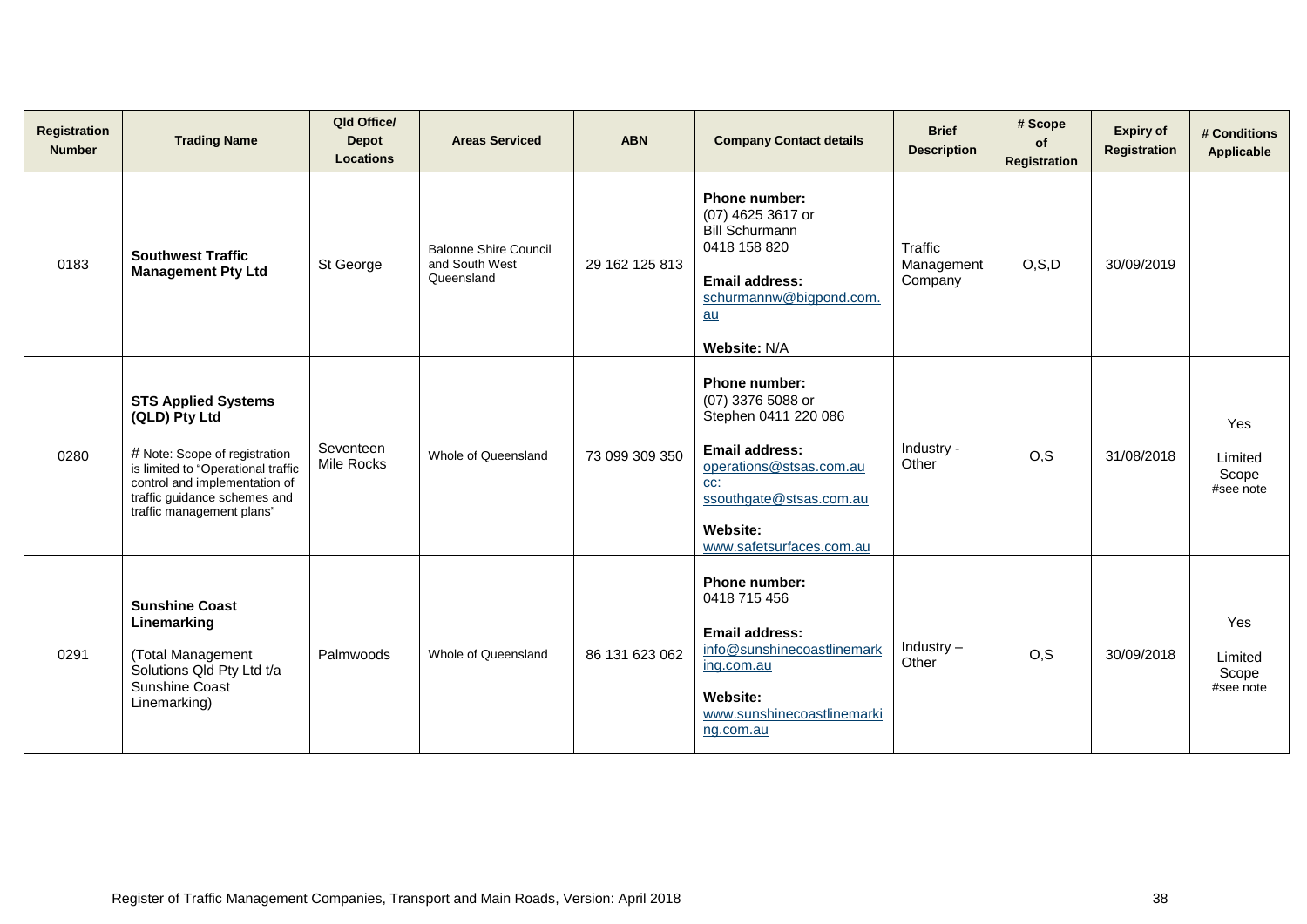| <b>Registration</b><br><b>Number</b> | <b>Trading Name</b>                                                                                                   | Qld Office/<br><b>Depot</b><br><b>Locations</b> | <b>Areas Serviced</b>                                                                                                                                             | <b>ABN</b>     | <b>Company Contact details</b>                                                                                                                                    | <b>Brief</b><br><b>Description</b> | # Scope<br><b>of</b><br>Registration | <b>Expiry of</b><br><b>Registration</b> | # Conditions<br>Applicable |
|--------------------------------------|-----------------------------------------------------------------------------------------------------------------------|-------------------------------------------------|-------------------------------------------------------------------------------------------------------------------------------------------------------------------|----------------|-------------------------------------------------------------------------------------------------------------------------------------------------------------------|------------------------------------|--------------------------------------|-----------------------------------------|----------------------------|
| 0037                                 | <b>Sunshine Coast Regional</b><br>Council                                                                             | Nambour                                         | Sunshine Coast Region                                                                                                                                             | 37 876 973 913 | Phone number:<br>1300 007 272 or<br>(07) 5475 7272<br><b>Email address:</b><br>mail@sunshinecoast.qld.gov<br>$au$<br>Website:<br>www.sunshinecoast.gld.gov.<br>au | Local<br>Government                | O, S, D                              | 31/08/2018                              |                            |
| 0031                                 | <b>Superior Traffic</b><br><b>Management</b><br>(Glancy Constructions Pty)<br>Ltd t/a Superior Traffic<br>Management) | Carindale                                       | Brisbane to Caboolture,<br><b>Brisbane to Southport</b>                                                                                                           | 68 124 244 766 | <b>Phone number:</b><br>1300 995 921<br>Email address:<br>admin@superiortrafficmanag<br>ement.com.au<br>Website:<br>http://superiortrafficmanage<br>ment.com.au/  | Traffic<br>Management<br>Company   | O, S, D                              | 31/01/2020                              |                            |
| 0059                                 | <b>Tableland Traffic Control</b><br>(Rich Water Holdings Pty<br>Ltd t/a Tableland Traffic<br>Control)                 | Ravenshoe                                       | All of Atherton<br>Tablelands, Cape York<br>Peninsula, Gulf of Cape<br>York including<br>Etheridge, Tablelands,<br>Mareeba, Douglas and<br><b>Richmond Shires</b> | 40 138 512 311 | <b>Phone number:</b><br>0402 409 294<br>Email address:<br>ttc@hotmail.com.au<br>Website: N/A                                                                      | Traffic<br>Management<br>Company   | O, S, D                              | 31/03/2021                              |                            |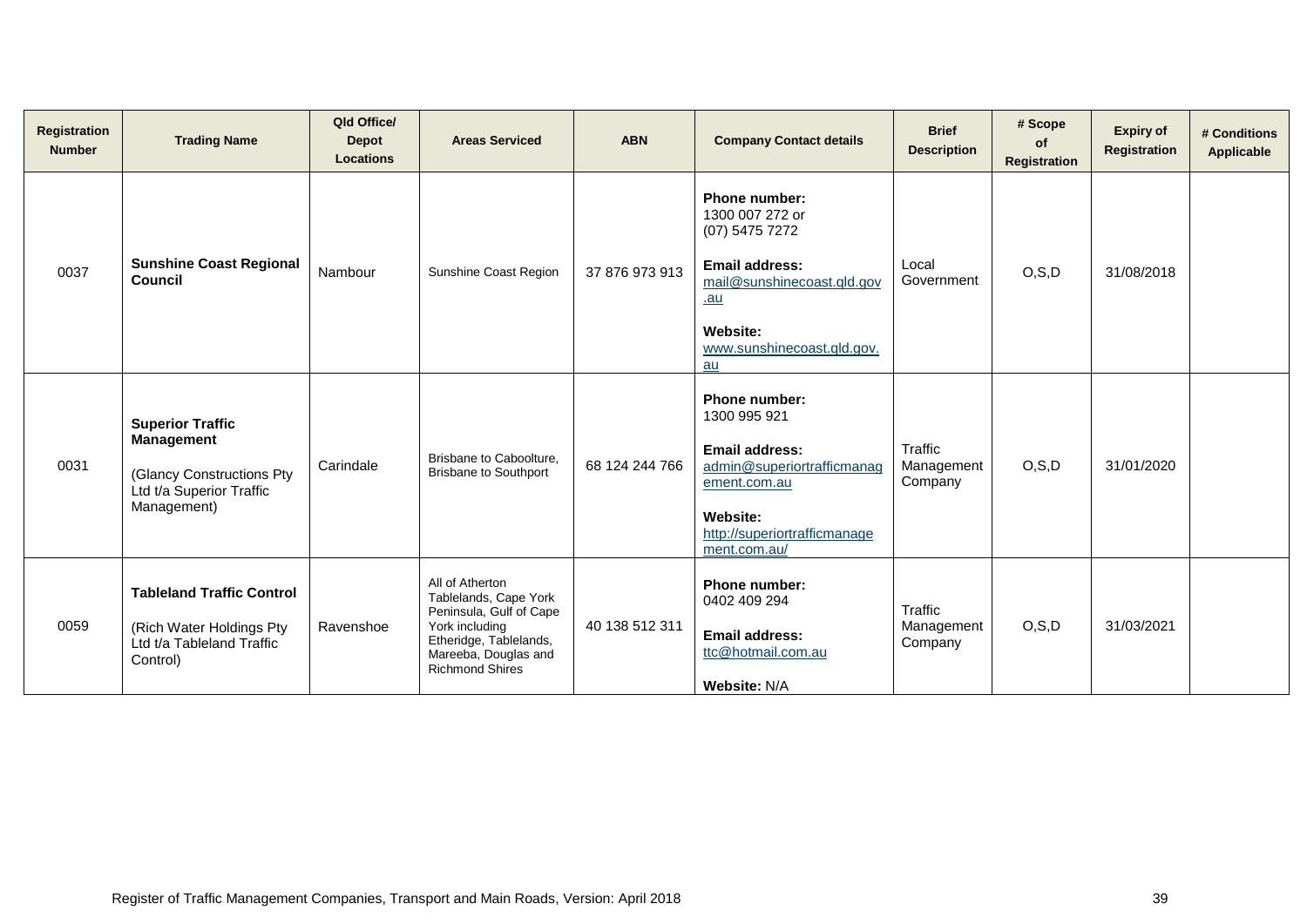| <b>Registration</b><br><b>Number</b> | <b>Trading Name</b>                                                                                                                                                                              | Qld Office/<br><b>Depot</b><br><b>Locations</b> | <b>Areas Serviced</b>                                 | <b>ABN</b>     | <b>Company Contact details</b>                                                                                                                                                               | <b>Brief</b><br><b>Description</b> | # Scope<br>of<br><b>Registration</b> | <b>Expiry of</b><br><b>Registration</b> | # Conditions<br>Applicable           |
|--------------------------------------|--------------------------------------------------------------------------------------------------------------------------------------------------------------------------------------------------|-------------------------------------------------|-------------------------------------------------------|----------------|----------------------------------------------------------------------------------------------------------------------------------------------------------------------------------------------|------------------------------------|--------------------------------------|-----------------------------------------|--------------------------------------|
| 0025                                 | <b>Tablelands Regional</b><br>Council                                                                                                                                                            | Atherton                                        | <b>Tablelands Region</b>                              | 77 642 342 175 | <b>Phone number:</b><br>1300 362 242<br><b>Email address:</b><br>info@trc.gld.gov.au<br><b>Website:</b><br>www.trc.qld.gov.au                                                                | Local<br>Government                | O, S, D                              | 01/12/2018                              |                                      |
| 0263                                 | <b>TCA Services Pty Ltd</b><br>#Note: Scope of registration is<br>limited to "Operational traffic<br>control and implementation of<br>traffic guidance schemes and<br>traffic management plans". | Yatala                                          | Whole of Queensland                                   | 68 612 889 460 | <b>Phone number:</b><br>Diane 0428 849 797<br>Frank 0449 139 797<br>Email address:<br>bookings@tcaservices.net.a<br>$\underline{\mathsf{u}}$<br><b>Website:</b><br><b>Under Construction</b> | Traffic<br>Management<br>Company   | O, S                                 | 31/10/2019                              | Limited<br>Scope<br>#see note        |
| 0287                                 | <b>Technigro Pty Ltd</b><br>#Note: Scope of registration is<br>limited to "Implementation of<br>traffic guidance schemes and<br>traffic management plans".                                       | Yatala                                          | Brisbane, Gold Coast,<br>Logan and Ipswich<br>Regions | 88 011 043 646 | <b>Phone Number:</b><br>1800 678 611<br><b>Email address:</b><br>team@technigro.com.au<br><b>Website:</b><br>http://www.technigro.com.au/                                                    | Industry -<br>Other                | S                                    | 30/11/2018                              | Yes<br>Limited<br>Scope<br>#see note |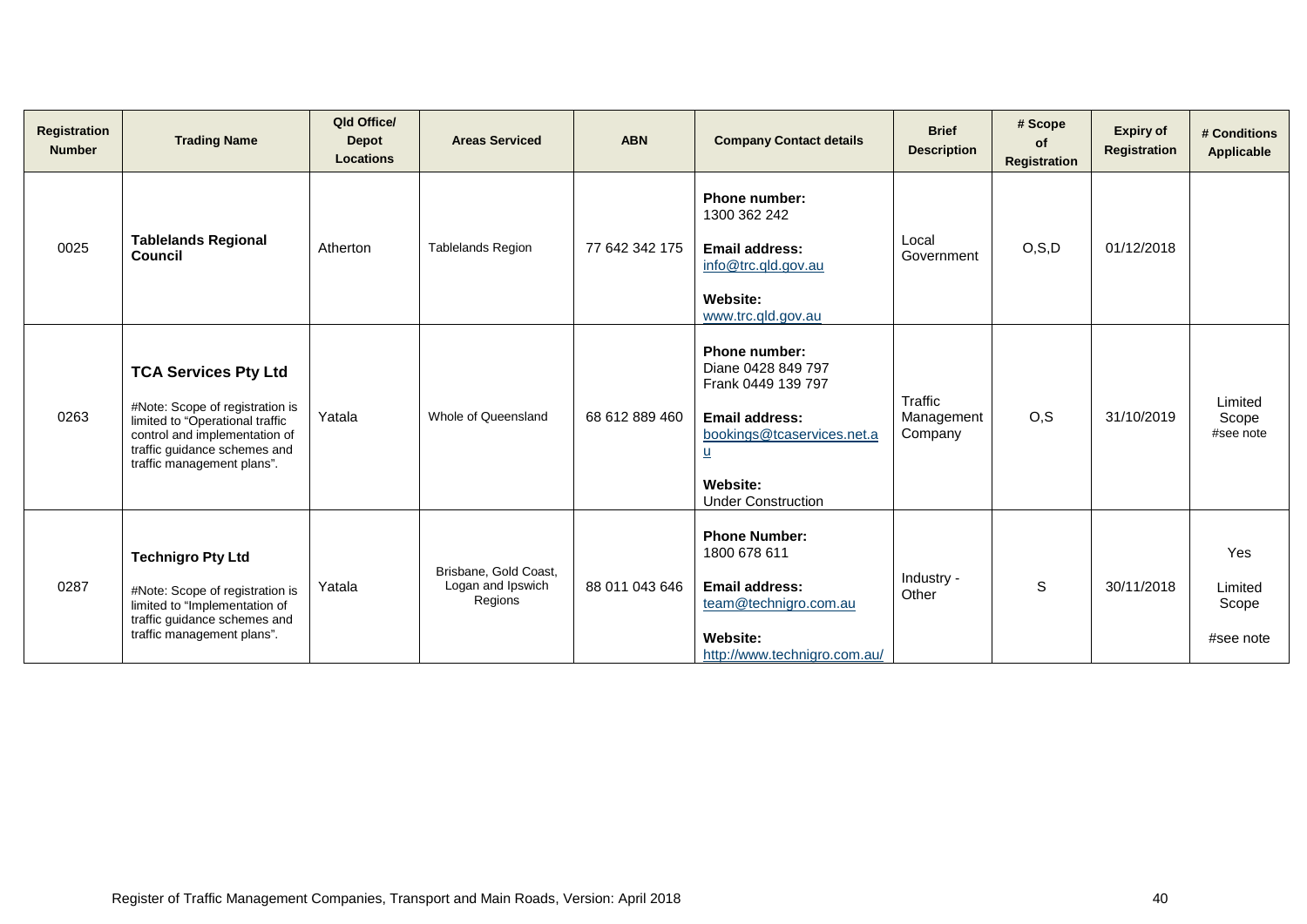| Registration<br><b>Number</b> | <b>Trading Name</b>                                                                        | Qld Office/<br><b>Depot</b><br><b>Locations</b> | <b>Areas Serviced</b>     | <b>ABN</b>     | <b>Company Contact details</b>                                                                                                                             | <b>Brief</b><br><b>Description</b> | # Scope<br>of<br>Registration | <b>Expiry of</b><br>Registration | # Conditions<br>Applicable |
|-------------------------------|--------------------------------------------------------------------------------------------|-------------------------------------------------|---------------------------|----------------|------------------------------------------------------------------------------------------------------------------------------------------------------------|------------------------------------|-------------------------------|----------------------------------|----------------------------|
| 0277                          | <b>The Traffic Design</b><br>Company<br>(formerly known as<br><b>Controlled Solutions)</b> | <b>Woody Point</b>                              | Whole of Queensland       | 26 959 693 968 | Phone number:<br>(07) 3283 7161 or<br>0411 061 024<br><b>Email address:</b><br>kim@trafficdesigncompany.n<br>$et$<br>Website:<br><b>Under Construction</b> | Industry -<br>Other                | O, S, D                       | 30/08/2018                       |                            |
| 0164                          | <b>Timrith Transport</b><br>(R Marbelli & S Marbelli t/a<br>Timrith Transport)             | Ingham                                          | <b>Hinchinbrook Shire</b> | 55 164 785 197 | Phone number:<br>(07) 4776 3991<br><b>Email address:</b><br>admin@timrithtransport.com<br>Website: N/A                                                     | Industry $-$<br>Other              | O, S, D                       | 30/09/2018                       |                            |
| 0027                          | <b>Toowoomba Regional</b><br>Council                                                       | Toowoomba                                       | Toowoomba Region          | 99 788 305 360 | Phone number:<br>131 872<br><b>Email address:</b><br>info@tr.qld.gov.au<br><b>Website:</b><br>www.tr.gld.gov.au                                            | Local<br>Government                | O, S, D                       | 30/11/2019                       |                            |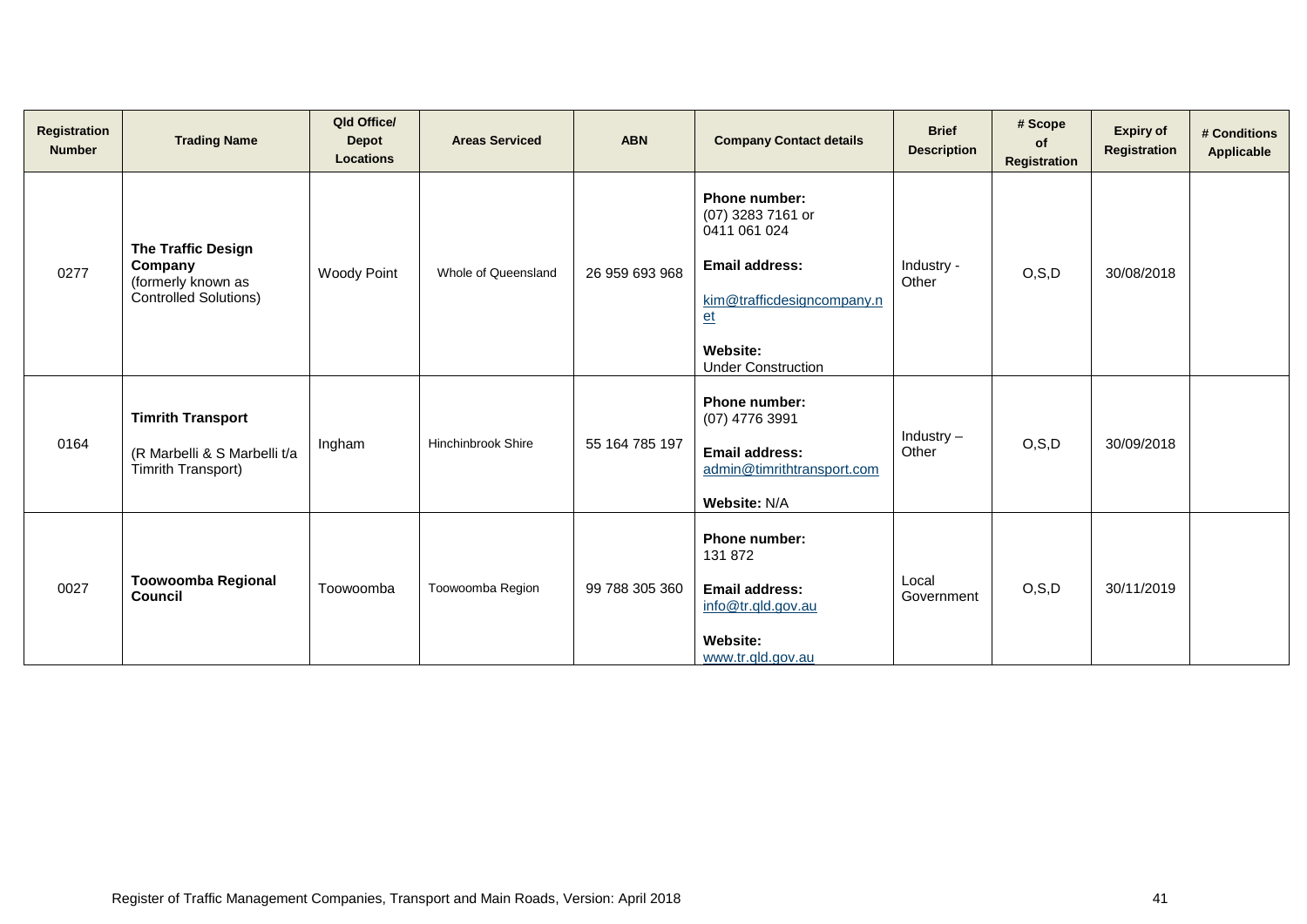| Registration<br><b>Number</b> | <b>Trading Name</b>                                  | Qld Office/<br><b>Depot</b><br><b>Locations</b> | <b>Areas Serviced</b>                                                                       | <b>ABN</b>     | <b>Company Contact details</b>                                                                                                                                         | <b>Brief</b><br><b>Description</b> | # Scope<br><b>of</b><br><b>Registration</b> | <b>Expiry of</b><br>Registration | # Conditions<br><b>Applicable</b> |
|-------------------------------|------------------------------------------------------|-------------------------------------------------|---------------------------------------------------------------------------------------------|----------------|------------------------------------------------------------------------------------------------------------------------------------------------------------------------|------------------------------------|---------------------------------------------|----------------------------------|-----------------------------------|
| 0086                          | <b>Townsville City</b><br><b>Council</b>             | Townsville                                      | Townsville Region                                                                           | 44 741 992 072 | <b>Phone Number:</b><br>1300 878 001<br><b>Email Address:</b><br>enquiries@townsville.gld.gov<br>$au$<br>Website:<br>www.townsville.gld.gov.au                         | Local<br>Government                | O, S, D                                     | 30/09/2019                       |                                   |
| 0050                          | <b>Traffex (Aust) Pty Ltd</b>                        | Stapylton                                       | Whole of Queensland                                                                         | 15 151 902 751 | <b>Phone number:</b><br>1300 787 511 or<br>$(07)$ 3807 6660<br><b>Email address:</b><br>traffex@traffex.com.au<br>Website:<br>http://traffex.com.au/                   | Traffic<br>Management<br>Company   | O, S, D                                     | 31/01/2020                       |                                   |
| 0218                          | <b>Traffic Control</b><br><b>Innovations Pty Ltd</b> | <b>Brisbane</b>                                 | South East Queensland,<br>Central Queensland,<br>North West Queensland<br>and Darling Downs | 40 169 378 769 | <b>Phone number:</b><br>1300 746 4824<br><b>Email address:</b><br>admin@tcinnovations.com.a<br>$\underline{\mathsf{u}}$<br><b>Website:</b><br>www.tcinnovations.com.au | Traffic<br>Management<br>Company   | O, S, D                                     | 30/06/2020                       |                                   |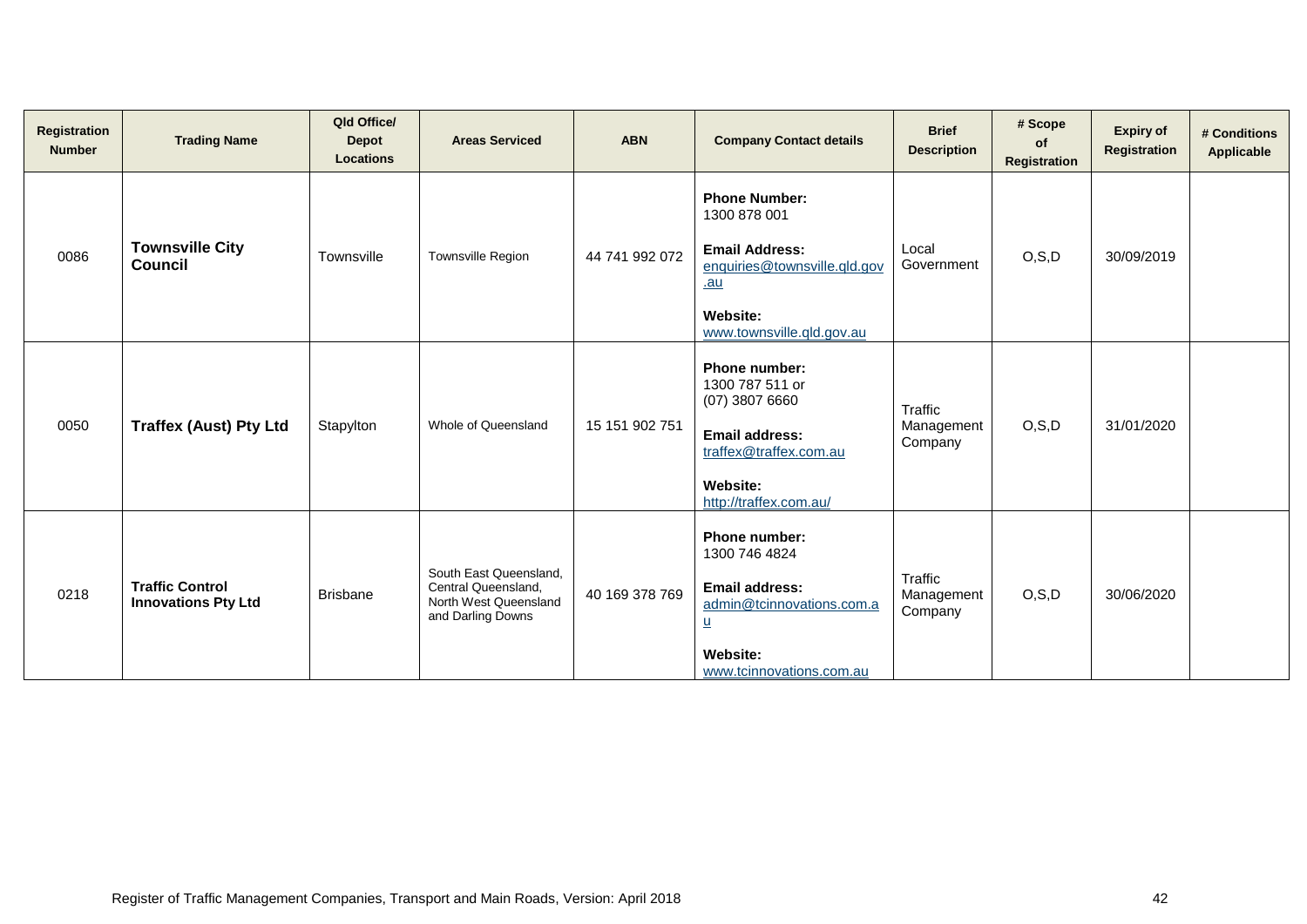| Registration<br><b>Number</b> | <b>Trading Name</b>                                                                                                                                                                                                 | Qld Office/<br><b>Depot</b><br><b>Locations</b> | <b>Areas Serviced</b>                                   | <b>ABN</b>     | <b>Company Contact details</b>                                                                                                                                                              | <b>Brief</b><br><b>Description</b> | # Scope<br>of<br><b>Registration</b> | <b>Expiry of</b><br>Registration | # Conditions<br>Applicable           |
|-------------------------------|---------------------------------------------------------------------------------------------------------------------------------------------------------------------------------------------------------------------|-------------------------------------------------|---------------------------------------------------------|----------------|---------------------------------------------------------------------------------------------------------------------------------------------------------------------------------------------|------------------------------------|--------------------------------------|----------------------------------|--------------------------------------|
| 0019                          | <b>Traffic Control Mackay &amp;</b><br><b>Districts</b>                                                                                                                                                             | Mackay                                          | Mackay, St Lawrence to<br>Bowen and West to<br>Clermont | 99 422 563 294 | <b>Phone number:</b><br>(07) 4998 5561 or 0448 546<br>305<br><b>Email address:</b><br>sales@trafficcontrolmky.com<br>$au$<br>Website:<br>http://www.trafficcontrolmky.<br>com.au/contact-us | Traffic<br>Management<br>Company   | O, S, D                              | 30/09/2018                       |                                      |
| 0284                          | <b>Traffic Engineering</b><br><b>Australia Pty Ltd</b><br>#Note: Scope of registration is<br>limited to "Design of traffic<br>management plans and traffic<br>guidance schemes, audits and<br>traffic engineering". | Meadowbrook                                     | Whole of Queensland                                     | 44 622 064 573 | Phone number:<br>0418 283 174<br><b>Email address:</b><br>Tony.s@trafficengieeringaus<br>tralia.com.au<br>Website: N/A                                                                      | Industry -<br>Other                | D                                    | 31/08/2018                       | Yes<br>Limited<br>Scope<br>#see note |
| 0207                          | <b>Traffic Group Australia</b><br>(refer to Workforce<br>International Group Pty<br>Ltd                                                                                                                             |                                                 |                                                         |                |                                                                                                                                                                                             |                                    |                                      |                                  |                                      |
| 0080                          | <b>Traffic Management</b><br>People<br>(The trustee for<br>Abrahamson Family Trust<br>t/a Traffic Management<br>People)                                                                                             | Kippa-Ring                                      | Whole of Queensland                                     | 38 660 408 062 | Phone number:<br>1300 179 568<br><b>Email address:</b><br>support@trafficplan.net.au<br><b>Website:</b><br>www.trafficplan.net.au                                                           | Traffic<br>Management<br>Company   | O, S, D                              | 31/05/2020                       |                                      |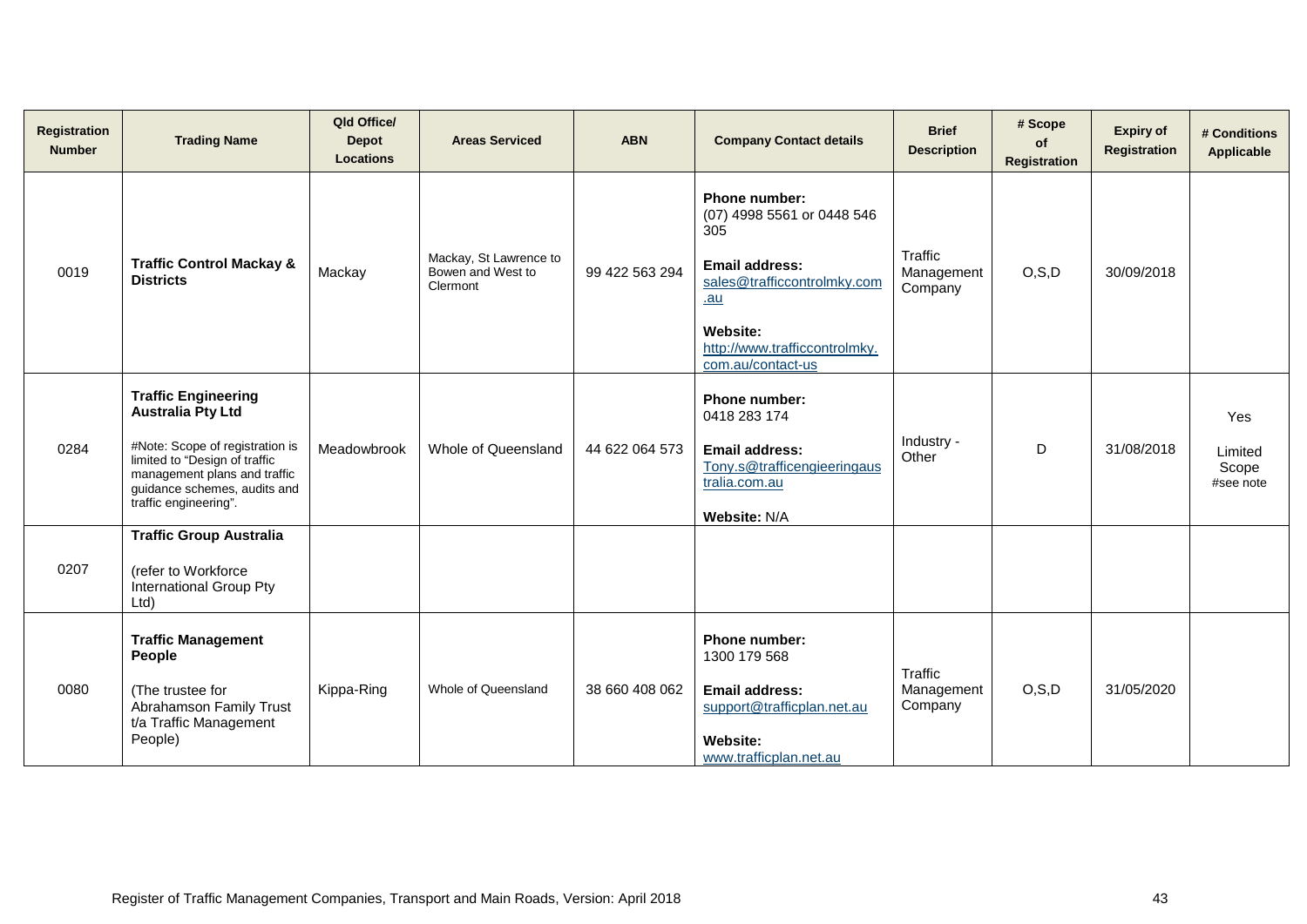| <b>Registration</b><br><b>Number</b> | <b>Trading Name</b>                                                                                                                                                                                                   | Qld Office/<br><b>Depot</b><br><b>Locations</b> | <b>Areas Serviced</b> | <b>ABN</b>     | <b>Company Contact details</b>                                                                                                        | <b>Brief</b><br><b>Description</b> | # Scope<br>of<br><b>Registration</b> | <b>Expiry of</b><br><b>Registration</b> | # Conditions<br>Applicable           |
|--------------------------------------|-----------------------------------------------------------------------------------------------------------------------------------------------------------------------------------------------------------------------|-------------------------------------------------|-----------------------|----------------|---------------------------------------------------------------------------------------------------------------------------------------|------------------------------------|--------------------------------------|-----------------------------------------|--------------------------------------|
| 0211                                 | <b>Traffic Services Pty</b><br>Limited                                                                                                                                                                                | Portsmith                                       | Whole of Queensland   | 92 158 716 066 | Phone number:<br>(07) 4035 6135<br><b>Email address:</b><br>admin@traffic-<br>services.com.au<br><b>Website: N/A</b>                  | Traffic<br>Management<br>Company   | O, S, D                              | 30/03/2020                              |                                      |
| 0244                                 | <b>Trafquip Pty Ltd</b><br>#Note: Scope of registration is<br>limited to "Design of traffic<br>management plans and traffic<br>guidance schemes, audits and<br>traffic engineering".                                  | Loganholme                                      | Whole of Queensland   | 13 124 765 760 | Phone number:<br>0427 439 101<br><b>Email address:</b><br>info@trafquip.com<br>Website:<br>www.trafquip.com                           | Industry -<br>Other                | D                                    | 30/08/2018                              | Limited<br>Scope<br>#see note        |
| 0219                                 | <b>Trident Industrial Pty Ltd</b>                                                                                                                                                                                     | <b>Bowen Hills</b>                              | Whole of Queensland   | 17 081 471 203 | N/A                                                                                                                                   | Construction<br>Company            | O, S, D                              | 31/08/2018                              |                                      |
| 0288                                 | <b>Tunnel Network Services</b><br><b>Pty Ltd</b><br>#Note: Scope of registration is<br>limited to "Operational traffic<br>control and implementation of<br>traffic guidance schemes and<br>traffic management plans". | <b>Bowen Hills</b>                              | <b>Brisbane</b>       | 28 618 530 493 | Phone number:<br>$(07)$ 3370 0600<br><b>Email address:</b><br>Brett.vanbreda@egis.com.au<br><b>Website:</b><br>www.egis-australia.com | Industry $-$<br>Other              | O, S                                 | 28/02/2019                              | Yes<br>Limited<br>Scope<br>#see note |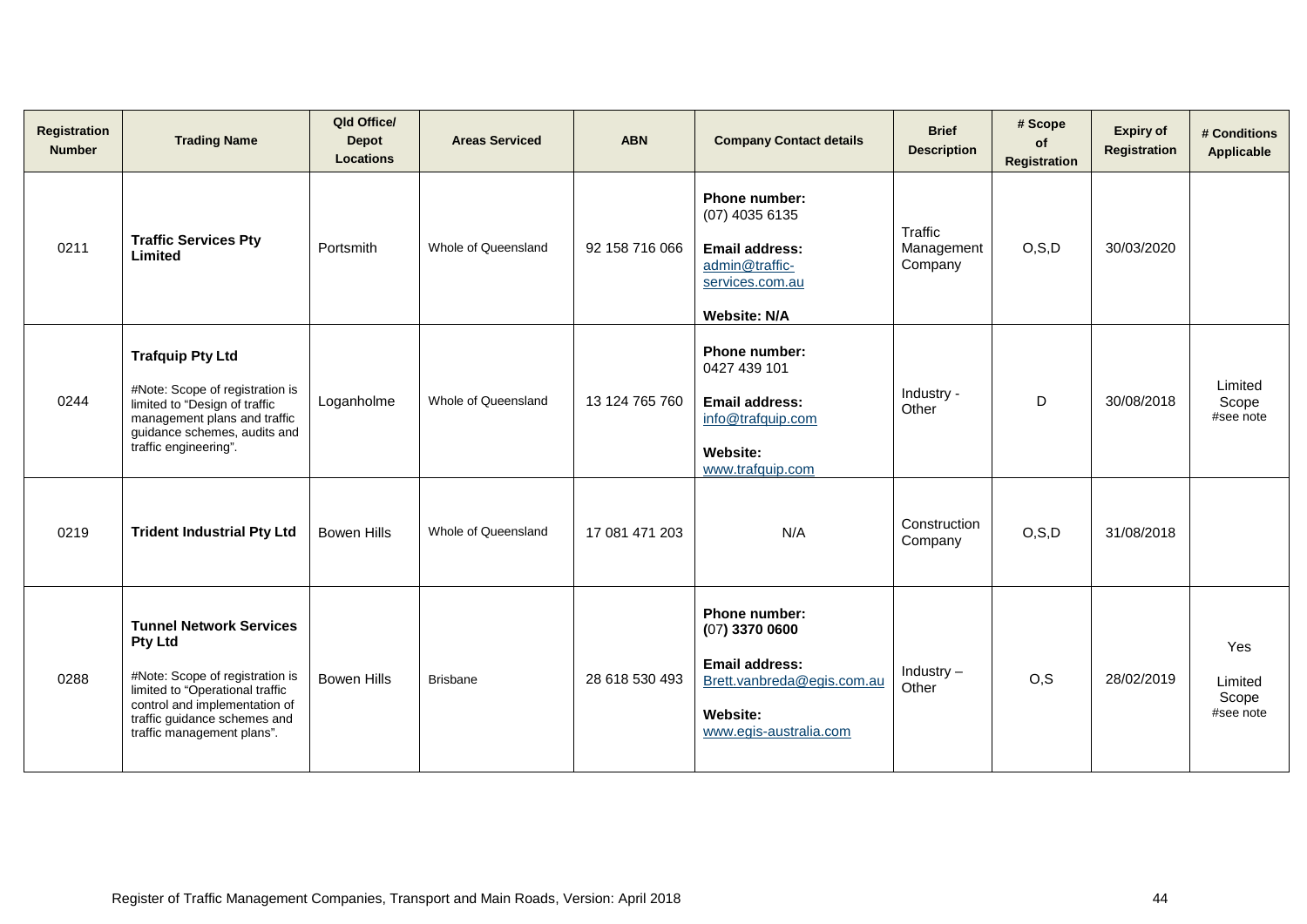| Registration<br><b>Number</b> | <b>Trading Name</b>                                                                         | Qld Office/<br><b>Depot</b><br><b>Locations</b>                                                      | <b>Areas Serviced</b>                                                                                                                                                                                                                                                       | <b>ABN</b>                       | <b>Company Contact details</b>                                                                                                                  | <b>Brief</b><br><b>Description</b> | # Scope<br>of<br><b>Registration</b> | <b>Expiry of</b><br>Registration | # Conditions<br><b>Applicable</b> |
|-------------------------------|---------------------------------------------------------------------------------------------|------------------------------------------------------------------------------------------------------|-----------------------------------------------------------------------------------------------------------------------------------------------------------------------------------------------------------------------------------------------------------------------------|----------------------------------|-------------------------------------------------------------------------------------------------------------------------------------------------|------------------------------------|--------------------------------------|----------------------------------|-----------------------------------|
| 0034                          | <b>Unitywater</b>                                                                           | Caboolture                                                                                           | Moreton Bay Regional<br>Area, Sunshine Coast<br>Regional Area & Noosa                                                                                                                                                                                                       | 89 791 717 472                   | N/A                                                                                                                                             | Utility                            | O, S, D                              | 31/08/2018                       |                                   |
| 0235                          | <b>Vassallo Constructions</b><br><b>Pty Ltd</b>                                             | Mackay                                                                                               | Whole of Queensland                                                                                                                                                                                                                                                         | 80 078 963 498                   | N/A                                                                                                                                             | Construction<br>Company            | O, S, D                              | 30/09/2018                       | Yes                               |
| 0079                          | <b>Verifact</b><br>-Verifact Pty Ltd ATF<br><b>Verifact Unit Trust</b><br>-Verifact Pty Ltd | Geebung,<br>Springwood,<br>Coolum,<br>Brassall,<br>Toowoomba,<br>Nerang,<br>Branyan,<br>Mackay, Roma | South East Queensland<br>and Council regions:<br>Goondiwindi, Southern<br>Downs,<br>Fraser Coast, South<br>Burnett,<br>North Burnett,<br>Bundaberg, Gympie,<br>Rockhampton, Banana,<br>Whitsunday, Mackay,<br>Isaac, Maranoa,<br>Balonne, Murweh,<br>Paroo, Bulloo, Quilpie | 59 708 957 461<br>95 156 231 793 | Phone number:<br>$(07)$ 3808 2651<br><b>Email address:</b><br>gld@verifact.com.au<br>Website:<br>www.verifact.com.au                            | Traffic<br>Management<br>Company   | O, S, D                              | 28/02/2020                       |                                   |
| 0032                          | <b>Western Downs Regional</b><br><b>Council</b>                                             | Dalby                                                                                                | <b>Western Downs Region</b>                                                                                                                                                                                                                                                 | 91 232 587 651                   | Phone number:<br>1300 268 624 or<br>$(07)$ 4679 4000<br><b>Email address:</b><br>info@wdrc.qld.gov.au<br><b>Website:</b><br>www.wdrc.gld.gov.au | Local<br>Government                | O, S, D                              | 30/04/2019                       |                                   |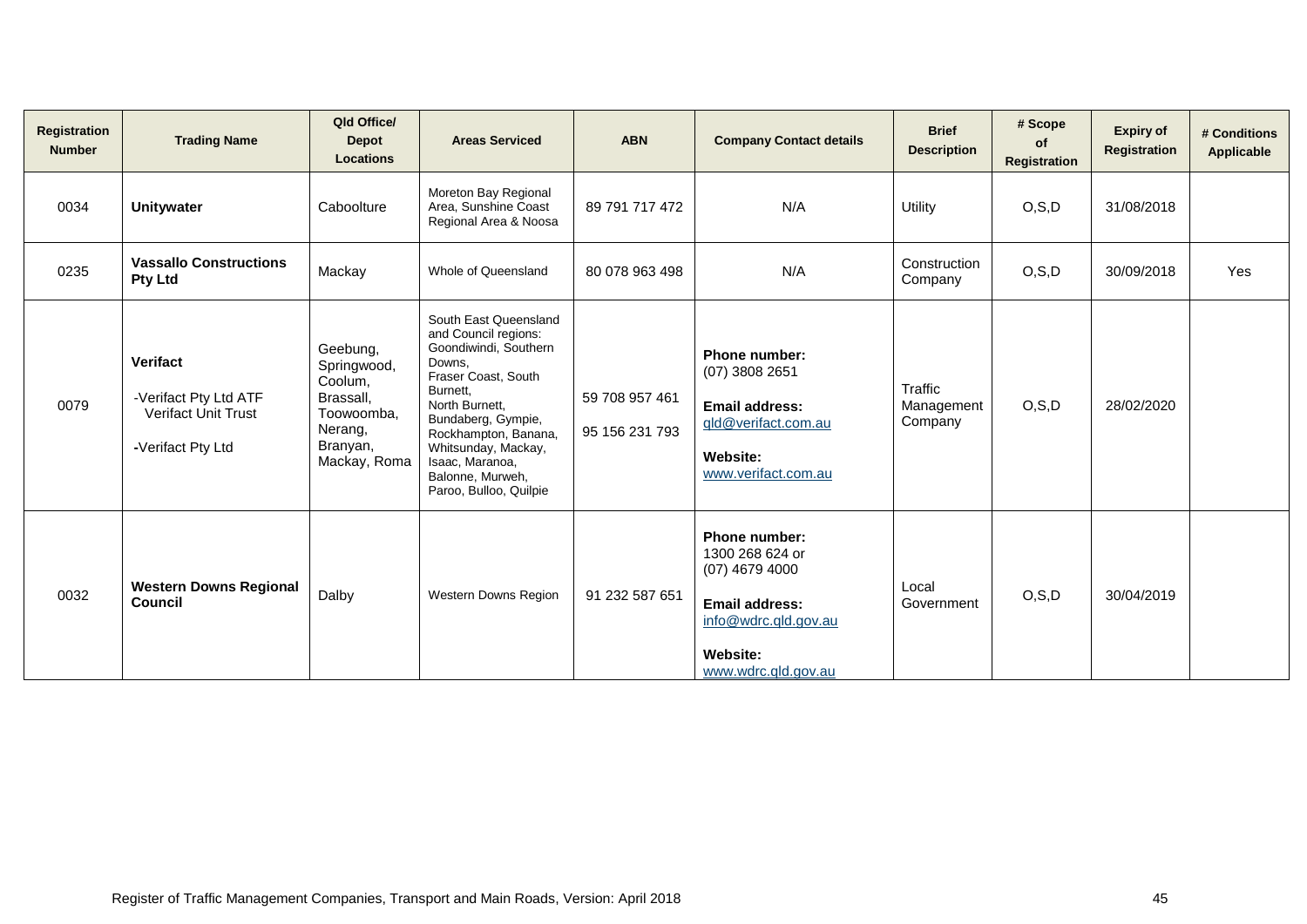| <b>Registration</b><br><b>Number</b> | <b>Trading Name</b>                                    | Qld Office/<br><b>Depot</b><br><b>Locations</b> | <b>Areas Serviced</b>              | <b>ABN</b>     | <b>Company Contact details</b>                                                                                                                               | <b>Brief</b><br><b>Description</b> | # Scope<br>of<br>Registration | <b>Expiry of</b><br>Registration | # Conditions<br>Applicable |
|--------------------------------------|--------------------------------------------------------|-------------------------------------------------|------------------------------------|----------------|--------------------------------------------------------------------------------------------------------------------------------------------------------------|------------------------------------|-------------------------------|----------------------------------|----------------------------|
| 0068                                 | <b>Western Downs Traffic</b><br><b>Control Pty Ltd</b> | Dalby                                           | Dalby and South West<br>Queensland | 27 147 642 653 | Phone number:<br>0428 698 520<br><b>Email address:</b><br>admin@wdtc.net.au<br><b>Website:</b><br>www.wdtrafficcontrol.com.au                                | Traffic<br>Management<br>Company   | O, S, D                       | 31/01/2020                       |                            |
| 0148                                 | <b>Whitsunday Regional</b><br>Council                  | Proserpine                                      | Whitsunday Region                  | 63 291 580 128 | Phone number:<br>(07) 4945 0200<br><b>Email address:</b><br>info@whitsundayrc.qld.gov.a<br>$\underline{\mathsf{u}}$<br>Website:<br>www.whitsunday.qld.gov.au | Local<br>Government                | O, S, D                       | 31/08/2018                       |                            |
| 0094                                 | <b>Winton Shire Council</b>                            | Winton                                          | <b>Winton Shire</b>                | 46 299 386 399 | <b>Phone number:</b><br>$(07)$ 4657 2666<br>Email address:<br>info@winton.qld.gov.au<br>Website:<br>www.winton.gld.gov.au                                    | Local<br>Government                | O, S, D                       | 31/04/2019                       |                            |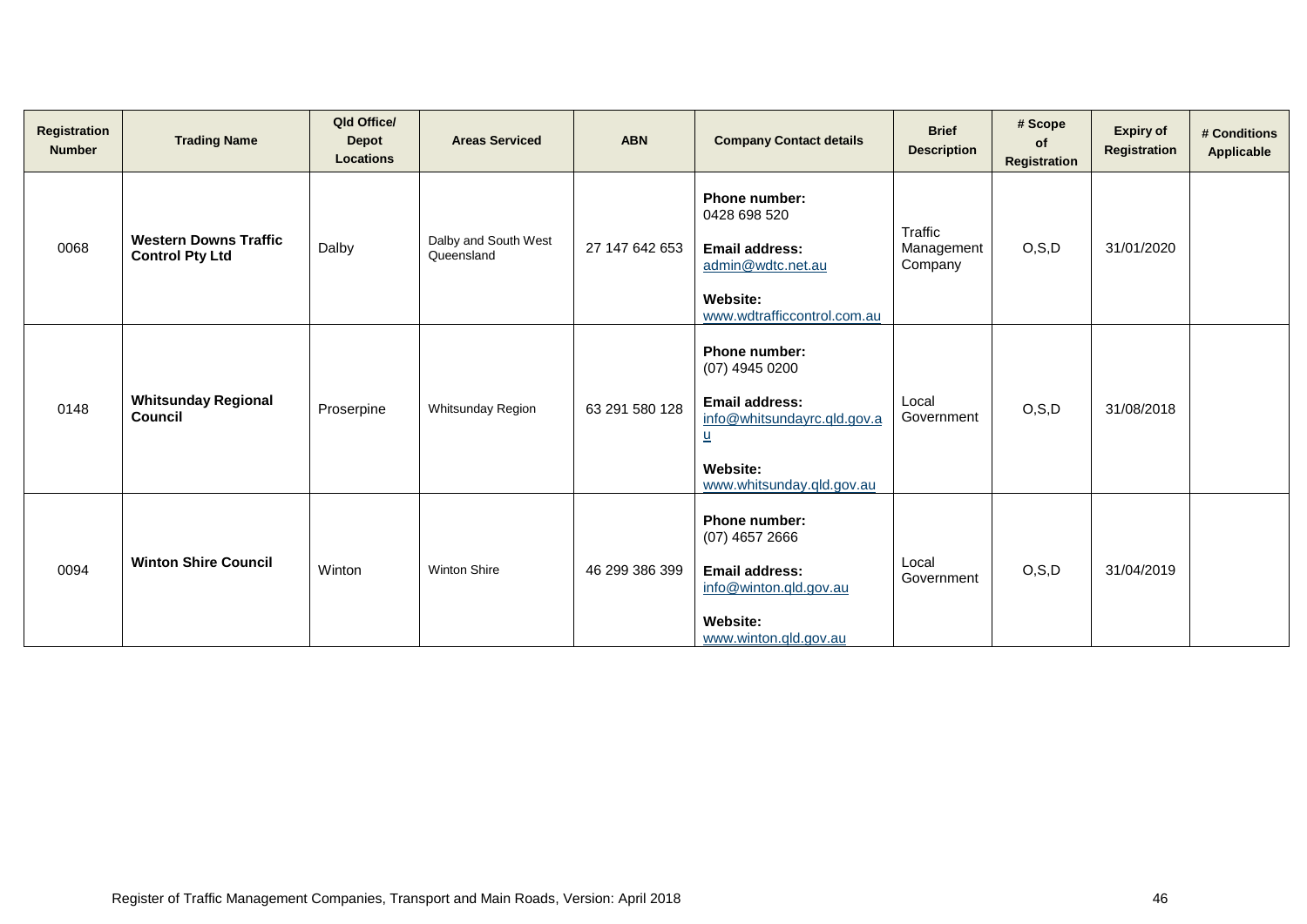| <b>Registration</b><br><b>Number</b> | <b>Trading Name</b>                                                                                                    | Qld Office/<br><b>Depot</b><br><b>Locations</b>   | <b>Areas Serviced</b>                                                                                                                                                              | <b>ABN</b>                                         | <b>Company Contact details</b>                                                                                                                                                                                                                                                           | <b>Brief</b><br><b>Description</b> | # Scope<br>of<br>Registration | <b>Expiry of</b><br><b>Registration</b> | # Conditions<br>Applicable |
|--------------------------------------|------------------------------------------------------------------------------------------------------------------------|---------------------------------------------------|------------------------------------------------------------------------------------------------------------------------------------------------------------------------------------|----------------------------------------------------|------------------------------------------------------------------------------------------------------------------------------------------------------------------------------------------------------------------------------------------------------------------------------------------|------------------------------------|-------------------------------|-----------------------------------------|----------------------------|
| 0207                                 | <b>Workforce International</b><br>Group Pty Ltd t/a<br>-Workforce Road Services<br>Pty Ltd<br>-Traffic Group Australia | Stapylton<br>Toowoomba<br>Gladstone<br>Townsville | South East Queensland,<br>Darling Downs, Granite<br>Belt Region, Gladstone,<br>Wide Bay, Fitzroy and<br>Central Highlands,<br>North and West<br>Queensland,<br>north of Proserpine | 91 894 526 904<br>36 136 999 374<br>49 143 304 796 | <b>Workforce Road Services</b><br><b>Phone number:</b><br>1300 306 830<br><b>Email via Website</b><br>Website:<br>www.workforce.com.au<br><b>Traffic Group Australia</b><br><b>Phone number:</b><br>1300 137 867<br><b>Email via Website</b><br><b>Website:</b><br>www.trafficgrp.com.au | Traffic<br>Management<br>Company   | O, S, D                       | 31/01/2020                              |                            |
| 0207                                 | <b>Workforce Road Services</b><br><b>Pty Ltd</b><br>(refer to Workforce<br>International Group Pty<br>Ltd)             |                                                   |                                                                                                                                                                                    |                                                    |                                                                                                                                                                                                                                                                                          |                                    |                               |                                         |                            |
| 0251                                 | <b>York Civil Pty Ltd</b>                                                                                              | N/A                                               | N/A                                                                                                                                                                                | 65 050 019 960                                     | N/A                                                                                                                                                                                                                                                                                      | Construction<br>Company            | O, S, D                       | 28/02/2019                              |                            |

## *# Conditional Registration*

*Conditionally registered organisations have been assessed by Transport and Main Roads as suitable for full registration, subject to finalising one or more scheme elements. The conditional registration status should not negatively impact on the company's suitability to perform traffic management services during the registration period.*